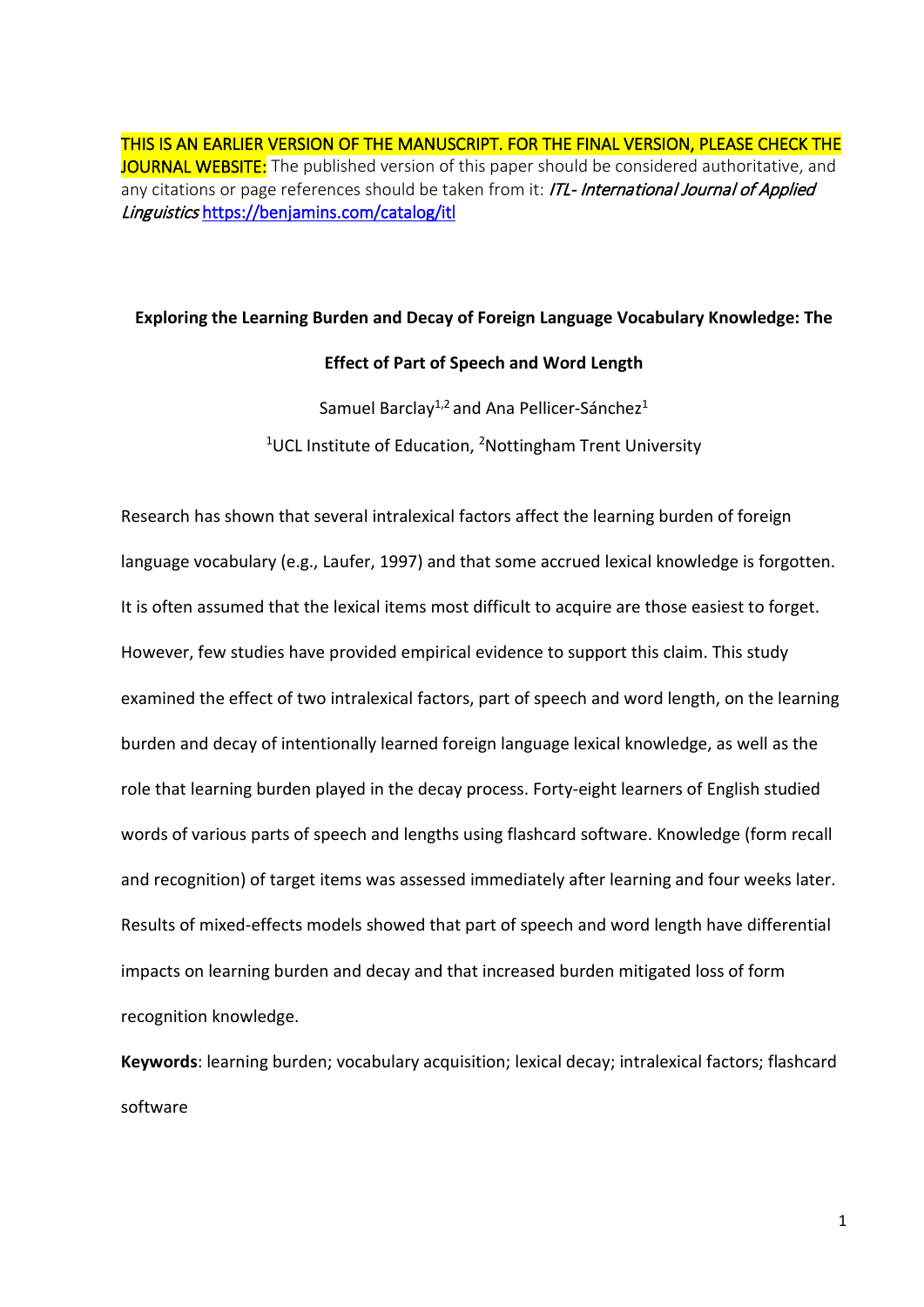#### *Introduction*

New words are learned with different levels of ease or difficulty. The learning burden of a word (i.e., the difficulty with which a word is acquired) is affected by various factors, including "regularity of patterning, the learner's L1, other known languages, opportunity and experience, personal commitment, the quality of teaching, and the quality of course design" (Nation, 2020, p.15). Several characteristics of the words themselves, i.e., intralexical factors, also contribute to a word's learning burden (Laufer, 1997). Two of the intralexical factors that have been studied with relation to lexical acquisition are part of speech (PoS) and word length. Previous studies have suggested that these factors affect learning burden, with shorter words and nouns generally found to be easier to learn (see Laufer, 1997; Schmitt, 2010). Research to date has measured learning burden by looking at learning gains. That is, learners interact with target items for a fixed duration and then knowledge of those items is assessed. In such a design, items for which many learners cannot demonstrate learning are considered to pose difficulty. However, measuring learning difficulty in this way may not accurately reflect the effort required to learn new vocabulary. Not all items that are successfully learned require the same number of exposures to be learned. For example, if a learner encounters a set of words in an activity five times, some of the items may require those five exposures to be learned whereas others might be learnt earlier. Thus, measuring learning burden by looking at learning gains does not provide nuanced insight into how burdensome the learning process was. Therefore, in this study we measure learning burden as the number of times each learner needs to see each word for it to be learned.

Another robust finding of the vocabulary learning literature is that lexical knowledge generally decays after acquisition (e.g., Ellis & Beaton, 1993). Studies typically report, for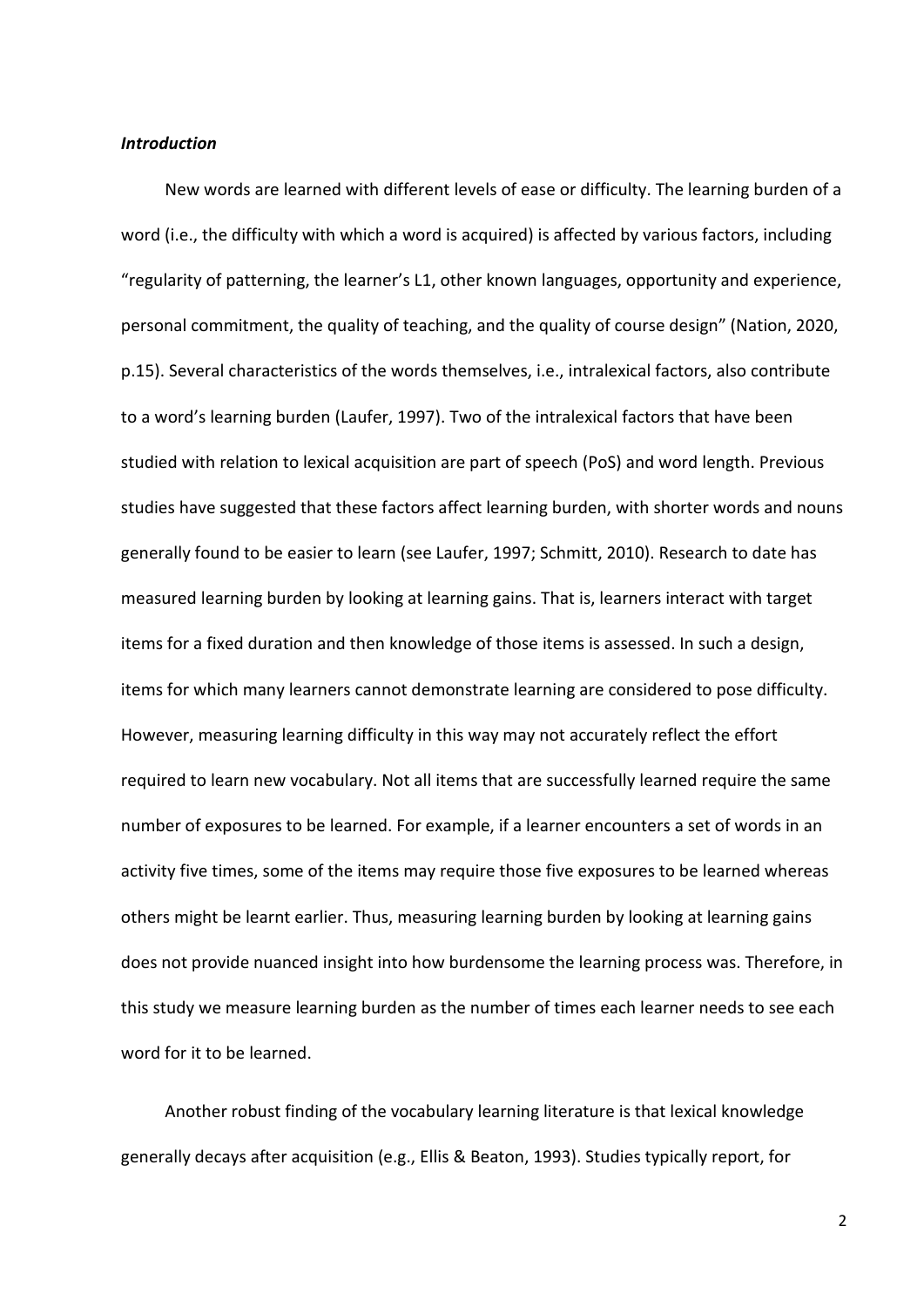instance, a loss of knowledge between immediate and delayed post-tests, reflecting the degradation of memory traces that naturally occurs. However, a similarly robust finding is that not all lexical knowledge decays. Research, for example, generally finds some retention on delayed post-tests and while productive knowledge appears to be more vulnerable than receptive knowledge (Chen & Truscott, 2010), some productive vocabulary knowledge typically remains after a retention interval (e.g., Peters, 2014). While a large literature exists on language loss in conditions of reduced or no target language contact (e.g., Hansen & Chen, 2001), minimal systematic investigation of loss in contexts of continued target language contact, referred to in the current paper as *decay*, has been undertaken. Indeed, beyond the assumption that lexical knowledge decreases as a function of time, the variables that influence the extent and speed of decay have received less research attention than those influencing acquisition. An interesting assumption in this area is that the lexical items most difficult to acquire are those easiest to forget, pointing towards a positive relationship between learning burden and loss. However, there is currently limited empirical evidence to support this assumption (but see Olshtain, 1989).

A greater understanding of the processes of learning burden and decay, as well as of the potential relationship between them, has important implications for vocabulary teaching, as instruction could be modified to foster more sustainable learning (Schmitt, 2010). However, few vocabulary learning studies have overtly examined these processes. In order to address these gaps, the present study examined the role of two intralexical factors, i.e., word length and PoS, on learning burden and decay. Learning burden was operationalised as the number of times needed by participants to learn each item. The use of flashcard software for the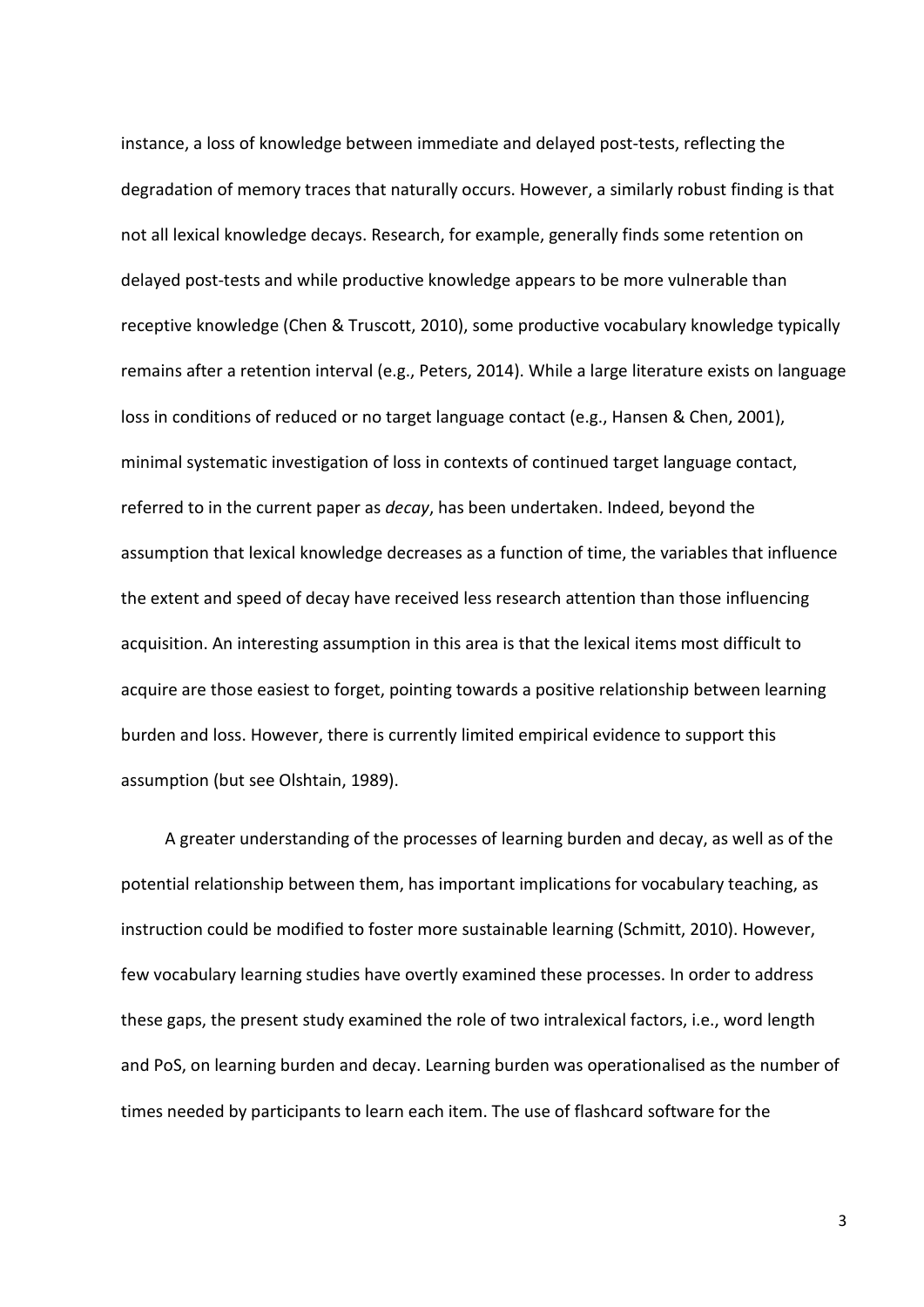instructional intervention allowed us to obtain such information about the learning process. The potential relationship between learning burden and decay was also explored.

## *Background*

#### *Vocabulary learning burden*

The extent to which a variable influences the learning process is associated with its learning burden, with a heavy-learning burden slowing the learning process compared to a light-learning burden. Numerous factors have been claimed to affect the learning burden of new words, making them easier or more difficult to learn (see Peters, 2020, for a comprehensive review of factors affecting vocabulary learning). Studies have demonstrated that learning gains are influenced by contextual factors such as the relatedness of a group of words (e.g., Tinkham, 1993) and the frequency with which a word occurs in a text (e.g., Horst, Cobb, & Meara, 1998), as well as by individual factors such as language learning aptitude (e.g., Li, 2016) and learner vocabulary size (e.g., Webb & Chang, 2015).

Word-related factors can be divided into interlexical and intralexical factors (Laufer, 1990). The former relates to the relationship between novel L2 items and words (L1 or L2) already known to a learner. These have been shown to affect learning, with effects found for orthographic wordlikeness (e.g., Bartolotti & Marian, 2017), L1 frequency (e.g., de Groot & Keijzer, 2000), phonotactical typicality (Ellis & Beaton, 1993), and cognateness (e.g., de Groot & Keijzer, 2000). Intralexical factors are those connected to the linguistic representation (e.g., orthography, pronunciation), the meaning (e.g., concreteness, imageability), and/or the use (e.g., L2 frequency) of a lexical item (Laufer, 1991; 1997). Such factors have received considerable research attention (see Laufer 1997 or Peters 2020 for overviews). Previous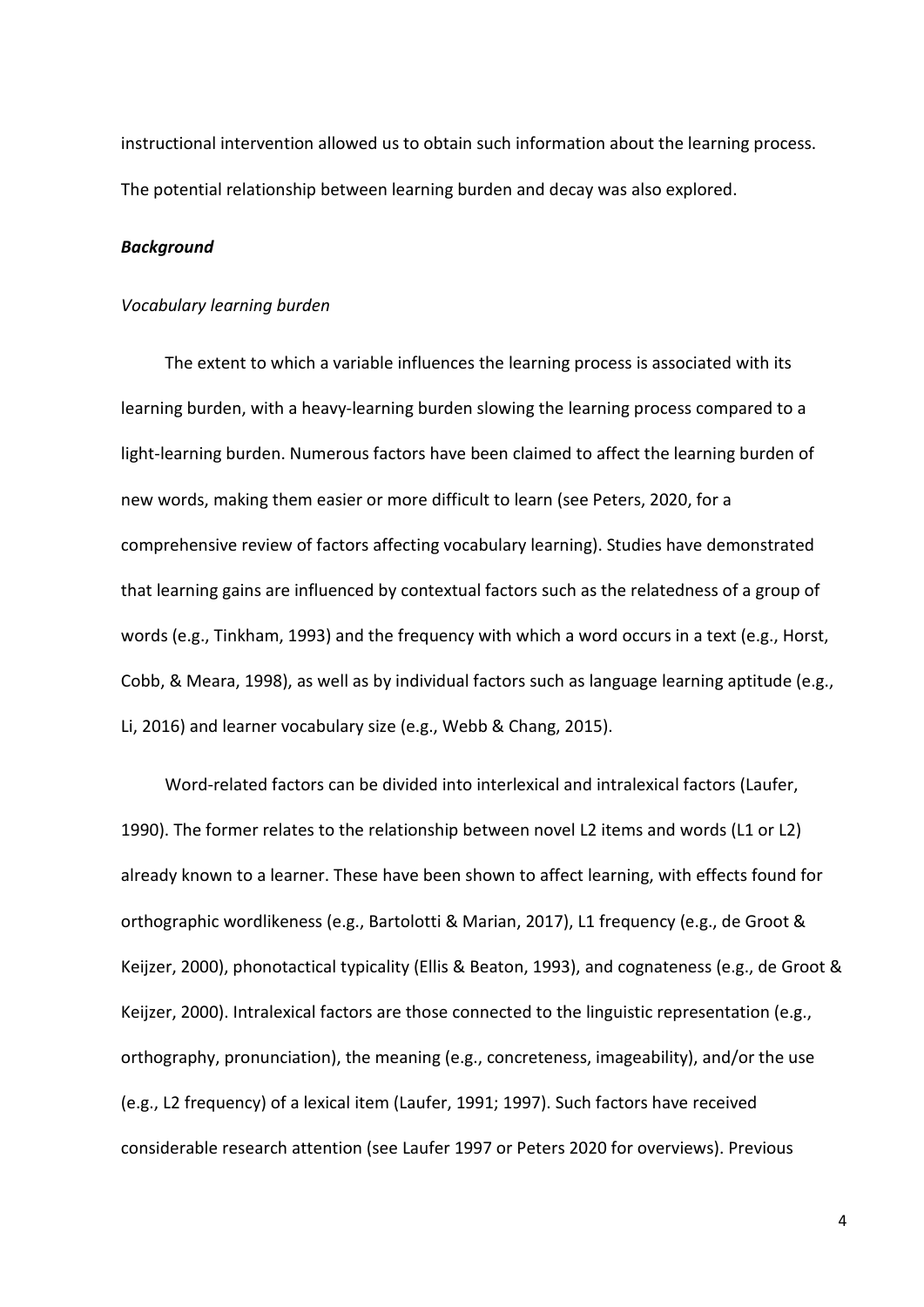studies have shown that increased concreteness (de Groot & Keijzer, 2000) and morphological transparency (see Laufer, 1997) are associated with lighter learning burdens while polysemy/homonymy can make learning more challenging (Schmitt, 1998). However, research on the effect of two variables, PoS and word length, has received comparatively less attention (see Table 1 for a summary of the word-related factors on learning burden).

#### <INSERT TABLE 1 AROUND HERE>

Some studies have shown that PoS affects the learning of L2 vocabulary, with nouns having an advantage for both incidental (e.g., Horst & Meara, 1999) and intentional learning (e.g., Ellis & Beaton, 1993; Rodgers, 1969). Regarding intentional learning contexts (the focus of this study), Rodgers (1969) used a Russian-English paired associate learning design and found that more target nouns were learned than target verbs. More recently, Ellis and Beaton (1993) examined the effect of PoS on the learning gains of novice students of German using highfrequency nouns and verbs, and a variety of learning strategies. They found that a significantly greater number of nouns were learned than verbs. This learning advantage of nouns over verbs has been attributed to a range of causes: the superior imageability of nouns (Gentner, 1982), the greater syntactical complexity of verbs (Tomasello, 2003) and the comparative importance placed on nouns by some cultures (Gopnik & Choi, 1990). Crucially, while these studies suggest that nouns are easier to learn than other parts of speech, the research evidence to date is inconclusive (Peters, 2020). The noun advantage reported in studies to date may have stemmed from confounding intralexical variables such as imageability or concreteness (Peters, 2020). Thus, the investigation presented in this paper manipulated PoS while controlling for concreteness.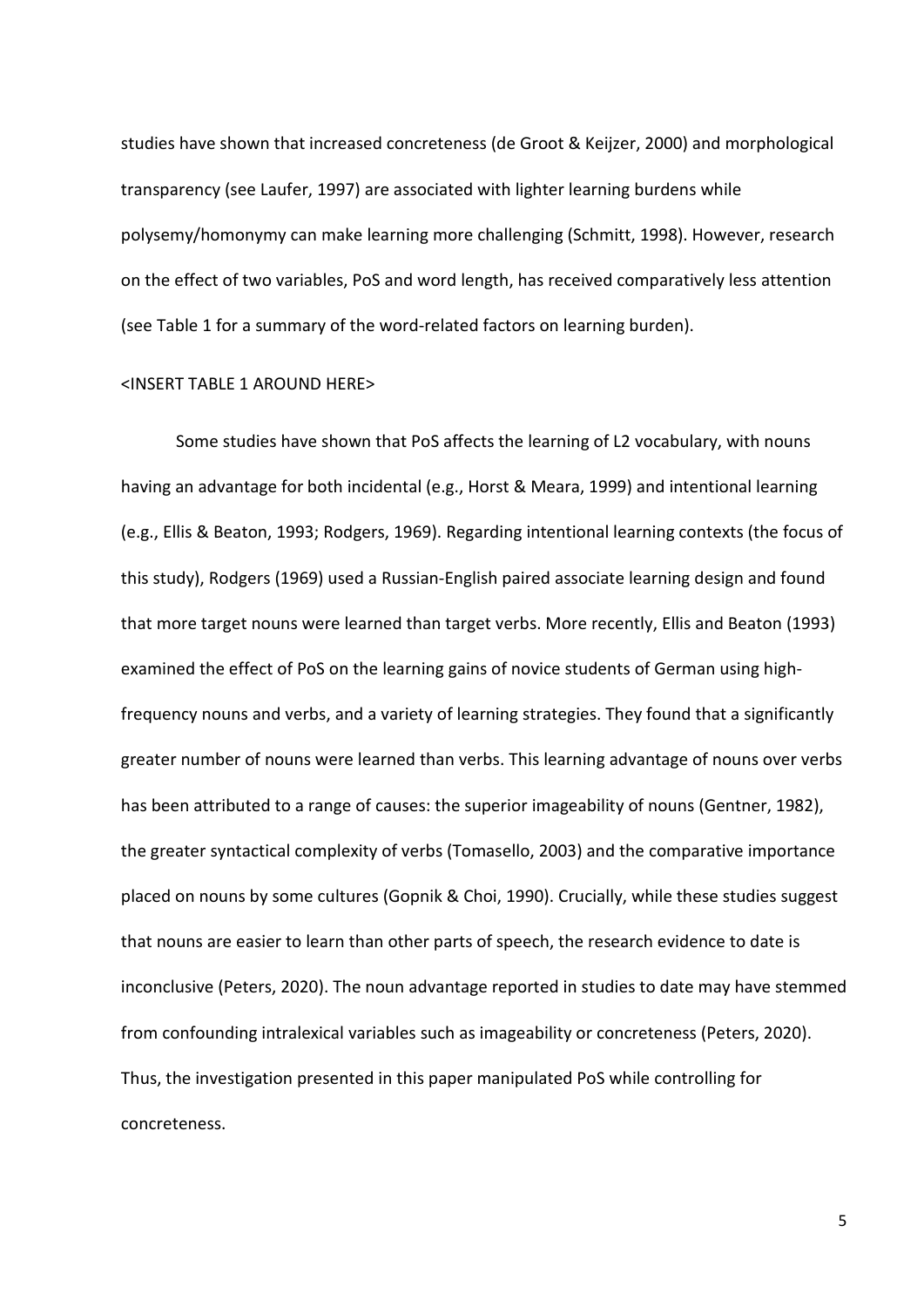The length of L2 lexical items also seems to impact their learning burden. Length has been operationalised as the number of syllables, phonemes, and letters a word contains. Research suggests that word length positively correlates with learning difficulty. For example, Gerganov and Taseva-Rangelova (1982) reported that monosyllabic words were easier to learn than disyllabic words, and Ellis and Beaton (1993) found word length (number of letters) and learning gains to be negatively correlated. Additionally, word length has been found to impact processing difficulty, with shorter words (number of phonemes) associated with faster and easier processing than longer words (Tehan & Tolan, 2007). Psycholinguistic studies also typically find shorter words (number of phonemes) to be better retained over brief (e.g., Baddeley, Thomson, & Buchanan, 1975) and longer retention intervals (Tehan & Tolan, 2007). Finally, investigations of vocabulary knowledge have shown that learners often know more shorter words than longer words (number of letters, phonemes, and syllables) (Willis & Ohashi, 2012). This word-length effect likely occurs because there is more content to encode with longer words, so they are more prone to error on retrieval (Ellis & Beaton, 1993).

However, word length has received less research attention than other word-related factors (Peters, 2020), pointing towards a need for further empirical consideration. Additionally, as word length is related to other factors such as L2 frequency, with frequent words likely to be comparatively short (Peters, 2020), studies that did not control for L2 frequency may have confounded length with frequency (e.g., Willis & Ohashi, 2012). The research presented in this paper examined the role of word length while controlling for potentially confounding variables such as L2 frequency.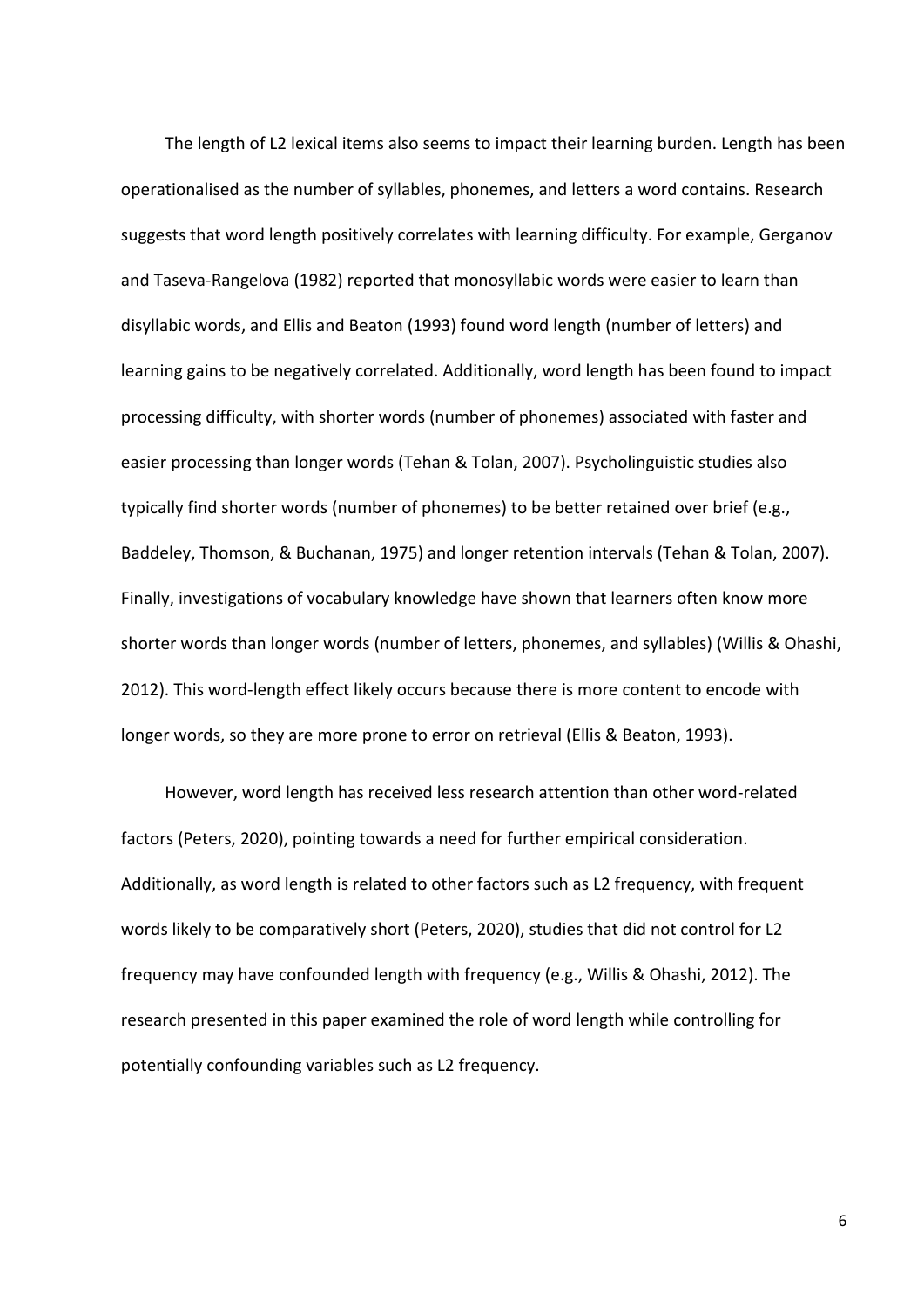Importantly, studies of learning burden have generally used learning gains to determine learning burden (cf. Tinkham, 1993). In many of the studies reviewed above, learning burden was understood as the amount of learning that occurred when the number of exposures was held constant, with lower gains considered a reflection of higher learning burden (e.g., Peters, 2014). The idea here is that items that can be acquired within a fixed number of exposures pose a lighter learning burden than items that cannot be learned given the same amount/quality of input.

Another method to operationalise learning burden, less exploited in vocabulary learning research, is to look at the number of exposures necessary for a word to be acquired (Higa, 1965). The principle behind this approach is that items that require more exposures to be learned possess a heavier learning burden (e.g., Tinkham, 1993). This approach is preferable for two reasons. First, if learning gains are used to determine burden, it is not possible to measure differences in the effort required when items are successfully acquired, as the outcome variable is inherently binomial; an item is either learned or not. Thus, all learned items are considered equally easy, and all unlearned items equally difficult, when this is unlikely to have been the case. Typically, studies circumvent this problem by either calculating mean gains per word across a sample of learners or by summing the gains of a set of target items according to a grouping variable (e.g., Ishii, 2015). With such a metric, the learning burden of an item is assumed to be constant across a group of learners and/or all items in a set of words are thought to pose a similar level of burden. Crucially however, the learning burden of L2 lexis varies by item and by learner (Higa, 1965).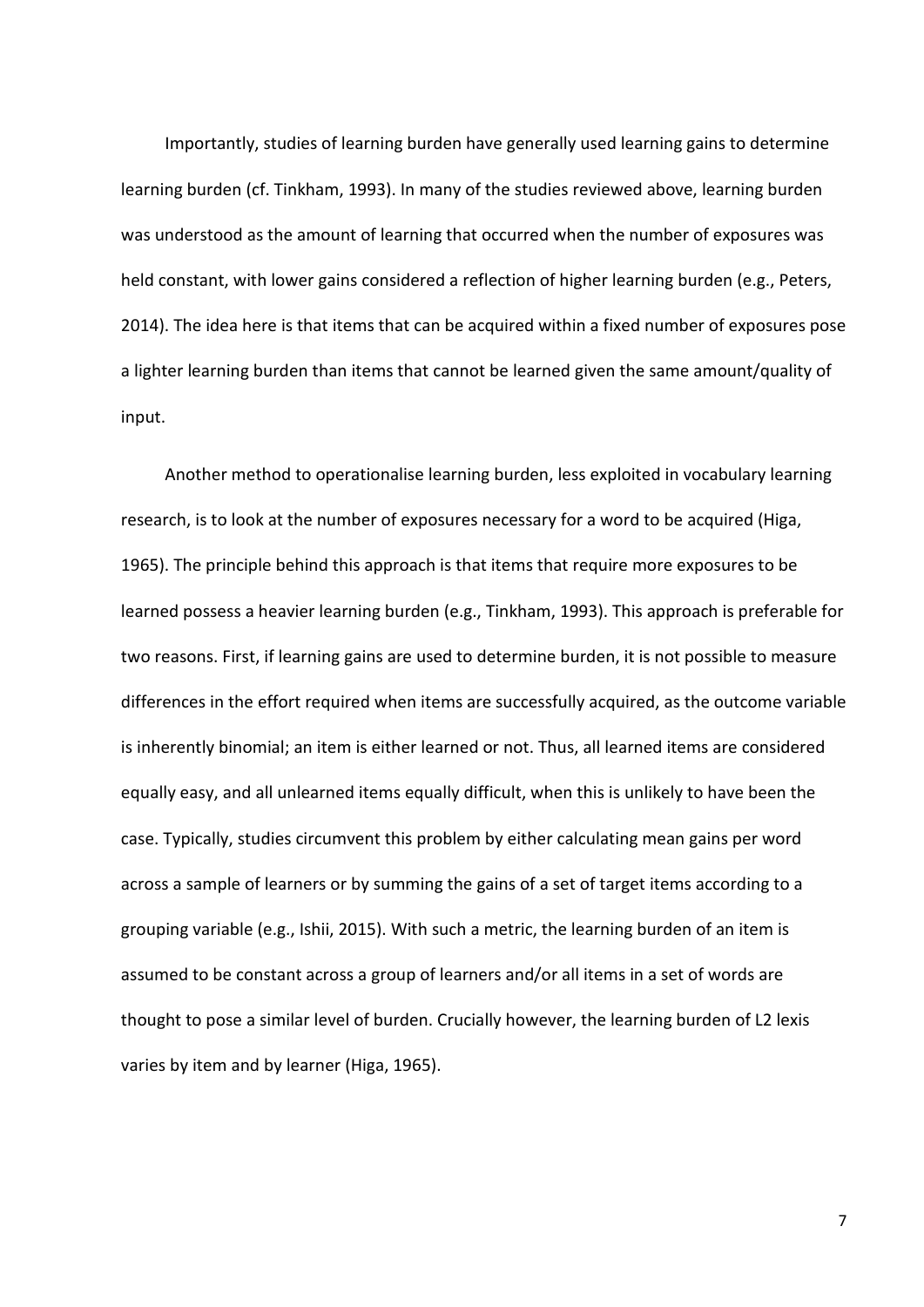Secondly, studies that measure learning burden via learning gains inherently assume that controlling the amount of exposure to target items results in all items being processed in a similar fashion; however, this is also unlikely to be the case. When learners are presented with a set of words to learn in a specific time, the difficulty of one word may impact the likelihood of another word being learned in the same set, because the increased time spent acquiring one word may reduce the time available for all other words. In such a method, the learning burden of one item is dependent on the items with which it is presented. Moreover, a key distinction can be made between exposures during the process of encoding and exposures that result in the retrieval of already learned knowledge. Controlling the frequency of exposure does not necessarily reflect the speed with which learners actually encode items. Even if research prescribes a fixed number/length of exposure, learners will encode some items before others and thus items will differ in the number of retrievals they have. This is problematic for research designs that consider language loss because retrieval facilitates retention to a greater extent than presentation (Baddeley, 1990). This means that studies to date may have biased the retention data by controlling for frequency of exposure during the learning process, rather than frequency of retrieval. In order to accurately measure learning burden in a manner that does not artificially strengthen knowledge of the easiest items, a methodology is needed that can capture the number of exposures needed by each individual learner to encode a particular item while controlling for frequency of retrieval. The present study employed such a method.

## *Factors Affecting Lexical Decay*

Despite potentially impactful implications for theory and practice (Schmitt, 2010), few studies have investigated the effect of word-related, contextual, and individual factors on the process of lexical decay. Lexical decay relates to the loss of vocabulary knowledge. Language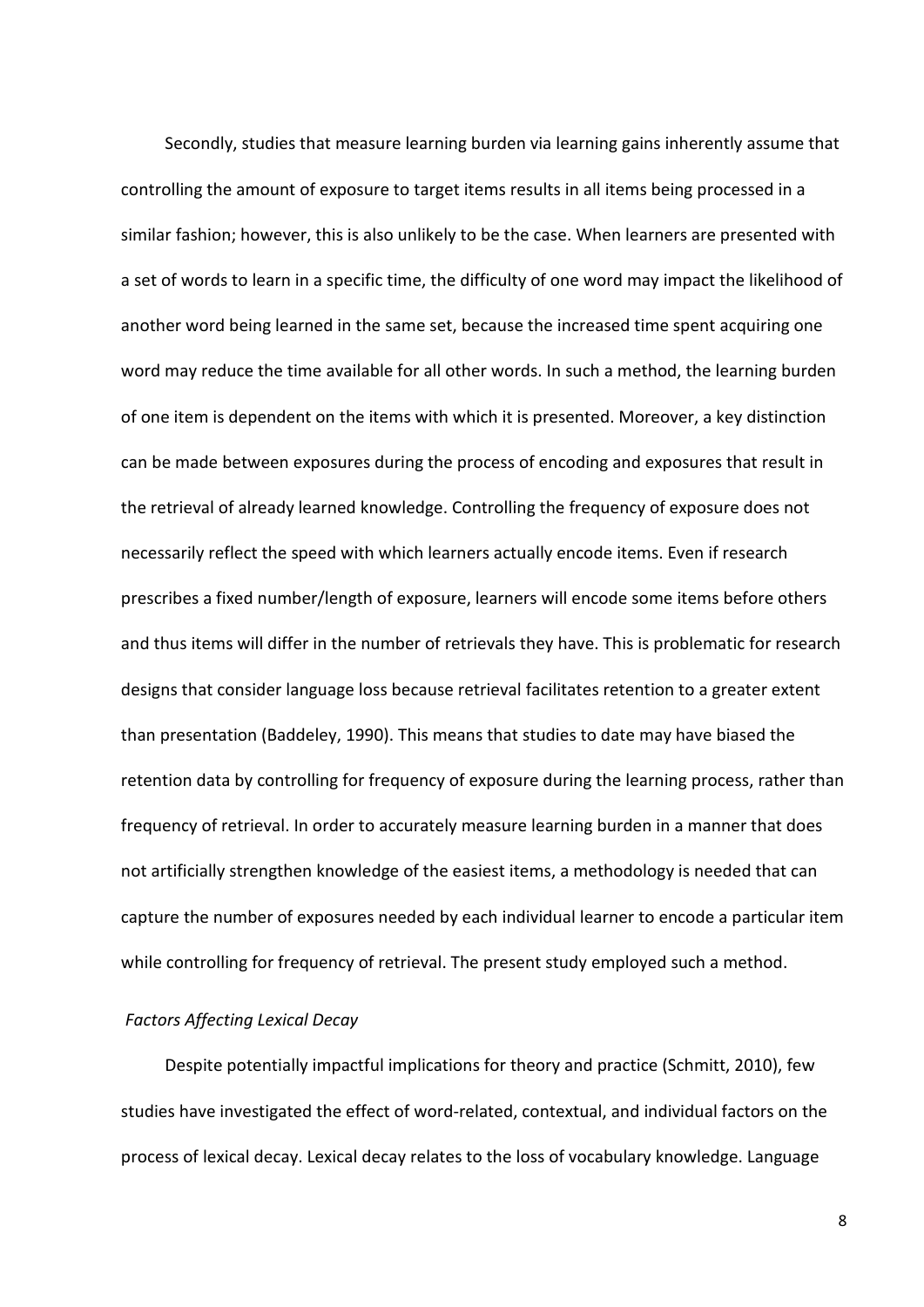loss has mostly been considered in terms of language attrition. In the SLA literature, the term *attrition* has been defined as "the (total or partial) forgetting of a language by a healthy speaker (…) in a setting where [the attriting] language is only used rarely" (Schmid, 2011; p. 3). Crucially therefore, *language attrition* in most cases concerns language loss that occurs in contexts of limited or no contact with the attriting language. In an attempt to establish a difference with the attrition process, as described above, the term *decay* is used in this paper. Following Schmitt (2010), lexical decay is used in this paper to refer to the loss of L2 linguistic knowledge by healthy individuals in contexts of continued target language exposure; that is, settings where learners may not be exposed to specific target items despite continued exposure to the target language more generally. An example here might be a learner studying vocabulary that is not subsequently recycled or encountered despite continued exposure to the L2 more broadly. The terms *loss* and *forgetting* are also used in the literature, yet these terms are often criticised as research has suggested that linguistic knowledge, once acquired, is not likely to be truly lost or fully forgotten (de Bot & Weltens, 1995). This paper, while recognising this criticism, employs *loss* and *forgetting* as umbrella terms to refer in general to language loss in healthy individuals (i.e., encompassing attrition and decay) in line with previous use in the field (e.g., de Groot, 2006). Lexical decay is used to refer to the specific process investigated in the present manuscript, the loss of L2 lexical knowledge by healthy individuals in settings of continued exposure to the L2.

Research has considered the impact of interlexical factors on lexical decay, finding that cognateness (e.g., Tonzar, Lotto, & Job, 2009), and high L1 frequency (e.g., Lotto & de Groot, 1998) affect decay. However, only a few studies have targeted the effect of intralexical factors on this process. For example, de Groot (2006) measured the effect of concreteness on the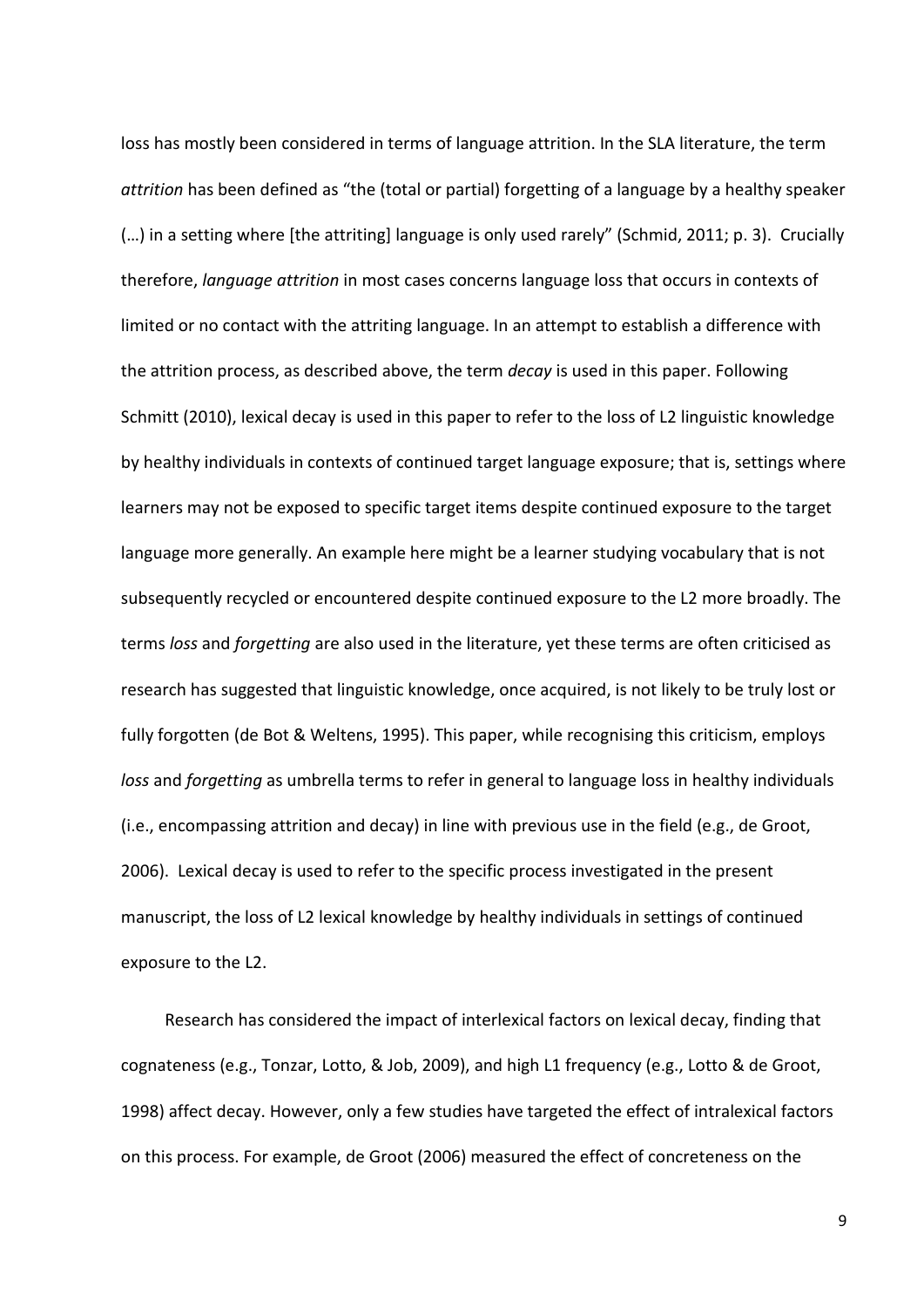forgetting of lexical items, finding that more loss occurred with abstract items than concrete items. Similarly, de Groot and Keijzer (2000) reported an effect for concreteness, with abstract items being harder to learn but suffering the most decay.

Research has also considered the specific intralexical variables investigated in this study. Ellis and Beaton (1993) considered the decay of 36 English-German translation pairs over an interval of four weeks. The target items were selected to explore the influence of PoS (nouns vs. verbs). The participants studied the target language in a series of four learning trials. After each trial, tests of meaning and form recall were conducted. This procedure was repeated after a four-week interval. The results indicated that form and meaning recall knowledge suffered considerable decay and that there was a significant effect for PoS with knowledge of nouns suffering less loss than knowledge of verbs.

There has been limited investigation of the role of word length on lexical decay. Studies have found that word length is related to vocabulary knowledge, with learners more likely to know shorter words (e.g., Willis and Ohashi, 2012). However, no previous studies have experimentally examined the effect of word length on decay. Table 2 presents a synthesis of the results discussed in this review.

## < TABLE 2 AROUND HERE>

#### *The Relationship between Learning Burden and Vocabulary Loss*

It is often assumed that the lexical items most difficult to acquire are those easiest to forget (e.g., Webb & Nation, 2017), pointing towards a positive relationship between learning burden and lexical decay. However, few studies have provided empirical evidence to support this assumption. This is partly the case because studies of language loss have generally not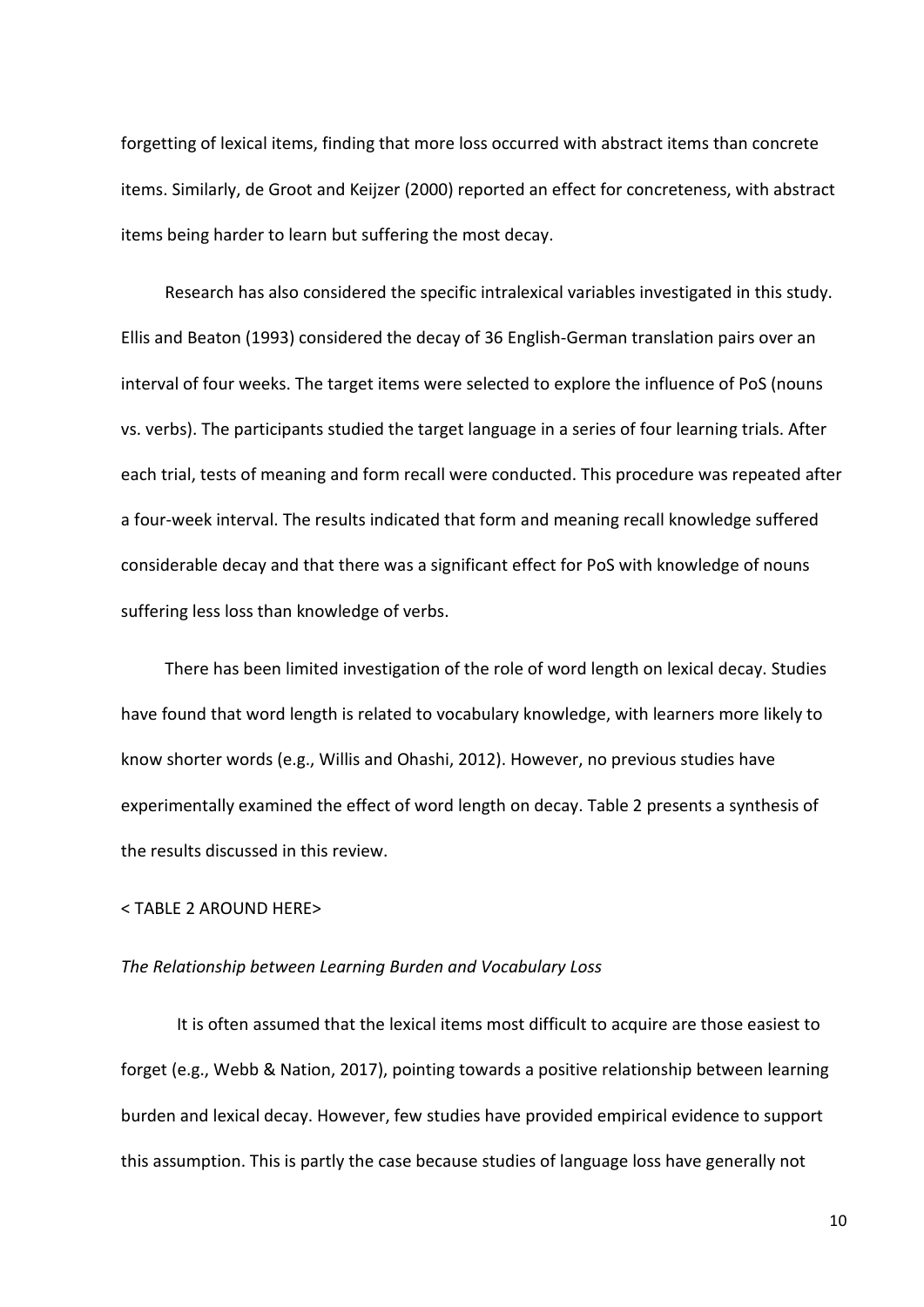measured how target items have been acquired. However, it is also the case that many vocabulary learning studies that have measured learning burden have not conducted delayed post-tests (e.g., Tinkham, 1993), precluding the type of comparison needed to understand patterns of decay.

The limited research evidence available has generally found that an increased learning burden is associated with greater loss. For example, Bahrick and Phelps (1987) looked at the attrition of L2 Spanish by L1 English university students over a period of eight years. They correlated initial learning burden (number of exposures needed for learning) with target item retention at the form recall level, finding that items initially easier to learn were better retained. A similar finding was reported by de Groot (2006) who investigated the effect of several variables on the decay of L2 lexical items using Dutch-nonword translation pairs. These items were presented over three learning sessions with interim test scores taken as a metric of learning burden (i.e., items learned in later session were considered more difficult). These results were compared to a one-week delayed meaning recall test. The findings suggested that the words hardest to learn (i.e., were acquired later in the learning procedure) were those most likely to be forgotten.

However, methodological characteristics of de Groot (2006) mean that her findings might have been confounded with retrieval frequency. In the study, target items were encountered the same number of times, but interim assessment scores indicated that some items were encoded earlier than others. These encoded items were not removed from the learning procedure and thus received more retrievals than other target items that took longer to encode, potentially strengthening the knowledge of the easiest items (Baddeley, 1990).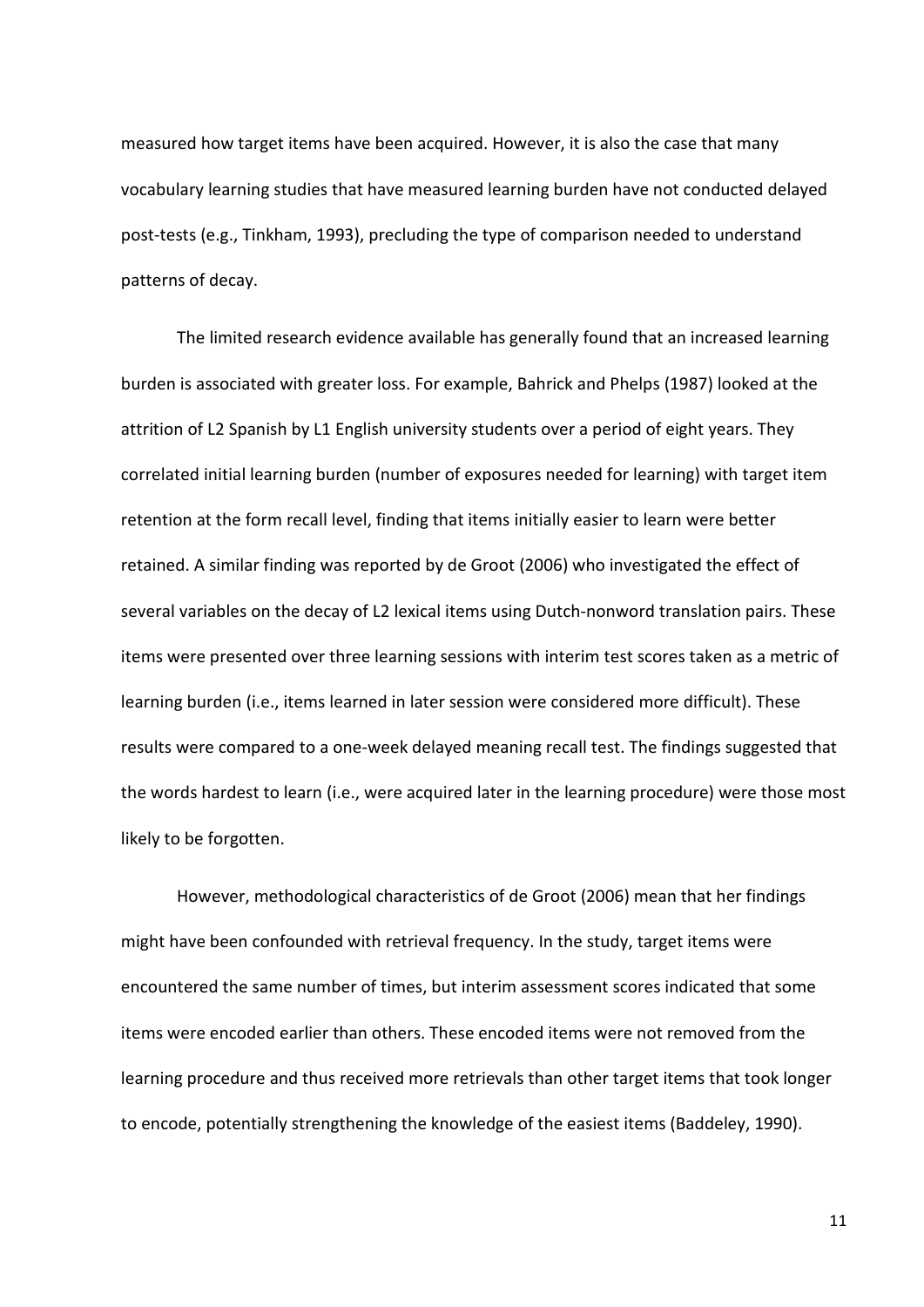Bahrick and Phelps (1987) circumvented this issue by controlling the frequency of retrieval during the learning phase; however, the extended length of their study means that intersessional target item exposure may have occurred. Thus, more evidence is required to gain a better understanding of the role of learning burden on lexical decay. The current study addressed this gap while controlling for frequency of retrieval and employing a comparatively short retention interval, reducing the chance of intersessional exposure to the target items.

#### *The Study*

Overall, with limited empirical evidence available, we lack a detailed understanding of lexical decay and the effect intralexical factors such as word length and PoS have on this process. We also have limited evidence regarding the effect these variables have on learning burden, and the role learning burden plays in the decay of knowledge. The research presented in this paper aimed to address these lacunae.

The following three research questions were examined:

- 1) What is the effect of PoS and word length on the learning burden of foreign language lexis?
- 2) What is the effect of PoS and word length on the decay of foreign language lexis?
- 3) What is the effect of learning burden on the decay process (irrespective of the target intralexical variables)?

To answer these questions, English language learners studied previously unknown items using electronic flashcards. Flashcards were studied *productively* (see Webb & Nation, 2017). Using digital flashcards allowed us both to measure the number of times each participant saw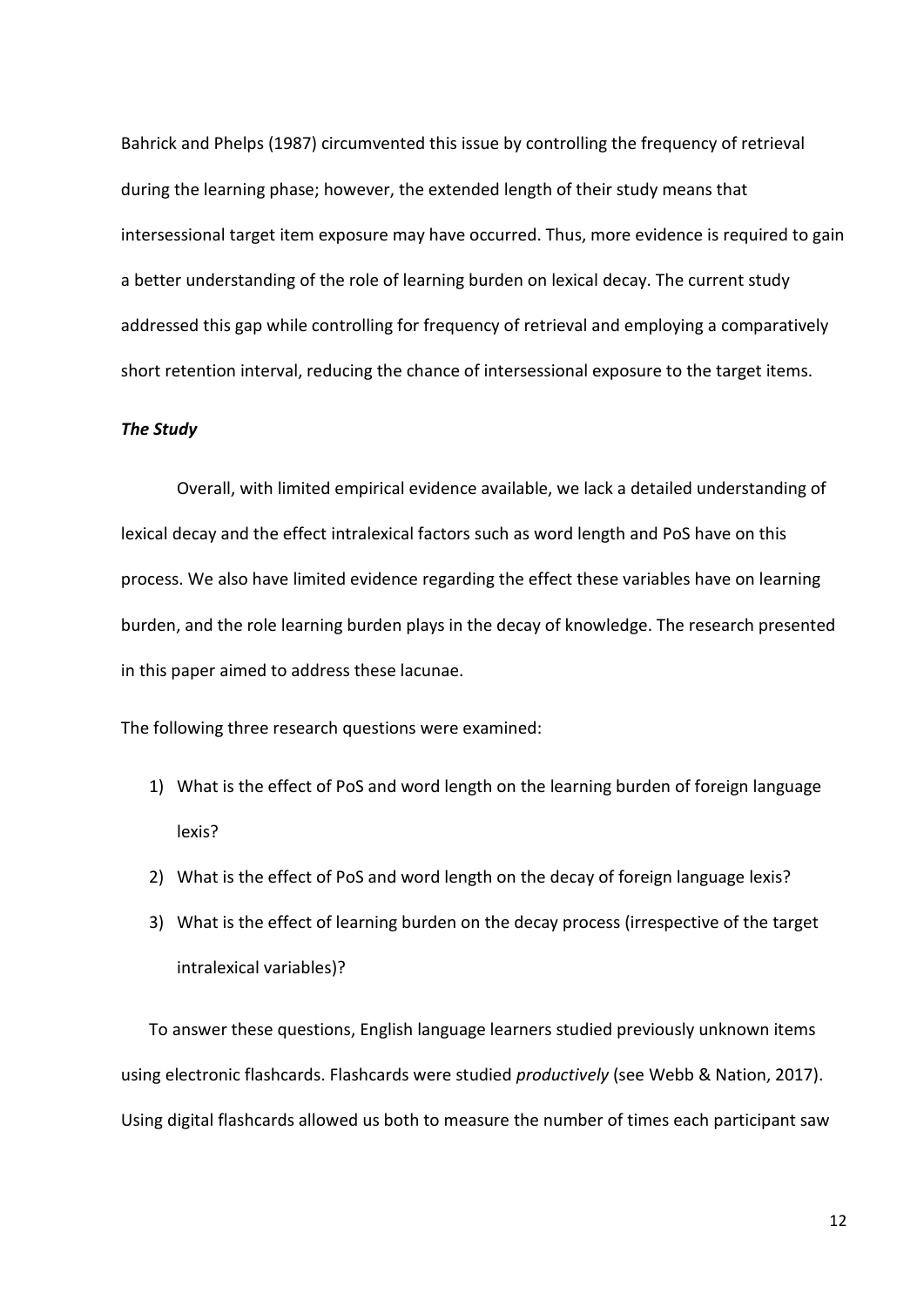an item, and to differentiate exposures prior to lexical encoding (i.e., learning burden) from retrievals of encoded knowledge. Participants then completed a test that measured written form recognition and written form recall of the 32 target items. Four weeks later, the participants completed the same test again. The data of the first test were then compared to the second to determine the extent of knowledge of each item for each participant. The effect of intralexical factors on both the learning burden and decay of intentionally learned lexical knowledge, as well as the effect that learning burden had on the decay of foreign language vocabulary knowledge were examined.

## *Methodology*

#### *Participants*

Forty-eight English learners of differing L1s participated in the study (30 females, 18 males; mean age = 24 years; age range = 19-36 years). All participants were enrolled on a presessional English for Academic Purposes course at a UK tertiary institution at the time of data collection and had B2 proficiency as shown by their entry examinations. Participation in the study was voluntary and learners did not receive compensation for their participation. Students gave their informed consent and were told they could withdraw at any time.

### *Target items*

Target items (N = 32) were chosen controlling for L2 frequency, concreteness, morphological transparency, conceptual familiarity, and orthographic neighbourhood size, and manipulating the experimental variables PoS and word length. The target items were sampled from the tenth and eleventh one-thousand-word frequency bands of a list compiled from the British National Corpus and the Corpus of Contemporary American English (Nation, 2012). The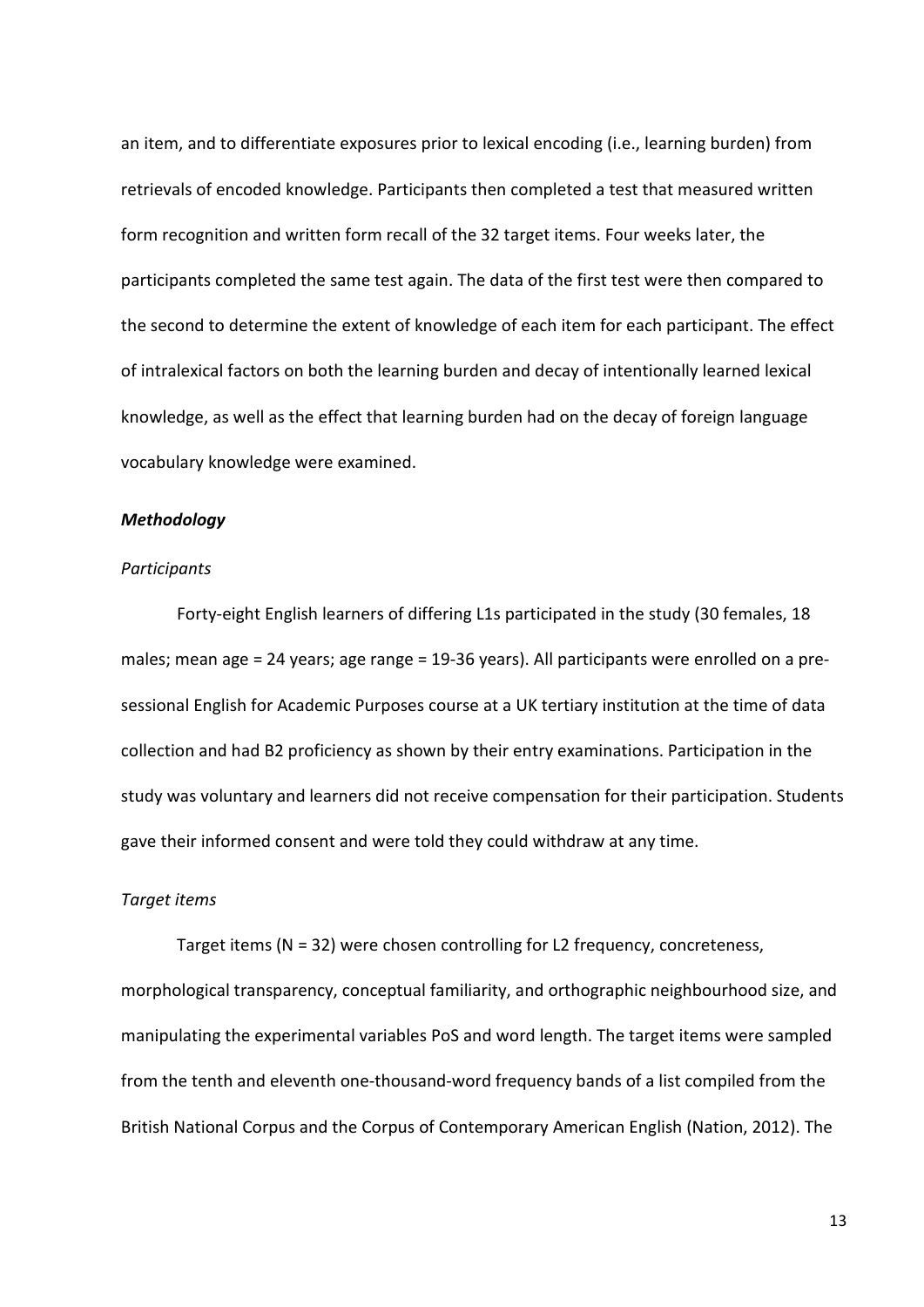procedure for item selection was as follows. Each word was first classified according to its PoS and length (i.e., number of letters). Subsequently, nouns were categorised as either abstract or concrete. An initial judgment by the first author was verified by a group scaling procedure with seven speakers of English as first language (L1). This procedure was based on the methodology of Spreen and Scqziulz (1966). Only items evaluated as concrete were included in the pool of potential target items. Items were then deleted from this pool if the participants' teacher considered it likely that they were known to them, were morphologically transparent/had deceptive morphological transparency (deceptive morphological transparency relates to words that appear to be made up of meaningful morphemes, but are in fact not [see Laufer, 1997]), or had referents likely to be unfamiliar to the participant group (e.g., culture-specific concepts). Furthermore, using Medler and Binder's (2005) procedure, potential target items were analysed to determine the size of the orthographic neighbourhood of each item (i.e., the number of target language words of the same length as a target item that differ from it by one letter), which was taken as a metric of orthographic distinctiveness (see Hunt & Elliot [1980] for discussion of how orthographic distinctiveness can impact form recall). Items were chosen so that target items of similar length were broadly homogenous in terms of orthographic neighbourhood size. A stratified sampling procedure was used to select target words from the resulting pool of potential items. An equal number of verbs and nouns were selected for each word length. This is represented in Table 3. The 32 target items were separated into four blocks. This was done to make the learning task less arduous and enable words to be learned and recycled in a systematic manner. Each block contained eight items, one noun and one verb of each word length (three, six, eight, and eleven letters).

#### <TABLE 3 AROUND HERE>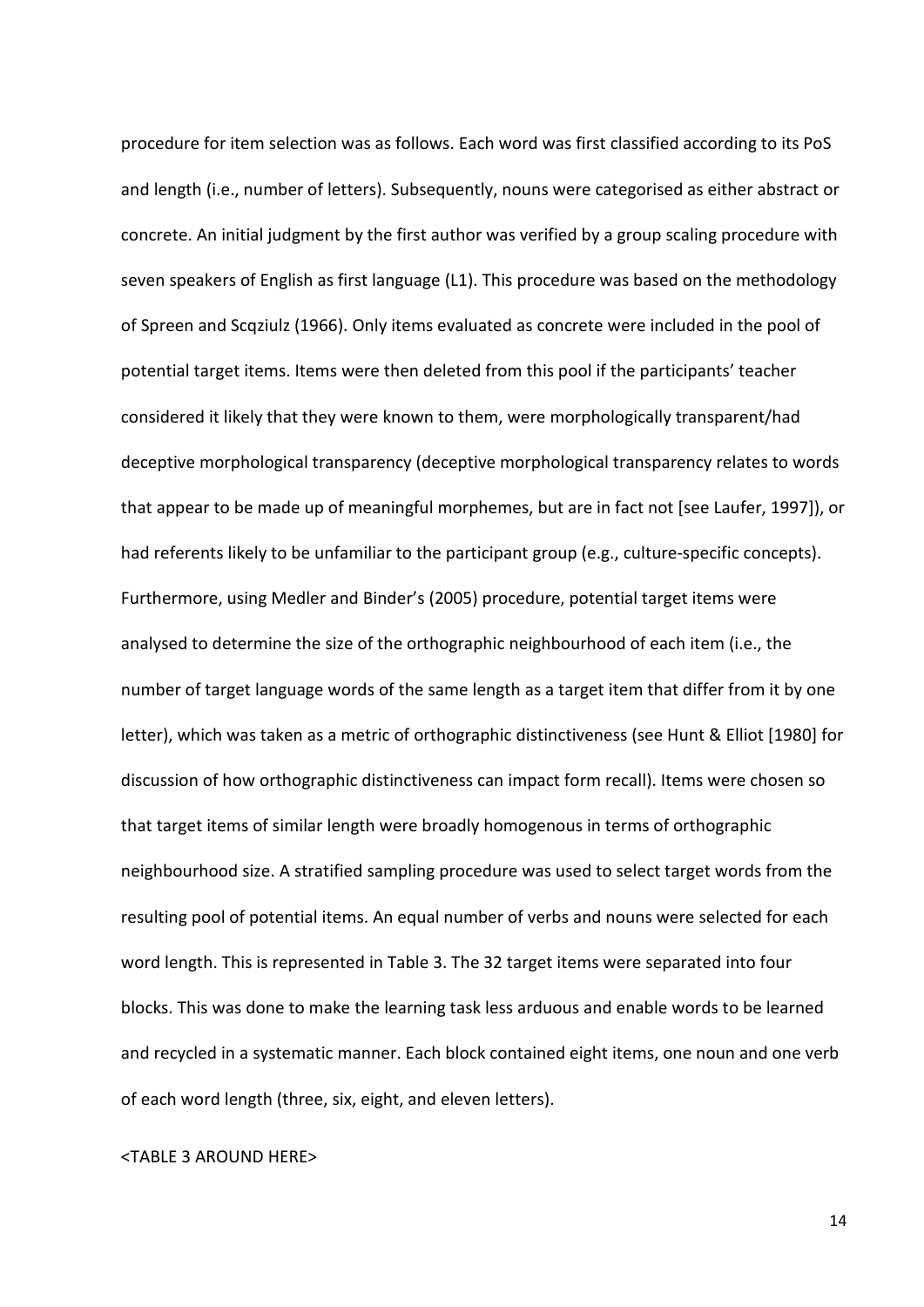#### *Definitions*

Because the participants did not share the same L1, the meaning of the target items was disambiguated using English definitions. These were taken from a monolingual learner's dictionary of English. As such they were written in controlled language and, therefore, were at an appropriate level of grammatical and lexical difficulty for the learners; however, to check comprehensibility, the 2,000, 3,000, and AWL sections of the vocabulary levels test (Schmitt, Schmitt, & Clapham, 2001) were administered to all participants. Results (M = 66.30, SD = 13.22) showed that participants were likely to have good knowledge of the definitional vocabulary. The lexical frequency of the target definitions was measured, and some were modified to ensure that all defining vocabulary came from the 2,000 most frequent word families of the BNC/COCA lists (Nation, 2012). These definitions were piloted with a similar group of learners (n=15), who confirmed that all definitions were easy to read and that the definitional vocabulary was known to them. A full list of the target items and definitions is given in Appendix 1.

#### *Learning software*

The target items and definitions were loaded onto electronic flashcard software. Such software has been shown to be effective for vocabulary acquisition (Hung, 2015; Nakata, 2017) and popular with learners (Hung, 2015; Stroud, 2014). The software *Anki* was chosen for two reasons. Firstly, unlike the majority of flashcard platforms freely available, *Anki* allows users to control the appearance of each flashcard and, therefore, we were able to modify the structure of the flashcards to suit our research purposes and ensure that all flashcards were presented in exactly the same manner. Secondly, using *Anki,* it was possible to access user data regarding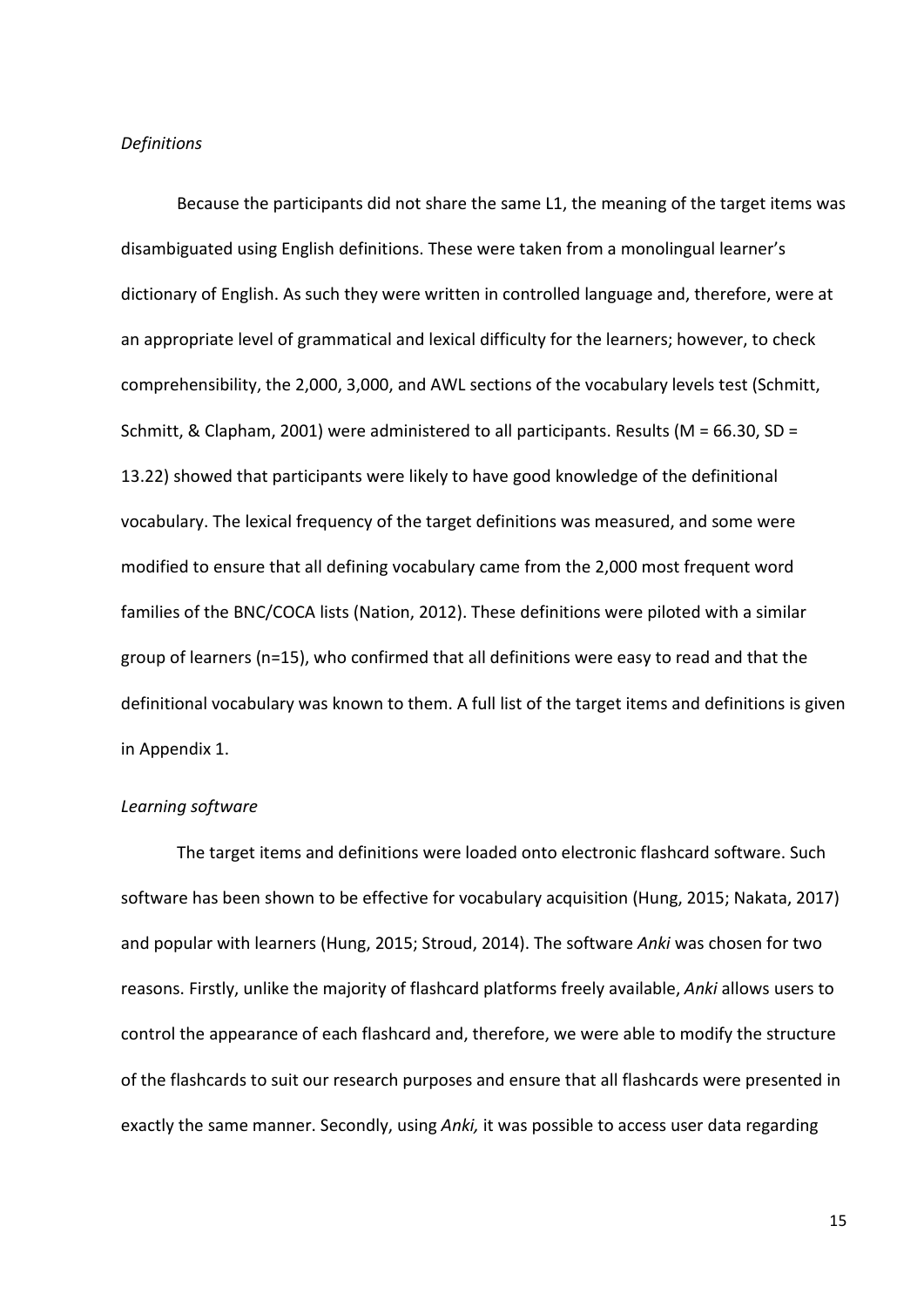the number of exposures each participant had to every target item. This was used as the metric for learning burden.

The flashcards were set up productively (Webb & Nation, 2017): participants saw an L2 definition and had to type the form of the matching target word. Upon attempting an answer (or leaving a card blank if the target form was unknown or could not be recalled), the correct written form was presented to a participant below his/her effort and any errors in learner production were indicated by the software. Thus, learners were able to compare their production to the correct written form and their mistakes were highlighted. Following this, learners evaluated the accuracy of their production by selecting one of three rating options. *Again* caused a target item to be presented within a period of one minute. Learners were instructed to select this option if their production was inaccurate or they did not write anything. *Good* resulted in a word being presented within a period of ten minutes. Learners were told to choose this option if their production was accurate. Finally, *Easy* meant a word was not presented again within a learning session. Participants were told to select this option if a target item was known to them prior to study. Once knowledge of an item was twice rated *Good* or once rated *Easy*, it was considered to have reached criterion and not repeated in that session. In practice, we would expect most items to be unknown on the first encounter and learners to select *Again*, but that in subsequent exposures, learners would provide a response and select *Good*.

This methodology allowed items to be seen as often as necessary for encoding to occur but ensured that, once encoded, all items received an equal number of retrievals. Retrieval here refers to retrieving already learned words, with each item retrieved twice before removal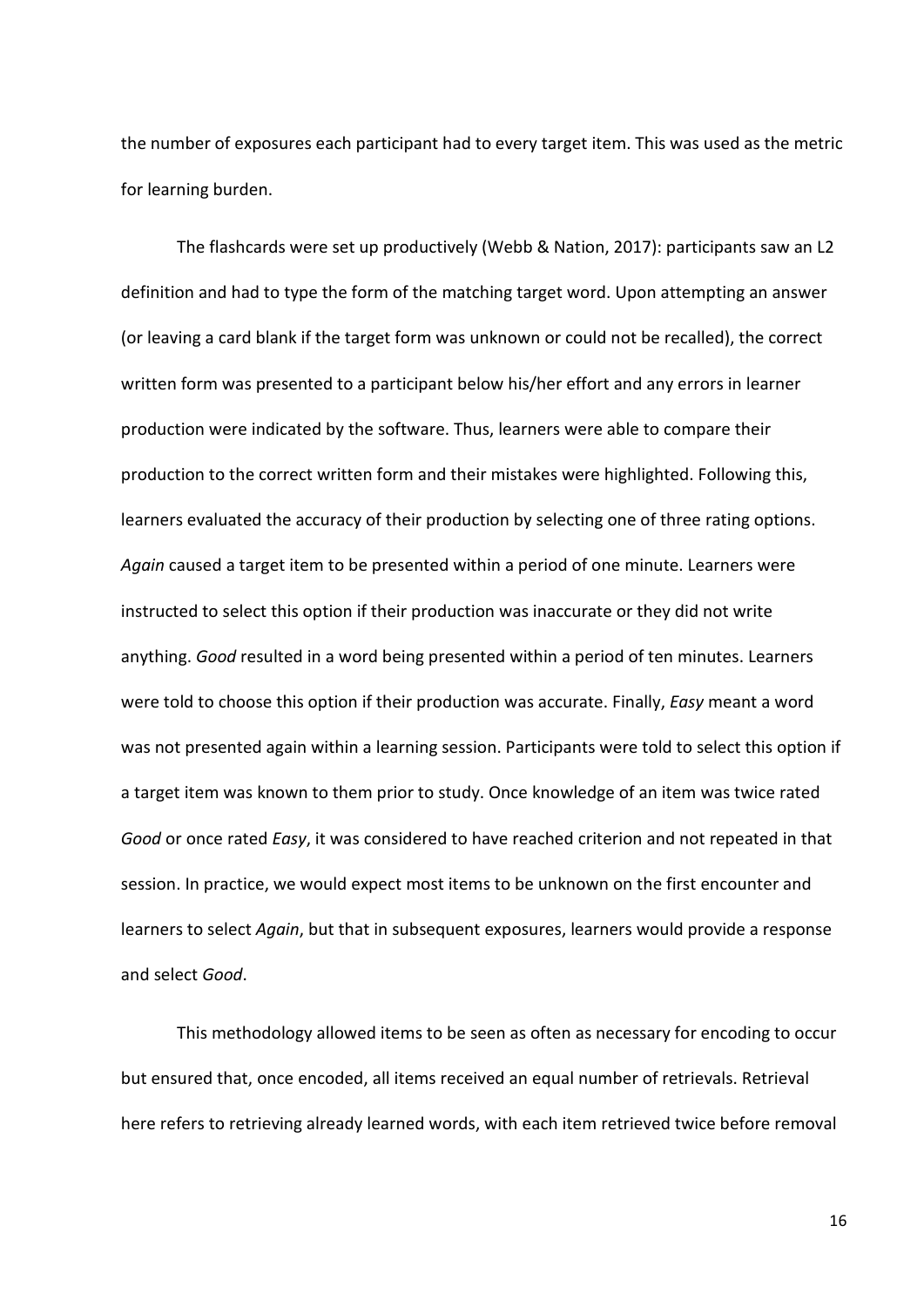from the pool. This dropout procedure allowed us to examine the number of exposures during the process of encoding (i.e., the number of times an item was rated *Again*) on a by-item basis which was adopted as the metric of learning burden.

#### *Measurement Instrument*

As the learning procedure involved self-report, a test of target item knowledge was developed. This test was administered upon completion of the learning task and after a delay of four weeks. The testing battery consisted of two instruments of 40 items; 32 target words and 8 previously unstudied words which were included to allow post hoc analysis of a test effect. The first test measured written form recall knowledge. Participants were presented with a definition (the same as was used during the learning procedure) and typed the equivalent form. Learners were not presented with the first letter of the target items as cue usage would have made distractor selection for the multiple-choice test of written form recognition (the second part of the testing battery) problematic. Thus, this instrument is a stricter measure of form recall than those employed in some other studies (e.g., Laufer & Rozovski-Roitblat, 2015), and may not have tapped into some partial productive lexical knowledge.

Responses were scored in both strict and lenient conditions. At the strict form recall level, correctly spelled responses were awarded a score of one, while incorrect responses were given a score of zero. The lenient form recall level allowed for one-third of an item to be spelled incorrectly. However, as there was little difference in the results of these two scoring systems, only the findings relevant to the strict scoring are presented in this paper.

The second instrument measured written form recognition knowledge of the target items. It employed a five-option multiple choice format with three distractors, the key, and an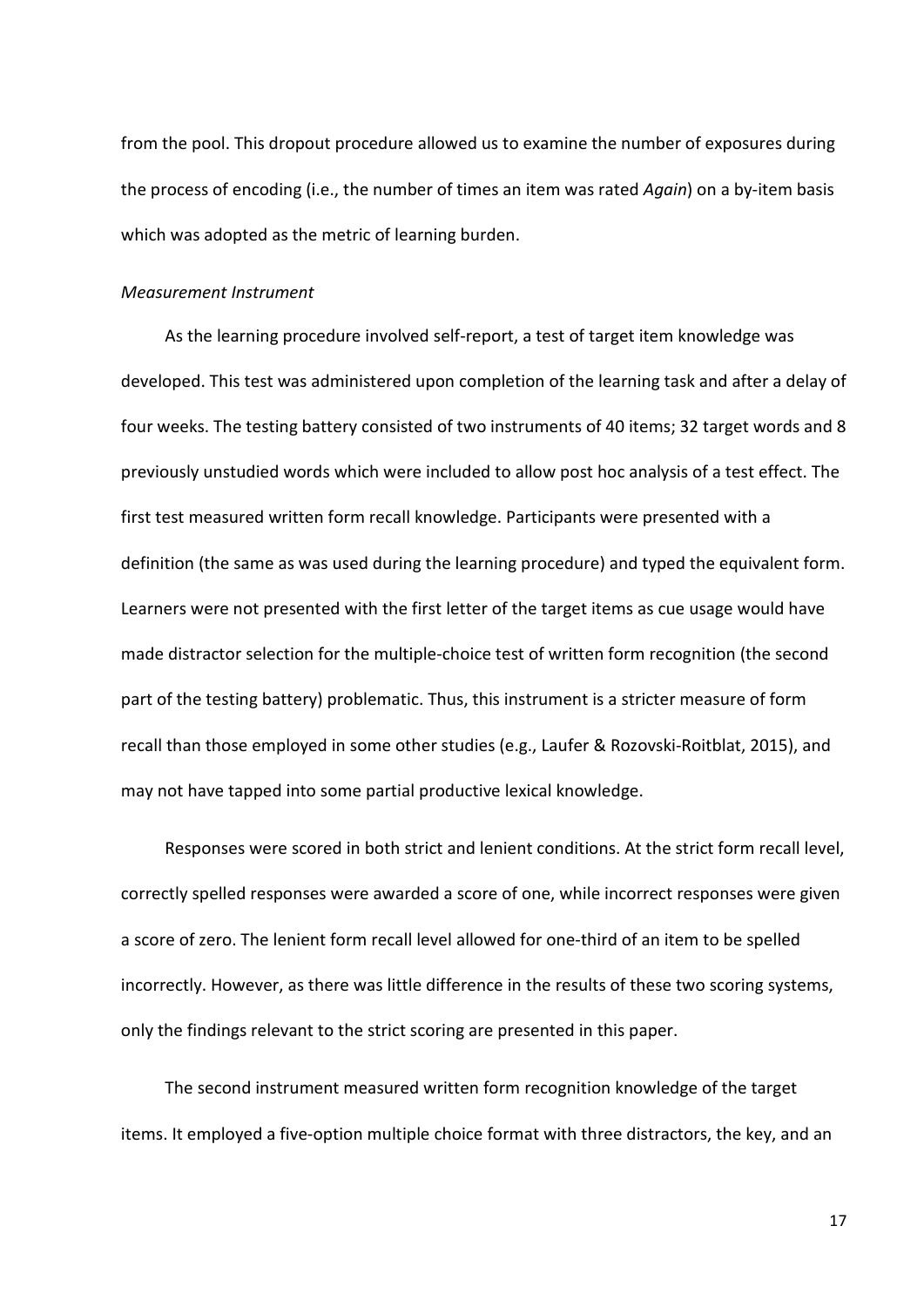additional *I don't know* option. The first distractor was a randomly selected target item matched for PoS with the key. The second distractor was a non-target item matched with the key for frequency and PoS. The final distractor represented either another randomly selected target item matched for PoS or another non-target item. Additionally, an *I don't know* option was included to minimise guessing (see Lucovich, 2014; Zhang, 2013).

The instrument was administered via Microsoft Excel. If a participant provided the correct response on the first test of form recall, that word was automatically omitted from the second test of form recognition. This design is based on the Computer Adaptive Test of Size and Strength (Laufer & Goldstein, 2004) which suggests a hierarchical relationship between recall and recognition: if a test taker is able to recall the form of an item, it can be assumed he/she would correctly identify the key in a form recognition test. Recent studies utilising implicational scaling have confirmed this assumption (González-Fernández & Schmitt, 2020). The full test battery was 80 items in length (32 target items and eight items included to measure a test effect, on a recall and a recognition instrument); however, as the test adapted to the responses of learners, a participant only saw all 80 questions if he/she answered all items on the form recall test incorrectly.

## *Procedure*

Prior to collecting data, all aspects of the study were extensively piloted with a group of fifteen learners similar in proficiency to the experimental group. Feedback from this pilot showed that the target items were unknown, the L2 definitions posed no comprehension difficulty, the instructions regarding the flashcard software were clear, and learners interacted with the flashcard software as expected.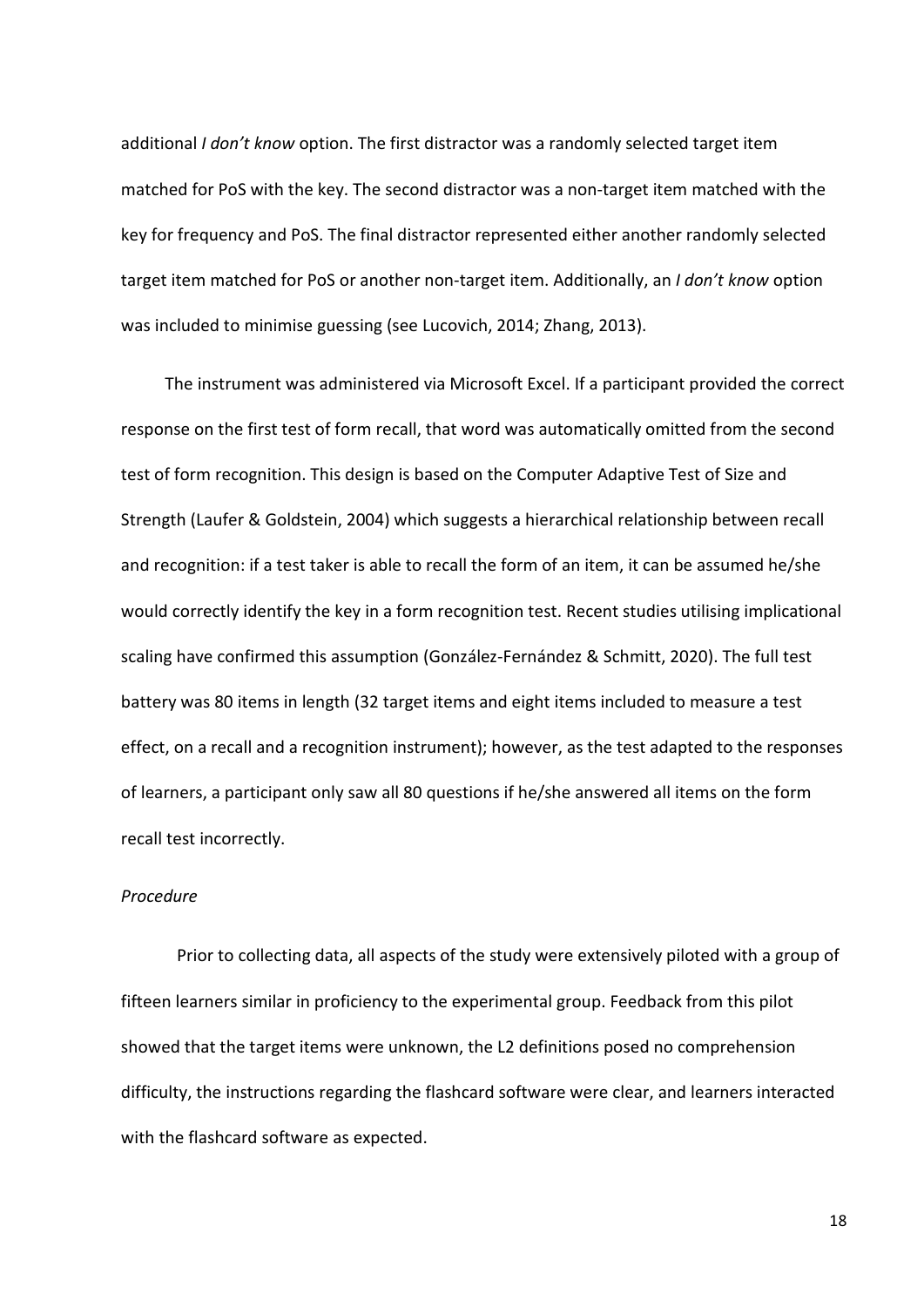The study began with a thorough induction and practice session using the flashcard software, after which participants studied the vocabulary during class under the supervision of their teacher and the first author using identical computers. The learning procedure lasted for two sessions. In the first session, participants studied the thirty-two items split into four blocks of eight items. The next day, students restudied the same vocabulary, but to control for a sequence effect, the presentation order of the blocks was reversed and the order of items within each block was varied. This one-day between-session interval was chosen as it has been shown to facilitate retention (Cepeda et al., 2009; Dumay & Gaskell, 2007). Immediately after the second learning session, the participants completed the test of form recall and recognition. This marked the last time the participants were exposed to the target items until the same test was administered four weeks later. The first administration of this instrument will be referred to as the immediate test and the second as the delayed test.

#### *Analysis*

Prior to analysis, items viewed only twice during the learning procedure were deleted. Two exposures equated to a learner clicking *Easy* in both learning sessions, and thus indicated either disengagement with the learning procedure, or prior knowledge of a target item. In total, 140 data points were deleted. In doing so we controlled for previous knowledge of target items on a by-learner basis. Analysis was conducted with items seen three or more times, and thus only considered items previously unknown to the participants. The number of exposures required for learning were analysed to determine the effect of the target intralexical factors on learning burden (research question 1). Importantly, this analysis only included items for which knowledge was demonstrated on the immediate test. Separate analyses were conducted for the different strengths of knowledge tested. Thus, frequency of exposure data was considered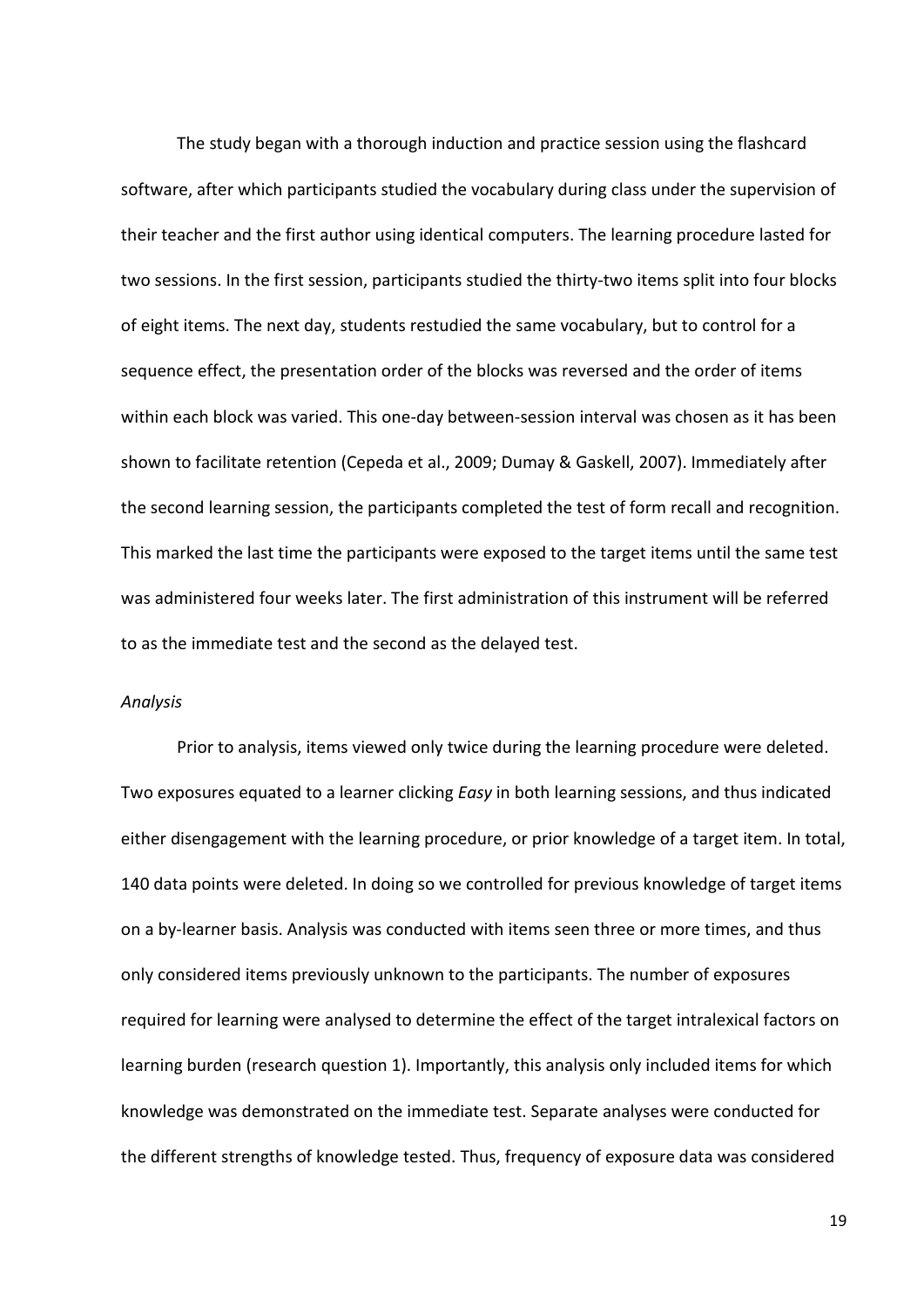at two levels: items learned to the level of form recall and items learned to the level of form recognition (as measured by the immediate test).

Mixed-effects models (MEMs) were fitted onto the continuous variable, learning burden. Different models were fitted on the frequency of exposure data at the levels of form recall and form recognition. The fixed effects were word length, PoS, L1, and a vocabulary measure (the first three levels of the VLT [Schmitt, Schmitt, & Clapham, 2001]). Random effects were byparticipant random slopes for length and PoS, and by-item random intercepts. MEMs are a form of regression analysis that allows for the investigation of both individual differences and systematicity within a data set (Murakami, 2016). Such models allow for the consideration of random effects that occur from population sampling, and fixed effects that typically relate to the independent variables (Cunnings, 2012). Thus, MEMs were used to determine any systematicity in learning burden/decay resulting from the target variables, while also taking into consideration individual variation.

To determine the effect of the two target variables, in addition to numerous predictors, on the decay of target item knowledge (research question 2), MEMs were fitted to the delayed test data. To ensure that we isolated the decay of learned knowledge, we only included items for which knowledge had been demonstrated on the immediate test. This prevented us from confounding the analysis of decay with learning that had occurred during the retention interval. As the outcome variable, retention, was binomial, logistic mixed-effect models (GLMER) were used. The fixed effects were word length, PoS, L1, number of exposures during the learning phase (learning burden), proficiency (IELTS), and the vocabulary measure. Random effects were by-participant random slopes for length and PoS, and by-item random intercepts. One point to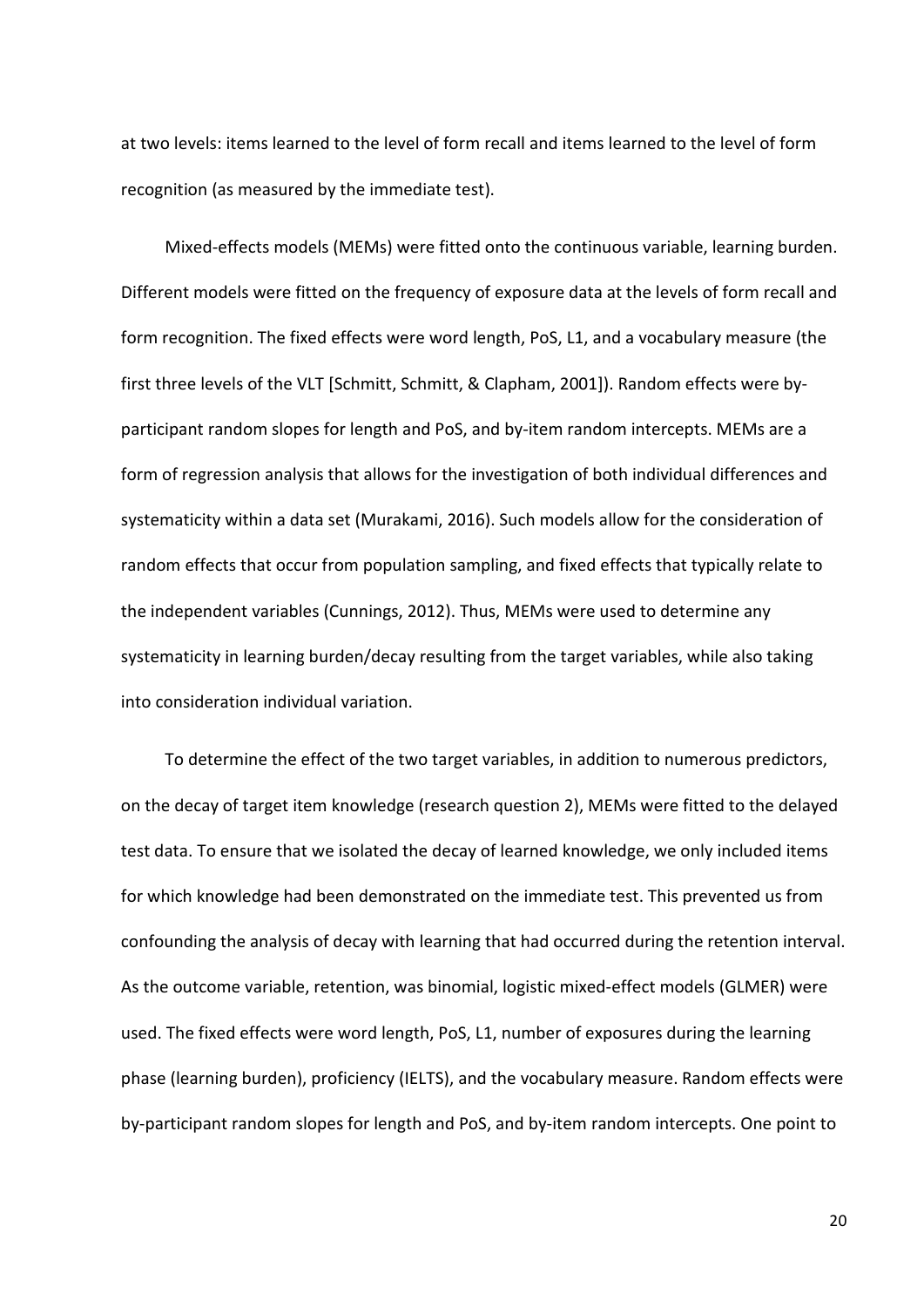stress here is that by including number of exposures (learning burden) as a covariate in the analysis of decay, we were able to determine whether items that were harder to learn were more likely to be forgotten. This allowed us to answer research question 3.

For all models computed in this study, individual target items were nested in one of eight conditions according to the fixed effects of length (3, 6, 8, and 11 letters) and class (noun and verb). Also, continuous variables were log-transformed and, for the GLMERs, the BOBYQA algorithm was adopted and iteration number increased to 100,000, as recommended by Singmann (2014). All analyses were conducted using the *lme4* package (Bates, Mächler, Bolker, & Walker, 2015) in *R* (R Core Team, 2016). In all cases, model fitting began with the computation of a core model in which the outcome variable was predicted by word length and PoS, and their interaction. Maximal models were fitted with all potential covariates listed above. Backward elimination was then conducted using likelihood ratio tests.

### *Results*

The eight items included to measure the possibility of gains from the immediate test were analysed. The results showed that less than one word was learned on average (M = 0.77, SD = 1.07). Thus, the results suggest that the first administration of the test led to minimal learning.

#### *Learning Burden*

In response to the first research question, this section discusses the effect of the target variables on learning burden. Table 4 shows the descriptive statistics for learning burden (i.e., the number of exposures needed for learning) by word length and PoS. Additionally, the number of items learned at each length and PoS is presented.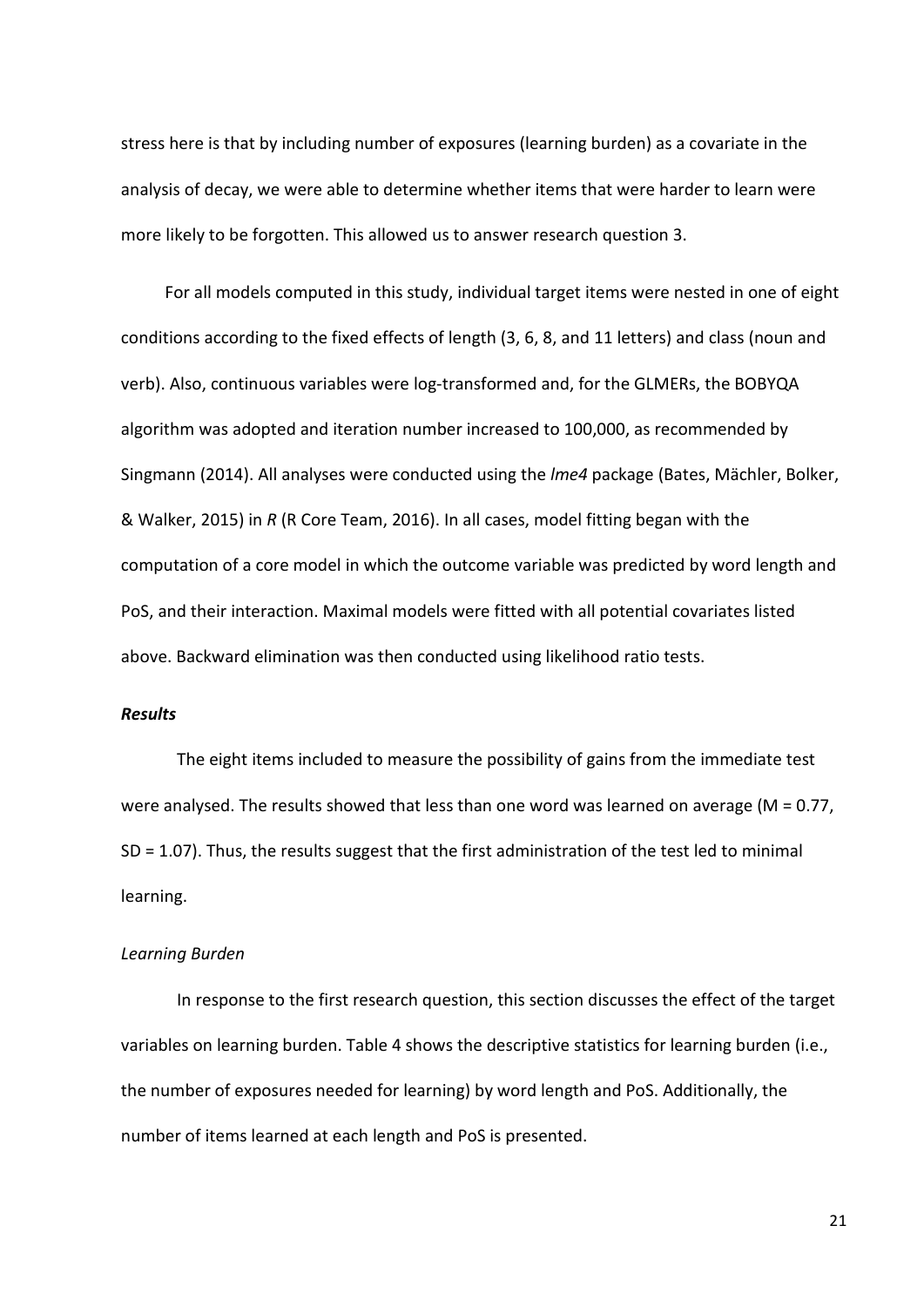#### <TABLE 4 AROUND HERE>

MEMs were fitted to determine the effect of the target variables on learning burden. At the level of written form recall, there was a significant effect for length, with longer words requiring more exposures to be learned (*p* < .03). No statistically significant effects were found for PoS (*p* = .93) or any other covariate considered. At the level of written form recognition, the best-fitting MEM indicated that word length significantly impacted the learning burden (*p*  = .003), with longer items associated with more exposures. However, in line with the form recall learning burden data, no statistically significant effect was found for PoS (*p* = .70). The MEM results are reported in Appendix 2.

#### *Lexical Decay*

With regard to the second research question, the descriptive statistics for the delayed test are presented in Table 5. The table presents the mean items recalled per word length and PoS. Only items for which knowledge was demonstrated on the immediate test were included in the analysis. This trimming was conducted according to the various strengths of knowledge considered; therefore, the analysis of form recall only considered those items shown to have been learned on the form recall instrument. This was also the case with the form recognition analysis.

#### <TABLE 5 AROUND HERE>

The scores from the form recall test indicated a floor effect, showing that most of the learned knowledge had been forgotten. This was likely caused by the length of the retention interval and/or the strength of knowledge facilitated by the learning procedure. Therefore, it was not possible to compute a model for the retention of form recall knowledge. Nevertheless,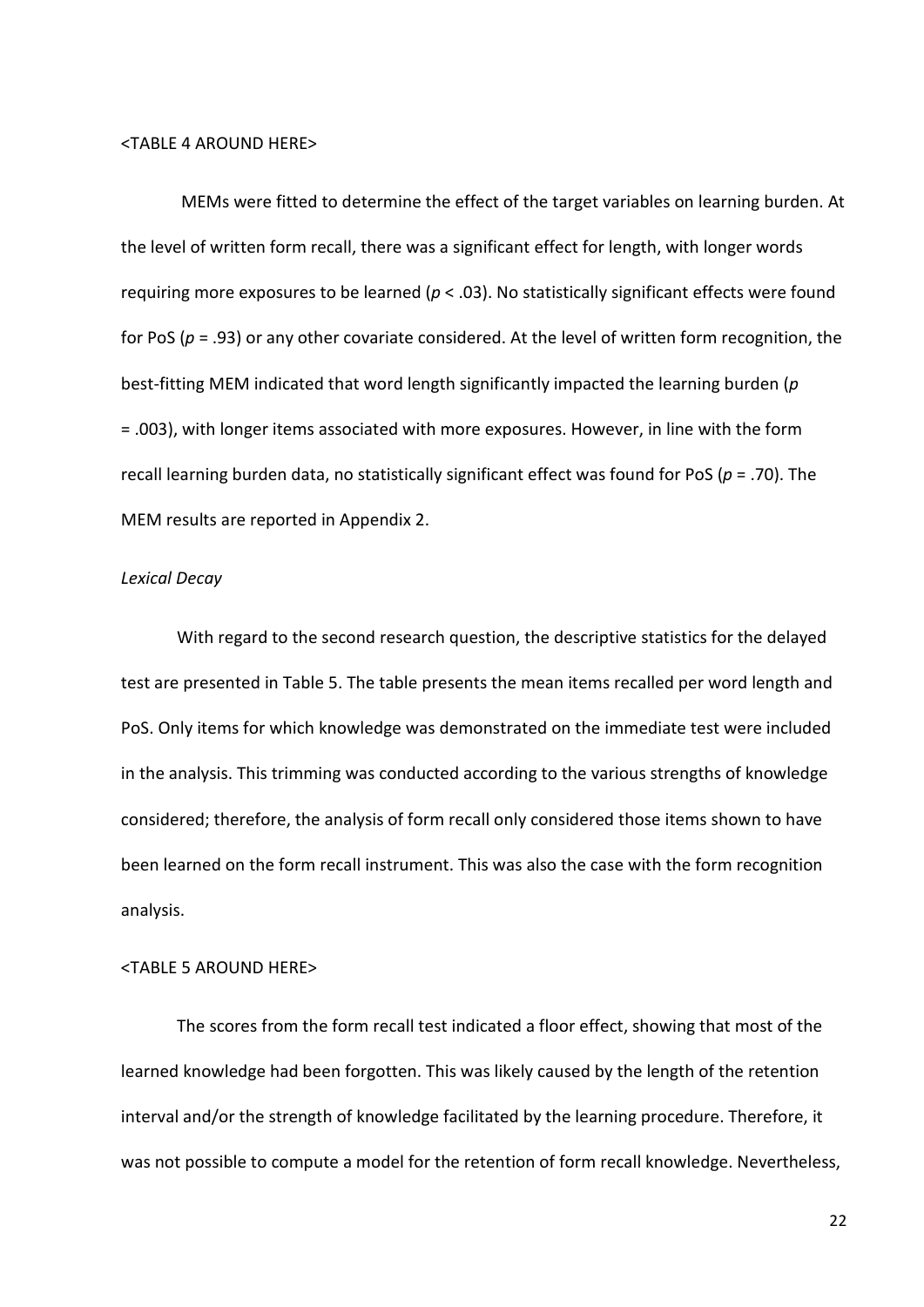to begin to understand the role of learning burden on the retention of form recall knowledge (research question 3), descriptive statistics are reported (Table 6). These show the number of items learned and retained according to their learning burden during the learning stage. The relative retention indicates the proportion of learned words that were subsequently retained.

### <TABLE 6 AROUND HERE>

Although no clear pattern emerged, relative retention figures suggested that there was greater retention of items that received fewest exposures. Thus, it is perhaps the case that items with a lighter learning burden were better recalled than items with a heavier learning burden. However, further research is, of course, needed to confirm this initial observation.

Moving on to the analysis of decay at the level of written form recognition. The results indicated that neither word length (*p* = .18) nor PoS (*p* = .55) had a statistically significant effect on the decay of learned knowledge. There was similarly no significant effect for the interaction of the two target variables (*p* = .27) (see Appendix 3 for the coefficients of the random effects and the fixed effect structures of the best-fitting model). In response to the third research question, learning burden was found to significantly affect decay (*p* < .001), with more exposures (i.e., a higher learning burden) associated with the mitigation of loss of form recognition knowledge. Table 7 presents the number of items learned and retained by the number of exposures needed for learning. The data show that many items needed comparatively few exposures to be learned, but that relative retention was better when learners had more exposures to the target items. This finding differs from the trend reported for form recall; crucially however, that trend was not based on inferential statistics.

## <TABLE 7 AROUND HERE>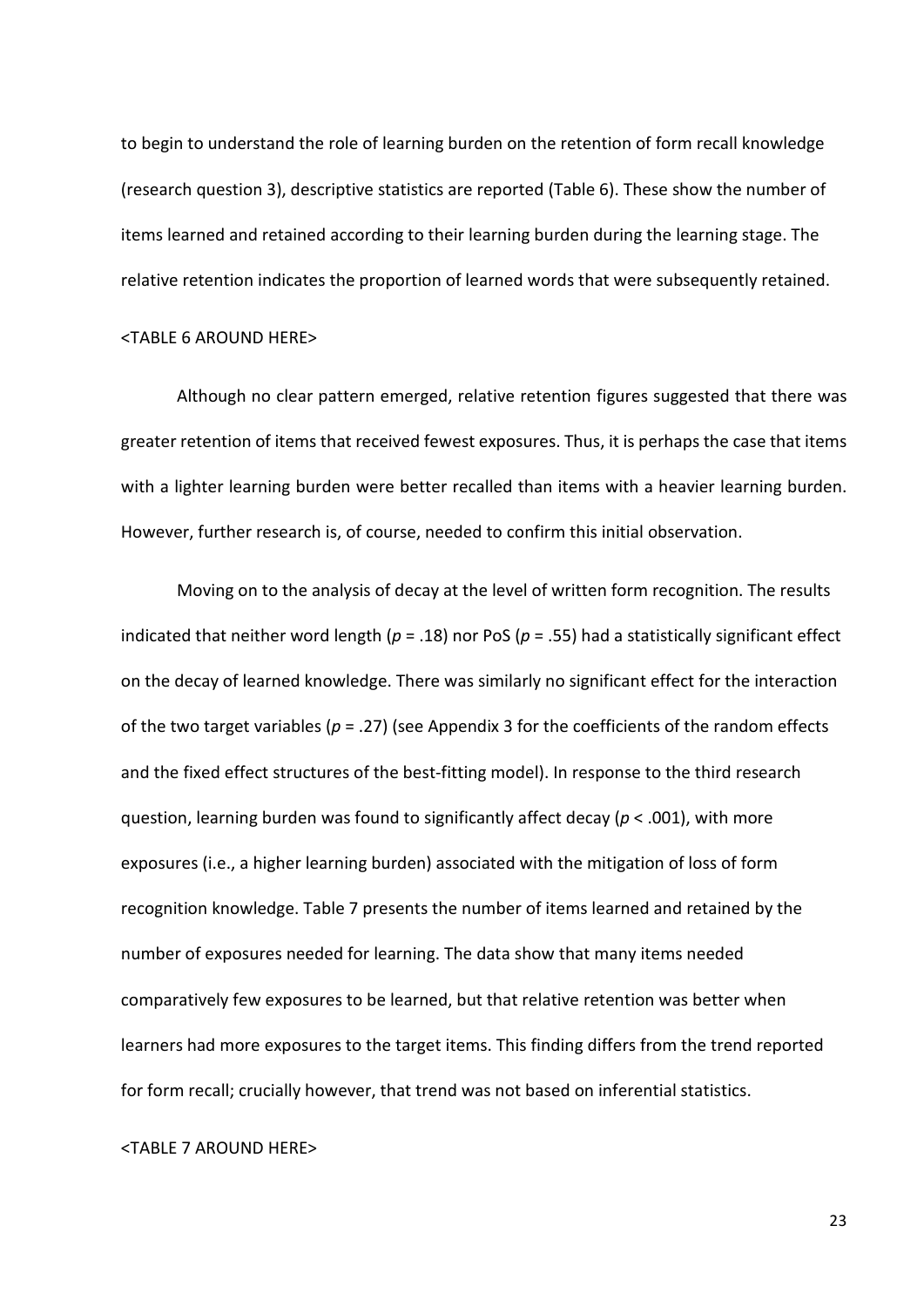#### *Discussion*

The present study examined the effect of PoS and word length on the learning burden and the decay of foreign language lexical knowledge that was intentionally learned using flashcard software. The effect of learning burden on decay was also examined. In this section, the results are discussed with reference to the three research questions the study set out to answer.

## *RQ1: What is the effect of PoS and word length on the learning burden of FL lexis?*

Considering the effect of the target variables on learning burden, the results showed that length was associated with burden, with the shortest words posing the least burden and the longest words the greatest burden. This finding is in line with previous studies that operationalised burden in terms of learning gains (e.g., Baddeley, Thomson, & Buchanan, 1975; Gerganov & Taseva, 1982). No effect for PoS was found on learning burden. This contradicts the findings of some previous studies that have found nouns to pose a lighter learning burden than verbs (e.g., Ellis & Beaton, 1993). There are several explanations for this result. First, previous research has suggested that the effect of PoS may be moderated by learner proficiency, with the noun effect less prevalent with higher proficiency learners (Phillips, 1981; cited in Laufer, 1997). Studies that have shown an effect for PoS have often involved beginners (e.g., Ellis & Beaton, 1993), whereas the current study considered learners with B2 proficiency. Another possibility relates to the manner in which target item meaning was disambiguated in the present study. Studies that have demonstrated a noun advantage have tended to use L1 equivalents to convey the meaning of target items (e.g., de Groot, 2006). However, due to the multilingual nature of the participant group, it was necessary to employ L2 definitions in this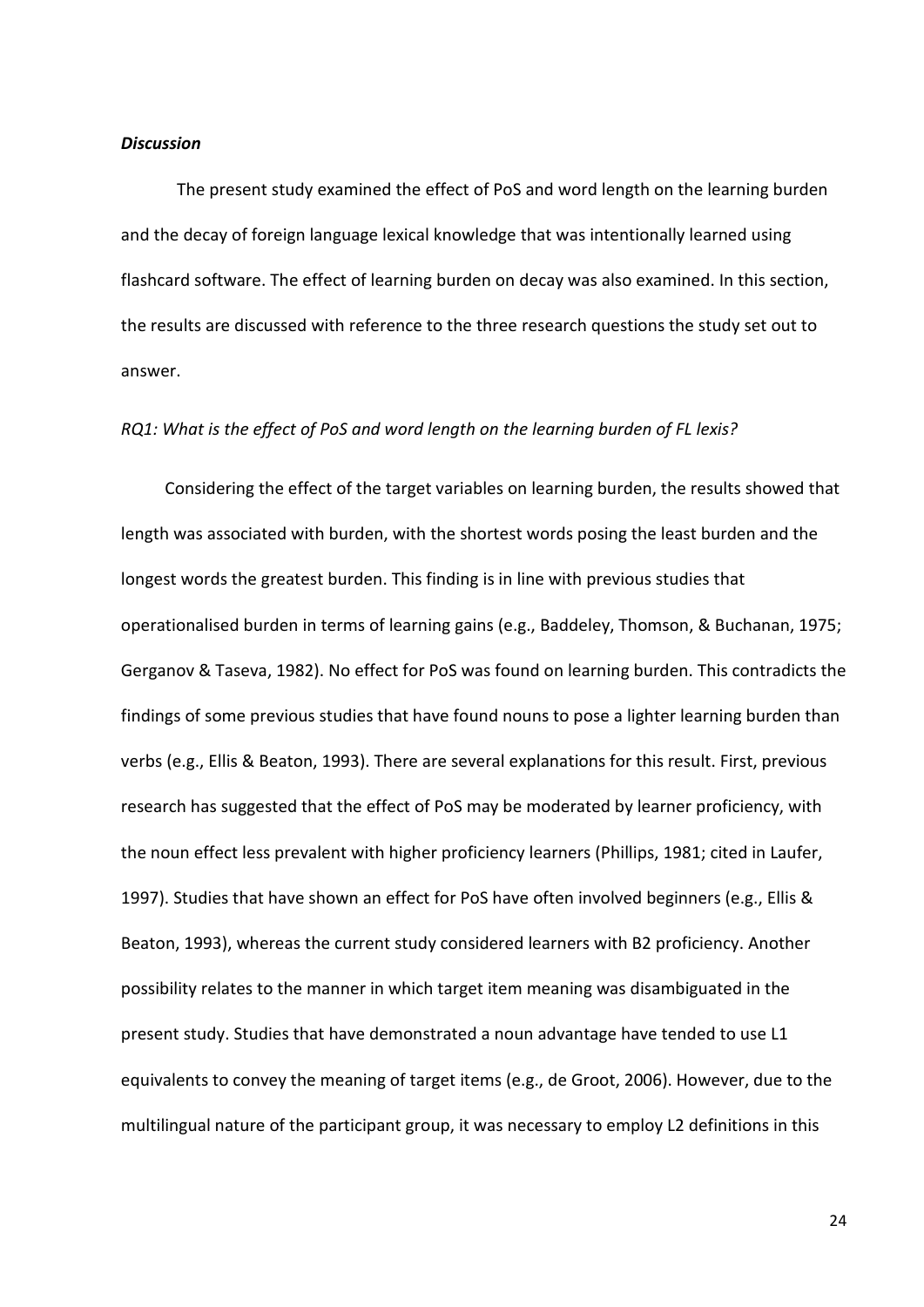study. The definitions used did not explicitly state the PoS, communicating it instead via syntactic cues. The definitions of nouns began with an indefinite article while verb definitions began with a to-infinitive. It may be that these cues were not sufficiently salient to alert learners to the PoS of the target items. Therefore, future research that includes measurements of grammatical aspects of word knowledge and/or directly compares learning with L1 and L2 meaning presentation codes may help to clarify the moderating role of meaning presentation code on the PoS effect.

Overall, the finding for PoS speaks to the general inconclusiveness of research in this area (Laufer, 1997; Peters, 2020), with some studies finding a noun advantage (e.g., Ellis & Beaton, 1993), some reporting no effect for PoS (e.g., the present study), and others finding an advantage for verbs (e.g., Pigada & Schmitt, 2006). This difference might be explained by moderating variables such as learner proficiency or the code of meaning presentation. Further research looking at PoS and potentially impactful moderating factors is therefore needed before firm conclusions can be drawn.

## *RQ2: What is the effect of PoS and word length on the decay of FL lexis?*

The results indicate that considerable decay took place over the four-week retention interval. A comparison of the form recall data from the immediate test with the delayed test shows decay figures of 92.5%. A similar comparison with the written-form recognition data showed that knowledge also decayed over the four-week retention interval. This is in line with previous research findings showing that learned knowledge typically decays over a retention interval (e.g., Waring & Takaki, 2004).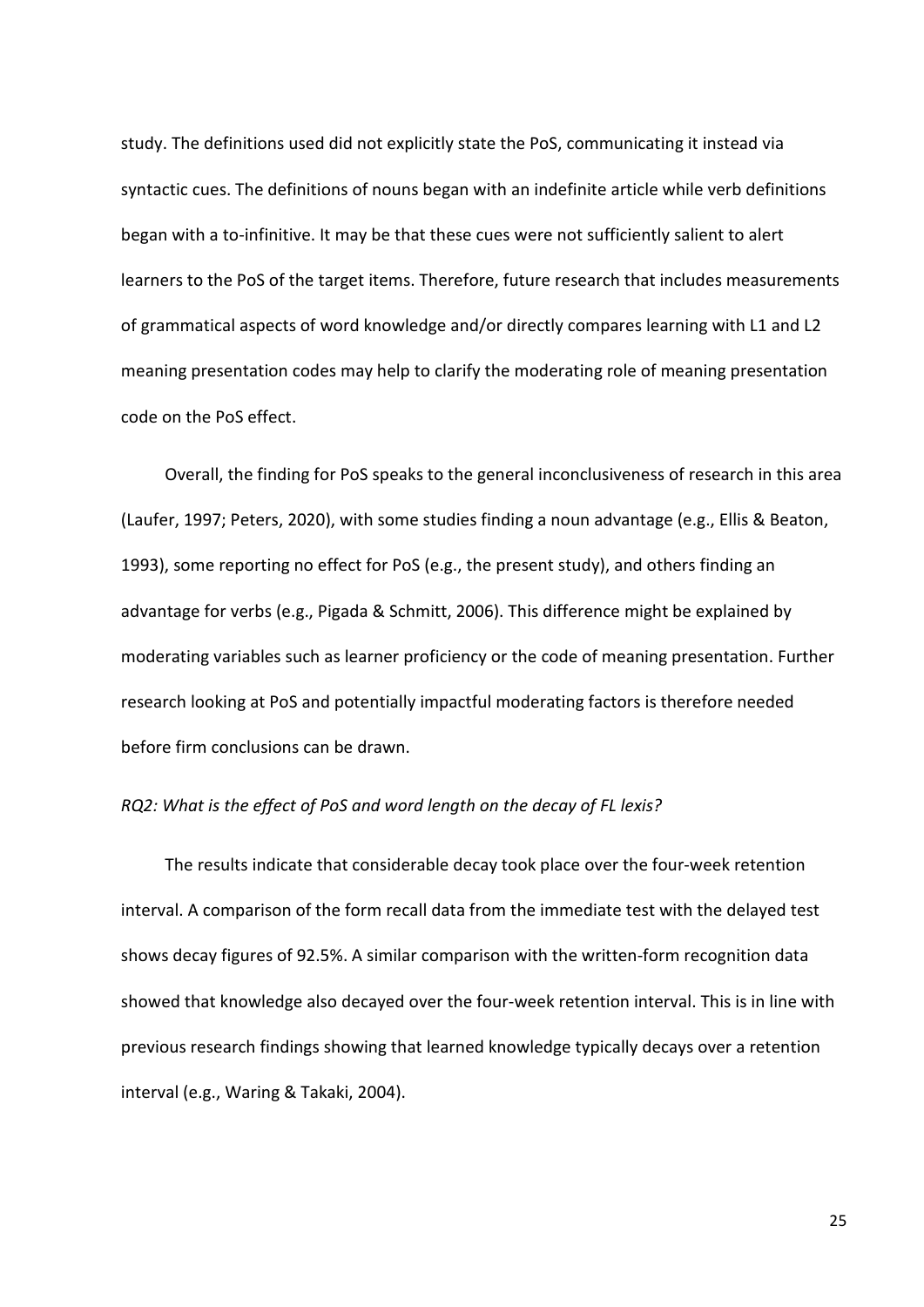A comparison of the written-form recall scores with those of written-form recognition indicate there was considerably more decay of the former. In contrast to the high rates of decay reported for form recall, at the level of form recognition, 44.5% of the acquired knowledge was found to have been forgotten when tested four weeks later. To date, research has found that the acquisition of aspects of vocabulary to the level of form recall is more difficult than to the level of form recognition (e.g., González-Fernández & Schmitt, 2020; Laufer & Goldstein, 2004). This study extends this finding by suggesting that in addition to being harder to develop, form-recall knowledge also decays at a faster rate than form-recognition knowledge.

With regard to the effect of the target variables on the decay of form-recall knowledge, the large amount of decay learners experienced meant that we could not perform statistical analysis. Presently therefore, it is not possible to determine the effect of PoS and word length on the decay of written form recall knowledge. Future studies would need to employ a shorter retention interval to avoid a floor effect and facilitate statistical analysis.

Concerning the effect of the target variables on decay at the form recognition level, no effect for PoS or word length was found on the decay that occurred. This finding differs from previous research. Ellis and Beaton (1993) found a significant effect for word class after a fourweek period of reduced input. The difference between their findings and those of the present study likely stems from methodological and/or measurement differences. Regarding the former, as previous studies have required learners to view target language an equal number of times, target words with a heavier learning burden (e.g., verbs) may have been encoded later and thus received fewer opportunities for retrieval than items with a lighter learning burden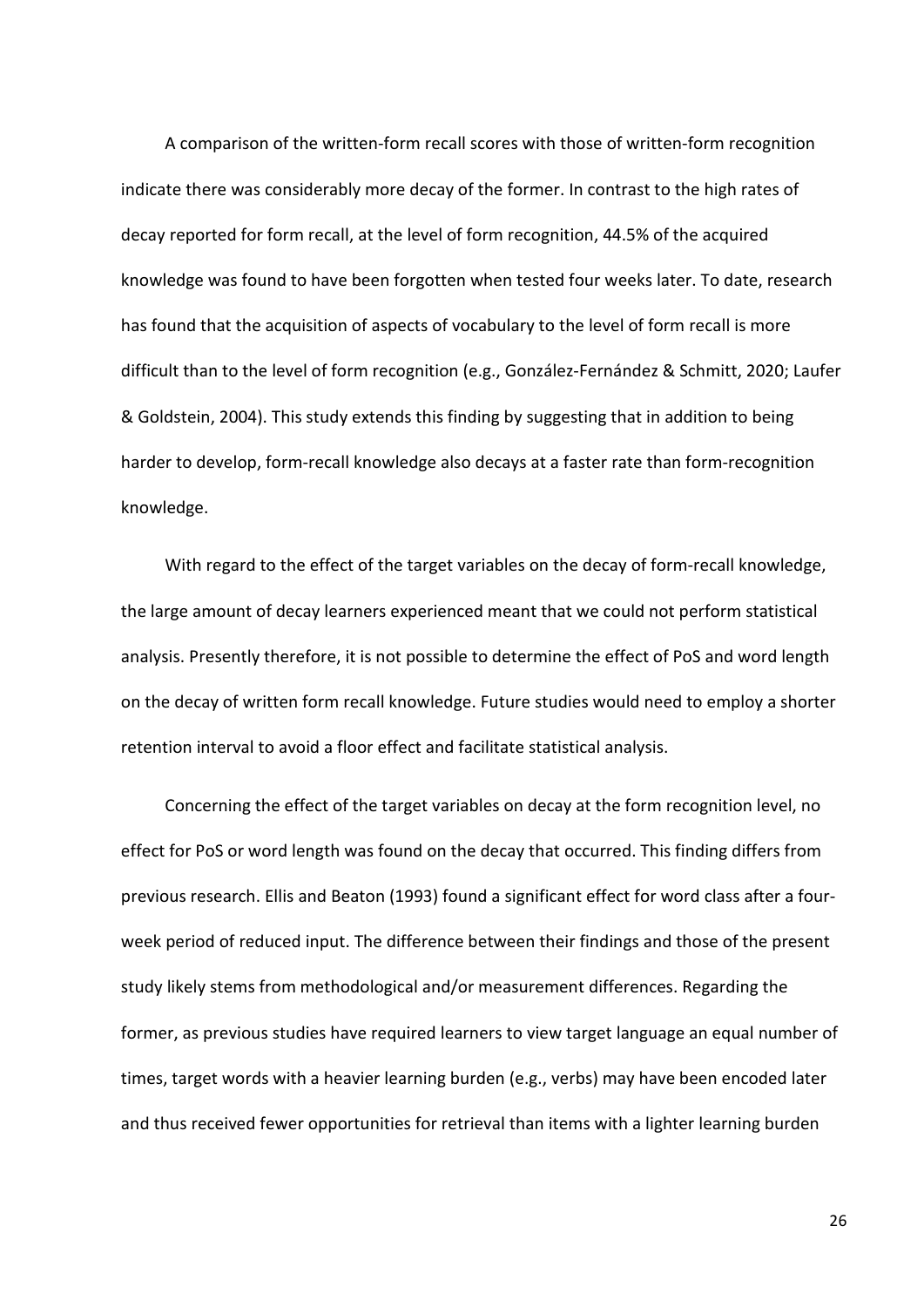(i.e., nouns). As retrieval frequency is associated with retention, this may have biased items with lighter learning burdens to be better retained. In the present study, a different approach to frequency of exposure was adopted in which items were seen as often as needed for them to be encoded but were removed from the learning procedure after two retrievals. Thus, unbalanced retrieval frequency is not likely to have impacted the results of the current study. Therefore, by controlling for retrieval frequency, the present findings may better represent the effect of PoS and word length on the decay process. Importantly, we believe the results from the present study show the need to employ designs that allow for a distinction between opportunities for learning and opportunities for retrieval of learned knowledge. Another explanation is that the difference in findings stems from the measurement instrument. This study measured knowledge at the levels of form recognition and recall, while Ellis and Beaton (1993) measured meaning and form recall.

From a methodological perspective, the results illustrate the challenge of exploring the decay of recall and recognition knowledge in the same study. A lengthy retention interval is likely to produce a floor effect on a recall measurement, while a brief retention interval may well produce a ceiling effect on a recognition instrument. Furthermore, as testing target items multiple times would lead to a test effect and likely impact retention, it may well be necessary for future research to prioritise one level of knowledge per study and adjust the length of the retention interval accordingly.

*RQ3: What is the effect of learning burden on the decay process (irrespective of the target intralexical variables)?*

The results showed that the number of exposures needed for learning was positively related to retention at the level of form recognition. Items that were viewed more often during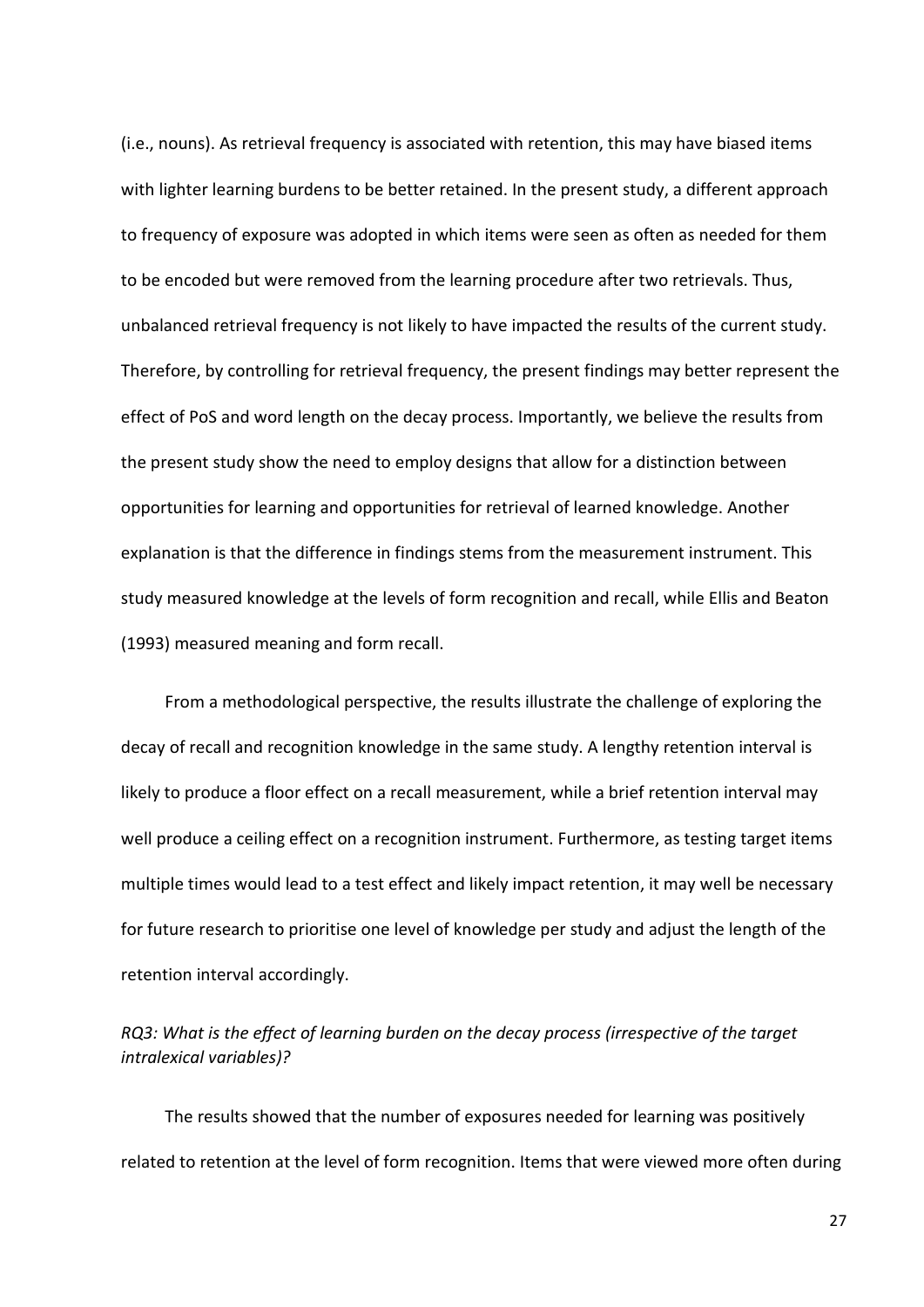the learning procedure were better retained. Thus, these data suggest that a higher learning burden, reflected in more exposures, leads to less decay. More effort at the encoding stage when learners are developing knowledge of the form-meaning link seems to lead to less decay of form-recognition knowledge.

However, there is seemingly a contradiction here; word length was found to impact learning burden (with longer words requiring more exposures to be learned), and learning burden was found to affect decay (with fewer exposures associated with decay); however, word length did not significantly affect the decay process. Therefore, it may be that other intralexical, interlexical, and/or learner factors influenced decay. Numerous factors are associated with the learning burden of lexis (see Webb & Nation, 2017 for an overview). Perhaps one or more of these was ultimately responsible for the effect of learning burden on the decay of form recognition knowledge. Alternatively, individual differences such as learners' L1, aptitude, or motivation may explain these patterns.

## *Limitations and Future Directions*

Due to the length of the retention interval, insufficient form recall knowledge remained after four weeks to allow statistical analysis. Because of the differential decay rates of lexical recall and lexical recognition knowledge, it may be methodologically challenging to investigate loss at both levels of word knowledge in one study. Future research, therefore, may need to prioritise recall or recognition knowledge and adjust the length of the retention interval accordingly. A further limitation relates to the characteristics of the participant group. Due to the multilingual make-up of the participants, it was not possible to investigate potentially confounding interlingual factors on the decay process. Therefore, future research utilising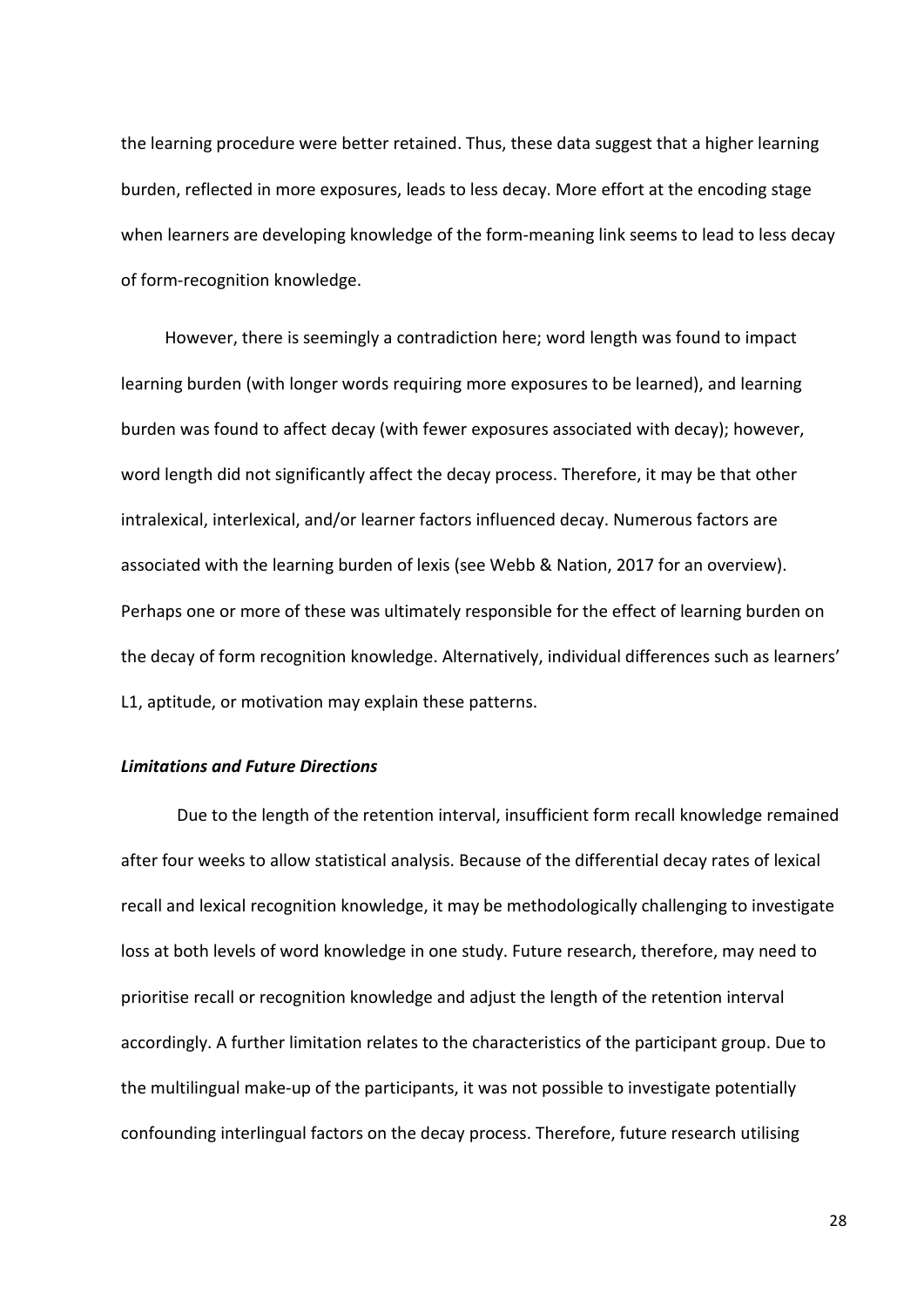participants with a common L1 is needed. An additional limitation is that student production during learning was not automatically evaluated; rather, learners were provided with the correct answer and feedback indicating the errors in their response, and they evaluated their performance by selecting *Good* when their production was correct or *Again* when their production was incorrect or no gave no response. This selection was based on feedback from the learning software. To mitigate the impact of this limitation, a thorough induction was conducted, and learners were monitored while they completed the task. Thus, it is unlikely that learners ignored instructions and evaluated their knowledge in a different manner. Fourthly, it was only possible to assess knowledge at the level of form recognition and form recall. These word-knowledge aspects have been shown to pose greater difficulty than meaning recognition and recall respectively. Future research should consider using measures of both form and meaning (as well as other word-knowledge aspects). Moreover, the findings need to be understood in light of the learning task. It has been shown that acquisition of form recall knowledge (Laufer & Goldstein, 2004) and flashcard learning using form production (Webb, 2005) are most challenging. Therefore, the findings are likely to differ were other learning activities to be employed. Finally, while it was necessary to avoid target item exposure during the retention interval for reasons of experimental validity, in an instructed context it is likely that learners will engage with target items more frequently than the retention interval used in this study. Therefore, more encounters with the target items in between the learning sessions or during the retention interval could affect the decay rates reported in this study. This speaks to the need for future research to employ different retention intervals in classroom settings.

## *Conclusion*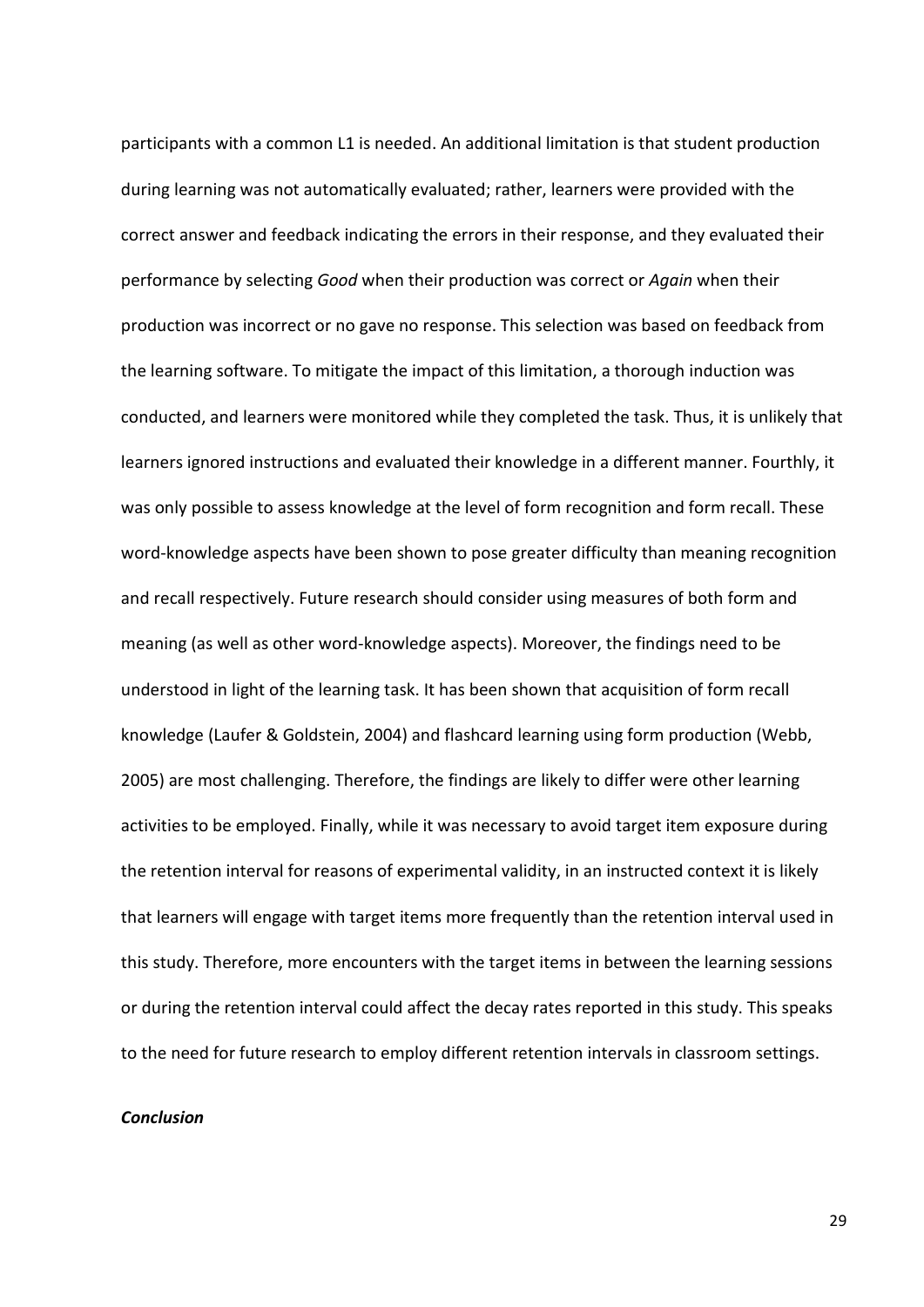The current study targeted the effect of two intralexical variables, word length and PoS, on the learning burden and subsequent decay of thirty-two English words. Overall, considerable loss of vocabulary knowledge that had been intentionally acquired was demonstrated at the levels of form recall and form recognition, with loss of the former greater than the latter. Word length had a significant effect on the learning burden, but not on the decay, of intentionally learned knowledge over a period of four-weeks. This suggests that the effect of intralexical factors on learning burden might not equate to their impact on decay, and points to the need to examine the effect of factors and learning conditions on both of these indices in vocabulary studies. No effect was found for PoS on either learning burden or decay. Importantly, this study has shown that a higher learning burden during the period of acquisition was associated with less decay at the level of form recognition. Items that were more burdensome for learners seem to be better retained at that level of lexical mastery. Crucially, results of this study suggest that lexical decay seems to be more clearly affected by the amount of effort required during learning, i.e., learning burden, than by intrinsic properties of the words. Overall, this study has added to our limited understanding of learning burden, lexical decay, and the interface between them; as such, it represents an initial foray into this area.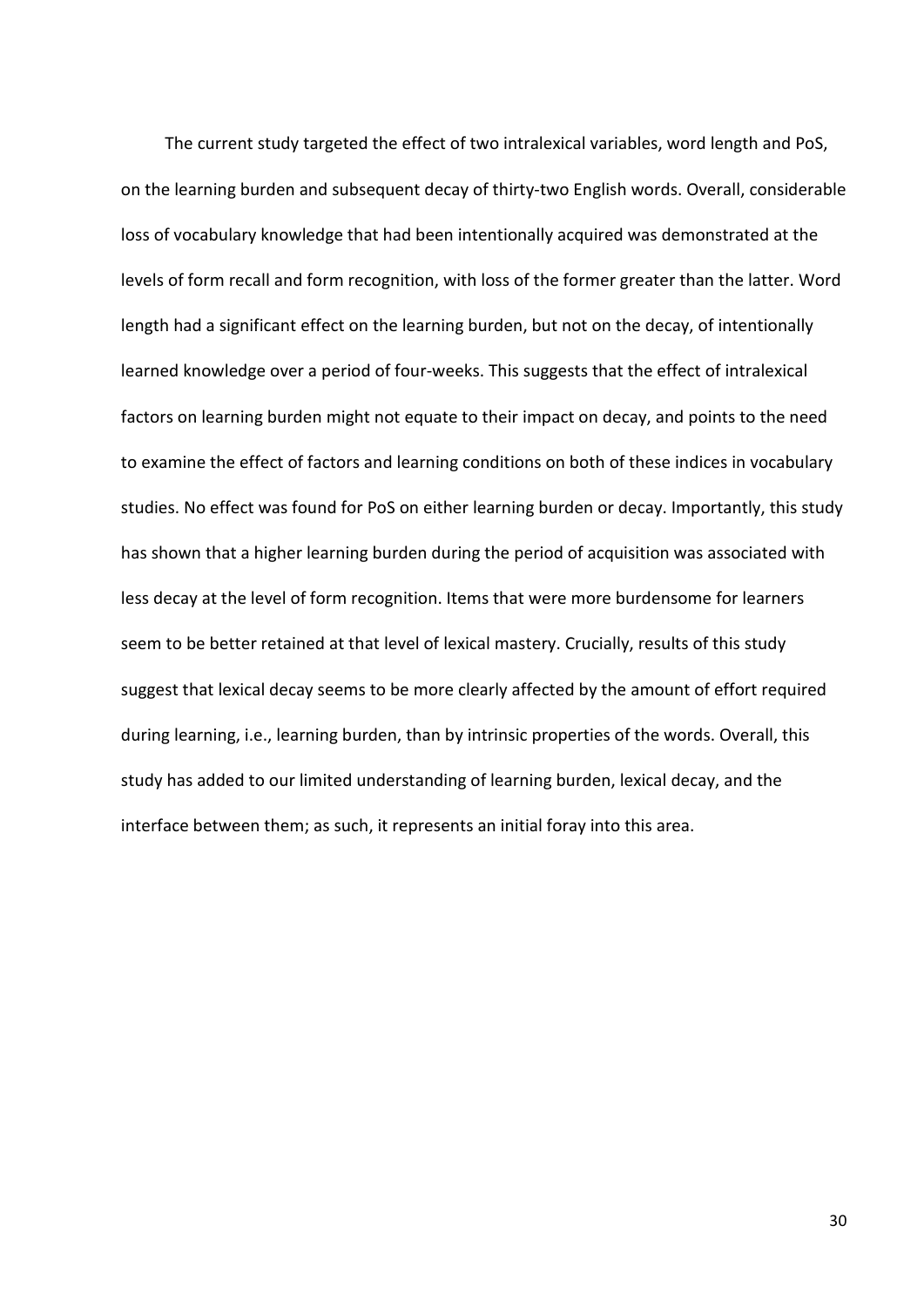## *References*

- Baddeley, A. D. (1990). *Human Memory and Theory and Practice*. Hove: Lawrence Erlbaum Associates.
- Baddeley, A. D., Thomson, N., & Buchanan, M. (1975). Word length and the structure of shortterm memory. *Journal of Verbal Learning and Verbal Behavior, 14*(6), 575-589.
- Bahrick, H. P., & Phelps, E. (1987). Rentention of Spanish Vocabulary over 8 years. *Journal of Experimental Psychology: Learning, Memory, and Cognition, 13*(2), 344-349.
- Bartolotti, J., & Marian, V. (2017). Orthographic Knowledge and Lexical Form Influence Vocabulary Learning. *Applied Psycholinguistics, 38*(2), 427-456.
- Bates, D., Mächler, M., Bolker, B., & Walker, S. (2015). Fitting Linear Mixed-Effects Models Using lme4. *Journal of Statistical Software; Vol 1, Issue 1 (2015)*.
- Cepeda, N. J., Coburn, N., Rohrer, D., Wixted, J. T., Mozer, M. C., & Pashler, H. (2009). Optimizing distributed practice: Theoretical analysis and practical implications. *Experimental Psychology, 56*(4), 236-246.
- Chen, C., & Truscott, J. (2010). The Effects of Repetition and L1 Lexicalization on Incidental Vocabulary Acquisition. *Applied Linguistics, 31*(5), 693-713.
- Cunnings, I. (2012). An overview of mixed-effects statistical models for second language researchers. *Second Language Research*, *28*(3), 369–82.
- de Bot, K., & Weltens, B. (1995). Foreign Language Attrition. *Annual Review of Applied Linguistics, 15*, 151-164.
- de Groot, A. M. B. (2006). Effects of Stimulus Characteristics and Background Music on Foreign Langanguage Learning and Forgetting. *Language Learning, 56*(3), 463-506.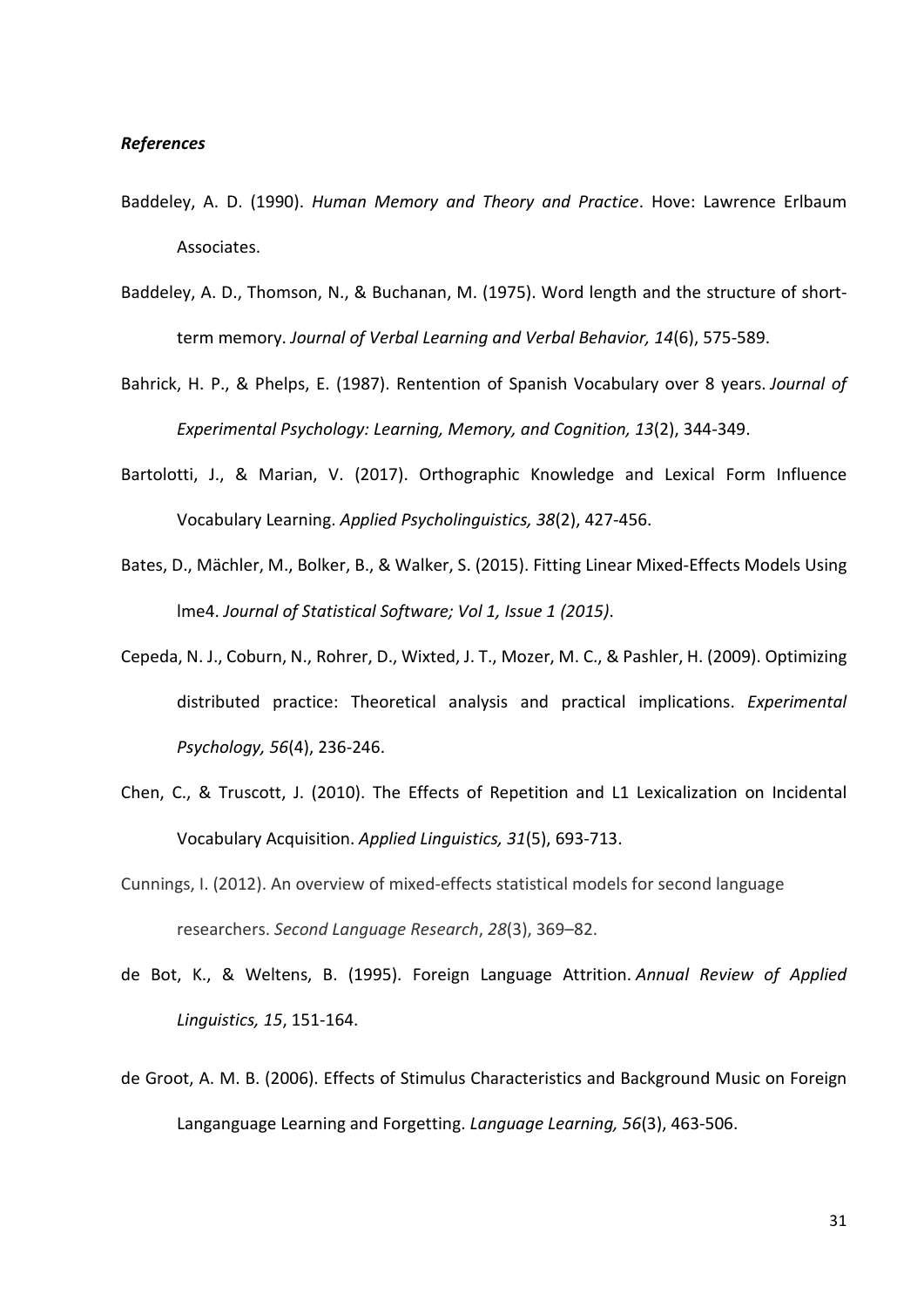- de Groot, A. M. B., & Keijzer, R. (2000). What is hard to learn is easy to forget: The roles of word concreteness, cognate status, and word frequency in foreign-language vocabulary learning and forgetting. *Language Learning, 50*(1), 1-56.
- Dumay, N., & Gaskell, M. G. (2007). Sleep-associated changes in the mental representation of spoken words. *Psychological Science, 18*(1), 35-39.
- Ellis, N. C., & Beaton, A. (1993). Psycholinguistic Determinants of Foreign Language Vocabulary Learning. *Language Learning, 43*(4), 559-617.
- Gentner, D. (1982). Why nouns are learned before verbs: Linguistic relativity versus natural partitioning. In. Technical report no. 257 No. BBN-R-4854.
- Gerganov, E., & Teseva-Rangelova, K. (1982). The impact of association value and number of syllables of English words on memorization in teaching English to Bulgarian learners. *Supstavitelno Exikoznarie, 7*(4), 3-12.
- González-Fernández, B., & Schmitt, N. (2020). Word Knowledge: Exploring the Relationships and Order of Acquisition of Vocabulary Knowledge Components. *Applied Linguistics*, *41*(4), 481–505.
- Gopnik, A., & Choi, S. (1990). Do linguistic differences lead to cognitive differences? A crosslinguistic study of semantic and cognitive development. *First Language, 10*(30), 199-215.
- Hansen, L., & Chen, Y.-L. (2001). What counts in the acquisition and attrition of numeral classifiers? *23, 1*, 90-110.
- Higa, M. (1965). The Psycholinguistic Concept Of "Difficulty" And The Teaching Of Foreign Language Vocabulary. *Language Learning, 15*(3‐4), 167-179.
- Horst, M., Cobb, T., & Meara, P. (1998). Beyond a Clockwork Orange: Acquiring Second Language Vocabulary through Reading. *Reading in a Foreign Language, 11*(2), 207-223.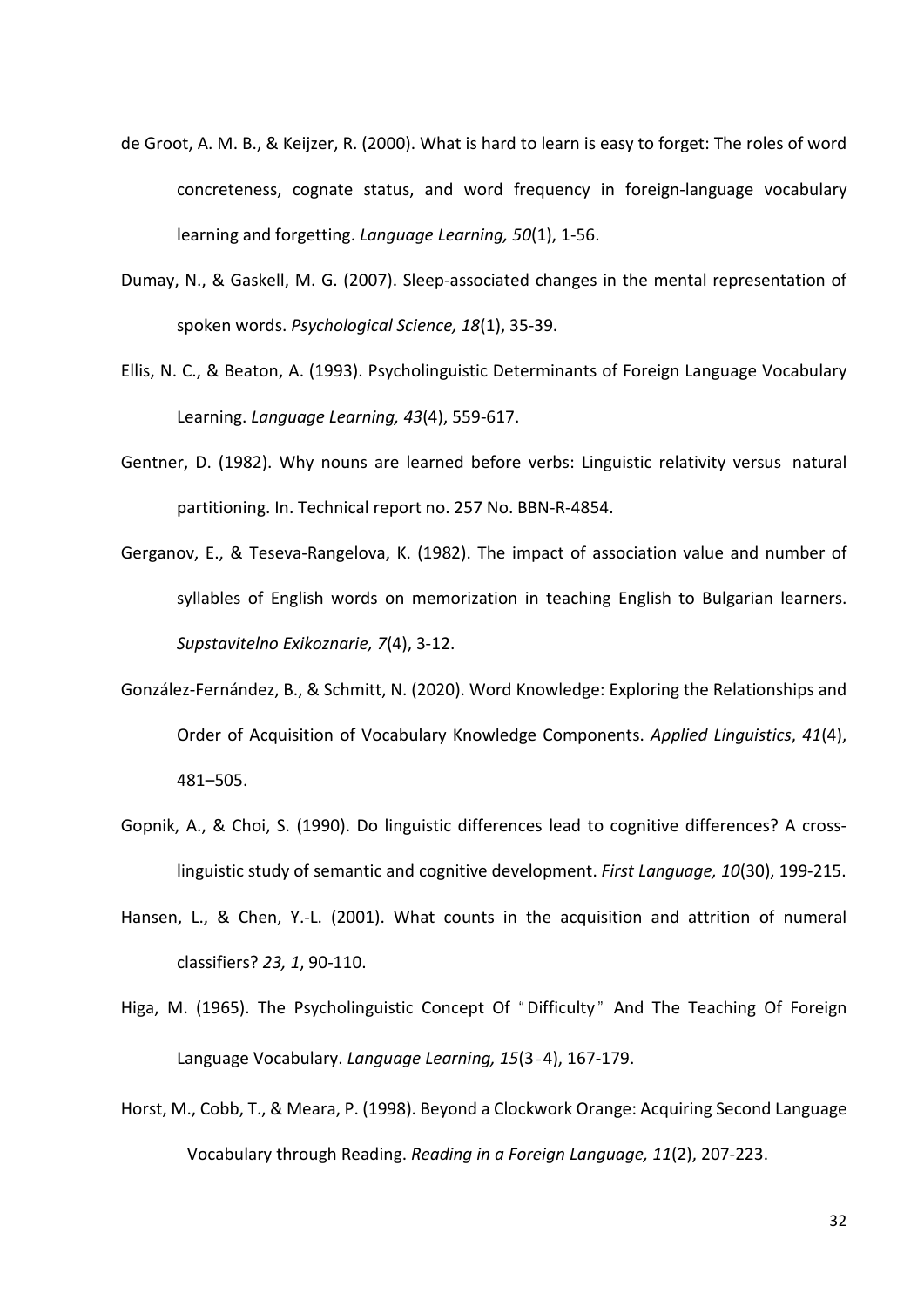- Horst, M., & Meara, P. (1999). Test of a model for predicting second language lexical growth through reading. *Canadian Modern Language Review, 56*(2), 308-328.
- Hung, H. T. (2015). Intentional Vocabulary Learning Using Digital Flashcards. *English Language Teaching, 8*(10), 107-112.
- Hunt, R. R., & Elliot, J. M. (1980). The role of nonsemantic information in memory: Orthographic distinctiveness effects on retention. *Journal of Experimental Psychology: General, 109*(1), 49-74.
- Ishii, T. (2015). Semantic connection or visual connection: Investigating the true source of confusion. *Language Teaching Research, 19*(6), 712-722.
- Laufer, B. (1990). Words you know: how they affect the words you learn. In J. Fisiak (Ed), *Further Insights into Contrastive Linguistics.* Benjamins: Holland, 573-593.

Laufer, B. (1991). *Similar Lexical Forms in Interlanguage*. Tubingen: Narr.

- Laufer, B. (1997). What's in a word that makes it hard or easy? Intralexical factors affecting the difficult of vocabulary acquisition. In N. Schmitt & M. McCarthy (Eds.), *Vocabulary: Description, Acquisition, and Pedagogy* (pp. 140-155). Cambridge: Cambridge University Press.
- Laufer, B., & Goldstein, Z. (2004). Testing Vocabulary Knowledge: Size, Strength, and Computer Adaptiveness. *Language Learning, 54*(3), 399-436.
- Laufer, B., & Rozovski-Roitblat, B. (2015). Retention of new words: Quantity of encounters, quality of task, and degree of knowledge. *Language Teaching Research, 19*, 687-711.
- Li, S. (2016). The Construct Validity Of Language Aptitude: A Meta-Analysis. *Studies in Second Language Acquisition*, 38(4), 801-842.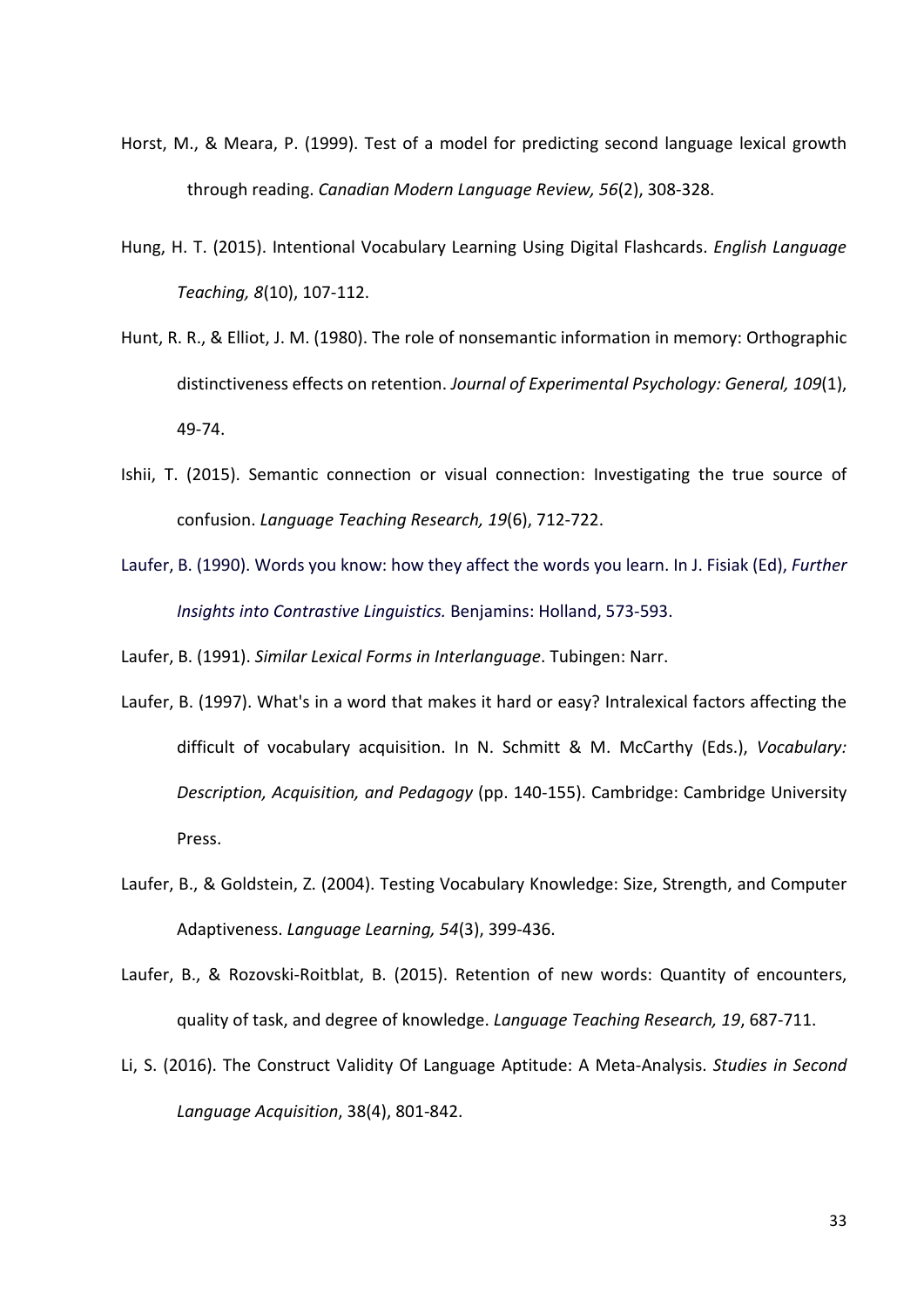- Lotto, L., & de Groot, A. M. B. (1998). Effects of Learning Method and Word Type on Acquiring Vocabulary in an Unfamiliar Language. *Language Learning, 48*(1), 31-69.
- Lucovich, D. (2014). Test Taking and DK Use on the Vocabulary Size Test. *Vocabulary Learning and Instruction, 3*(2), 69-77.
- Medler, D. A., & Binder, J. R. (2005). MCWord: An On-Line Orthographic Database of the English Language. Retrieved from http://www.neuro.mcw.edu/mcword/
- Murakami, A. (2016). Modeling Systematicity and Individuality in Nonlinear Second Language Development: The Case of English Grammatical Morphemes. *Language Learning, 66*(4), 834-871.
- Nakata, T. (2017). Does Repeated Practice Make Perfect? The Effects of Within-Session Repeated Retrieval on Second Language Vocabulary Learning. *Studies in Second Language Acquisition*, 39(4), 653-679.
- Nation, I. S. P. (2012). The BNC/COCA word family lists [PDF file]. Retrieved from https://www.victoria.ac.nz/lals/about/staff/publications/paul-nation/Information-onthe-BNC\_COCA-word-family-lists.pdf
- Nation, P. (2020). The different aspects of vocabulary knowledge. In S. Webb (Ed.), *The Routledge Handbook of Vocabulary Studies* (pp. 15-29). NY: Routledge.
- Olshtain, E. (1989). Is Second Language Attrition the Reversal of Second Language Acquisition? *Studies in Second Language Acquisition, 11*, 151-165.

Peters, E. (2014). The effects of repetition and time of post-test administration on EFL learners' form recall of single words and collocations. *Language Teaching Research, 18*(1), 75-94.

Peters, E. (2020). Factors Affecting the Learning of Single-Word Items. In S. Webb (Ed.), *The Routledge Handbook of Vocabulary Studies*. (pp. 125-142) London: Routledge.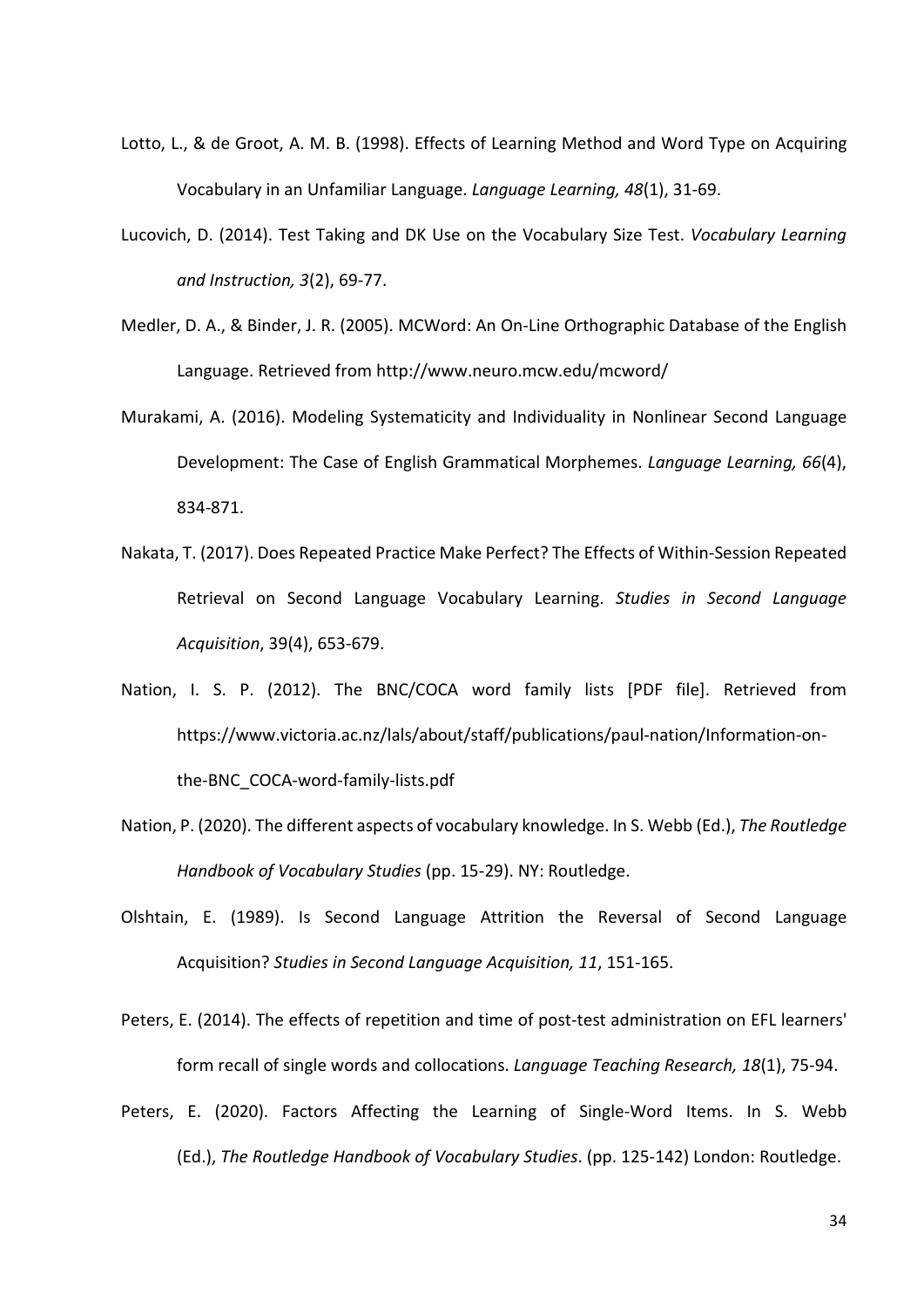- Pigada, M., & Schmitt, N. (2006). Vocabulary acquisition from extensive reading: A case study. *Reading in a Foreign Language, 18*(1), 1-28.
- R Core Team (2016). R: A Language and Environment for Statistical Computing. In. Vienna: R Foundation for Statistical Computing.

Rodgers, T. S. (1969). On Measuring Vocabulary Difficulty. *IRAL, VII*(4), 327-343.

Schmid, M. S. (2011). *Language Attrition*. Cambridge: Cambridge University Press.

- Schmitt, N. (1998). Tracking the Incremental Acquisition of Second Language Vocabulary: A Longitudinal Study. *Language Learning, 48*(2), 281-317.
- Schmitt, N. (2008). Instructed second language vocabulary learning. *Language Teaching Research, 12*(3), 329–363.
- Schmitt, N. (2010). *Researching Vocabulary: A vocabulary research manual*. Basingstoke: Palgrave Macmillan.
- Schmitt, N., Schmitt, D., & Clapham, C. (2001). Developing and exploring the behaviour of two new versions of the Vocabulary Levels Test. *Language Testing, 18*(1), 55-88.
- Singmann, H. (2014, May 15). Re. Warning messages from mixed model (glmer) [Online discussion post]. Retrieved from https://stats.stackexchange.com
- Spreen, O., & Scqziulz, R. W. (1966). Parameters of Abstraction, Meaningfulness, and Pronunciability for 329 Nouns. *Journal of verbal learning and verbal behaviour, 5*, 459-468.
- Stroud, R. (2014). *Student engagement in learning vocabulary with CALL.* Paper presented at the CALL Design: Principles and Practice; Proceedings of the 2014 EUROCALL Conference, Groningen, The Netherlands.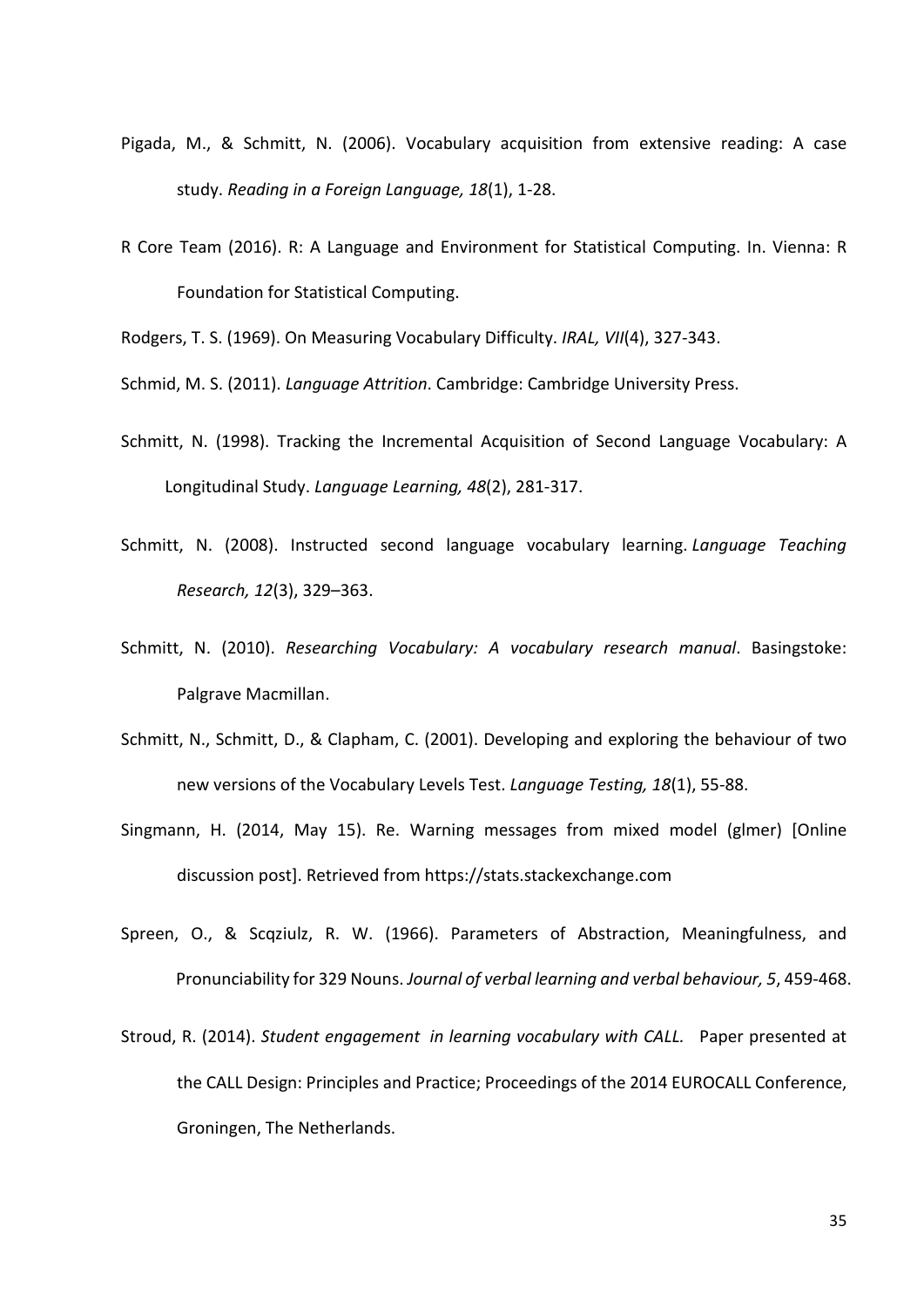- Tehan, G., & Tolan, G. A. (2007). Word length effects in long-term memory. *Journal of Memory and Language, 56*(1), 35-48.
- Tinkham, T. (1993). The Effect of Semantic Clustering on the Learning of Second Language Vocabulary. *System, 21*(3), 371-380.
- Tomasello, M. (2003). *Constructing a Language: A Usage-Based Theory of Language Acquisition*. Cambridge, MA: Harvard University Press.
- Tonzar, C., Lotto, L., & Job, R. (2009). L2 Vocabulary Acquisition in Children: Effects of Learning Method and Cognate Status. *Language Learning, 59*(3), 623-646.
- Waring, R., & Takaki, M. (2003). At what rate do learners learn and retain new vocabulary from reading a graded reader? *Reading in a Foreign Language, 15*(2), 130-163.
- Webb, S. (2005). Receptive and Productive Vocabulary Learning: The Effects of Reading and Writing on Word Knowledge. *Studies in Second Language Acquisition, 27*(1), 33-52.
- Webb, S., & Chang, A. C. S. (2015). How Does Prior Word Knowledge Affect Vocabulary Learning Progress In An Extensive Reading Program? *Studies in Second Language Acquisition, 37*(4), 651-675.
- Webb, S., & Nation, P. (2017). *How Vocabulary Is Learned.* Oxford University Press: Oxford.
- Willis, M., & Ohashi, Y. (2012). A model of L2 vocabulary learning and retention. *The Language Learning Journal, 40*(1), 125-137.
- Zhang, X. (2013). The I Don't Know Option in the Vocabulary Size Test. *TESOL Quarterly, 47*(4), 790-811.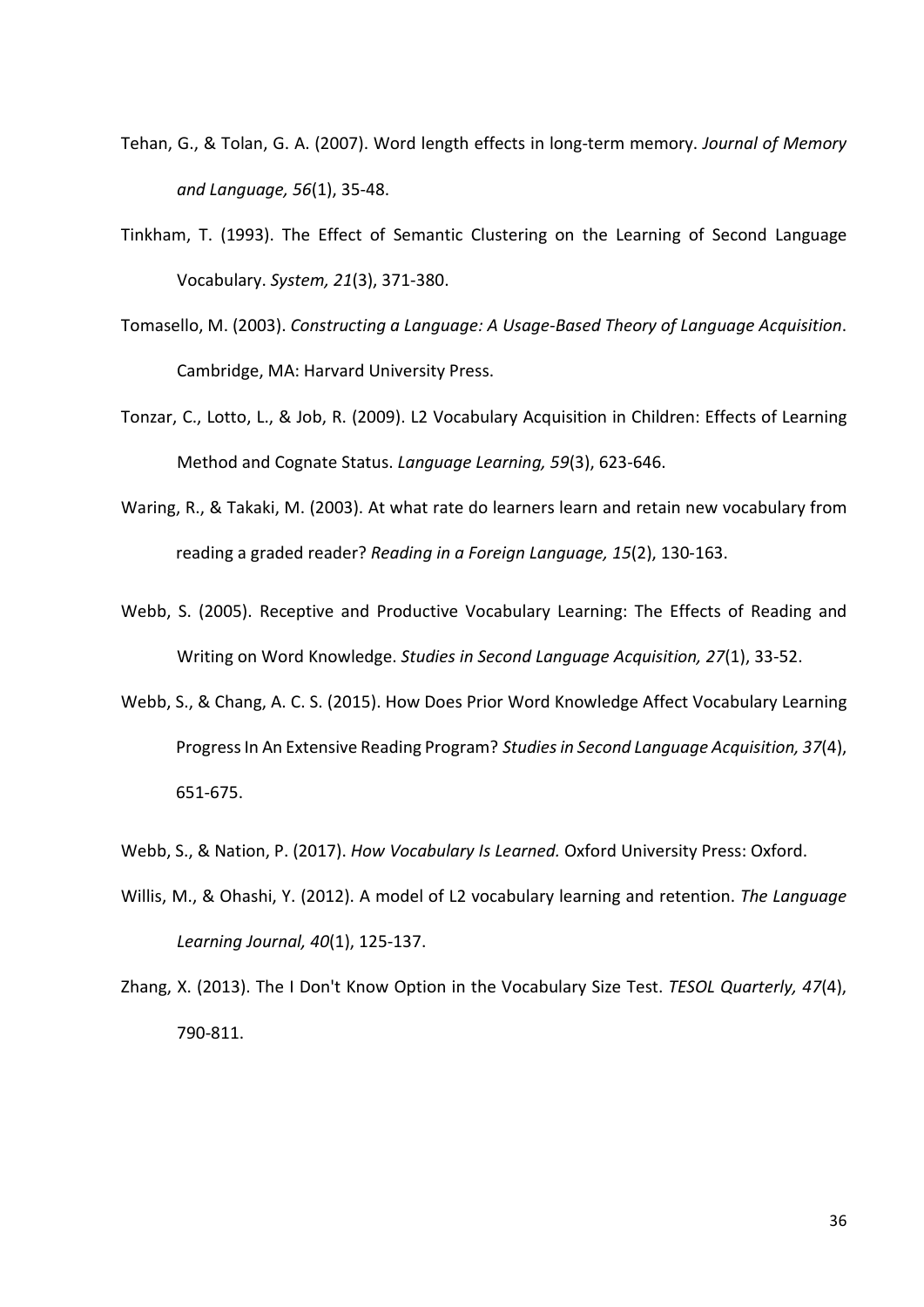Table 1

Word-related factors and their effect on the learning burden of foreign language lexical knowledge (adapted from Peters, 2020)

| <b>Facilitative factors</b>    | Difficulty-inducing factors<br>Inconclusive |                |
|--------------------------------|---------------------------------------------|----------------|
| Cognates                       | False cognates                              |                |
| Phonotactic regularity         | No phonotactic regularity                   |                |
| More frequent L1<br>equivalent | Less frequent L1 equivalent                 |                |
| Orthographic wordlike          | Orthographic unwordlike                     |                |
|                                |                                             | Word length    |
|                                |                                             | Part of speech |
| Morphological<br>transparency  | Deceptive morphological transparency        |                |
| Concrete words                 | Abstract words                              |                |
| One form, one meaning          | Polysemy/homonymy                           |                |

# Table 2

Lexical factors affecting the decay of L2 vocabulary

| <b>Facilitating factors</b> | <b>Difficulty-inducing factors</b> |
|-----------------------------|------------------------------------|
| word class (nouns)          | word class (verbs)<br>$\bullet$    |
| frequency (high)            | frequency (low)                    |
| concreteness                | abstractness                       |
| word length (short)         | word length (long)                 |
| cognate                     | non cognates                       |
|                             |                                    |

 $\mathbb{R}^2$ 

÷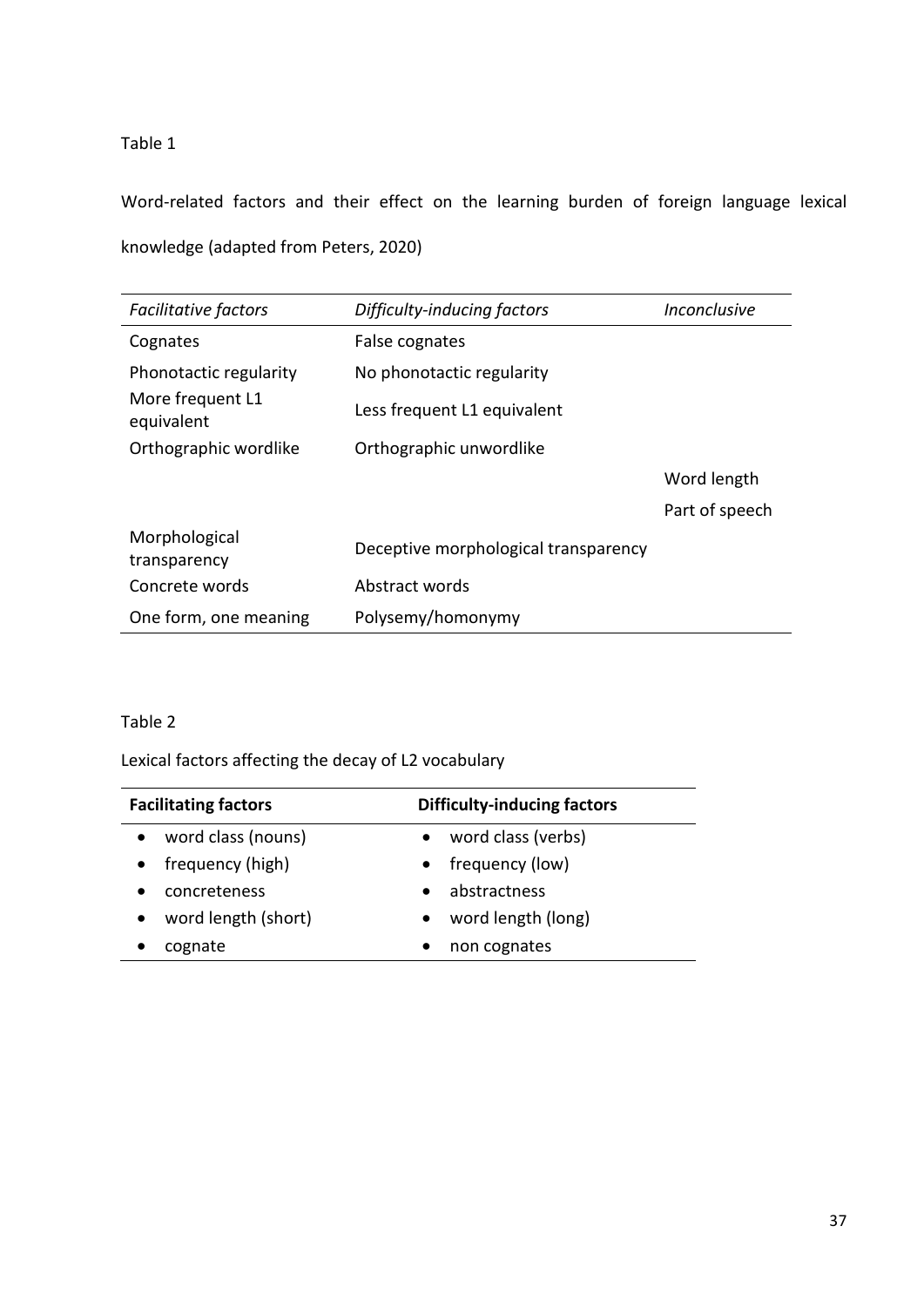## Table 3

|  | A description of the target items |  |  |  |
|--|-----------------------------------|--|--|--|
|--|-----------------------------------|--|--|--|

|       | Word length Number of nouns Number of verbs |    | Total |
|-------|---------------------------------------------|----|-------|
|       |                                             |    |       |
|       |                                             |    |       |
|       |                                             |    |       |
|       |                                             |    |       |
| Total | 16                                          | 16 |       |

# Table 4

Immediate test scores (form recall and recognition) by PoS and word length

|        |       | Form Recall   |               | Form Recognition |               |
|--------|-------|---------------|---------------|------------------|---------------|
|        |       | Items learned | Number of     | Items learned    | Number of     |
| Length | PoS   | (m)           | exposures (m) | (m)              | exposures (m) |
| 3      | Noun  | 2.23(1.31)    | 5.23(0.65)    | 3.33(0.78)       | 4.75 (0.36)   |
|        | Verb  | 2.15(1.15)    | 5.05(0.13)    | 3.38(0.87)       | 4.69(0.18)    |
|        | Total | 4.38(2.14)    | 5.14(0.45)    | 6.73(1.32)       | 4.72 (0.27)   |
| 6      | Noun  | 1.52(1.22)    | 5.50(0.64)    | 3.17(0.97)       | 4.90 (0.23)   |
|        | Verb  | 1.77(1.28)    | 5.78(0.69)    | 3.29(0.90)       | 5.13(0.54)    |
|        | Total | 3.29(2.22)    | 5.64(0.64)    | 6.46(1.66)       | 5.02(0.41)    |
| 8      | Noun  | 1.65(1.26)    | 5.91(0.92)    | 3.31(0.78)       | 5.38(0.41)    |
|        | Verb  | 1.58(1.29)    | 6.63(1.16)    | 3.38(0.89)       | 5.85(0.30)    |
|        | Total | 3.23(2.29)    | 6.27(1.04)    | 6.69(1.39)       | 5.61(0.42)    |
| 11     | Noun  | 1.33(1.17)    | 6.40(0.94)    | 3.48(0.77)       | 5.53(0.31)    |
|        | Verb  | 1.08(1.20)    | 6.89(0.96)    | 2.92(1.01)       | 5.85(0.11)    |
|        | Total | 2.42(2.18)    | 6.65(0.92)    | 6.40(1.45)       | 5.69(0.28)    |
| Total  | Noun  | 6.73(4.06)    | 5.76(0.85)    | 13.29 (2.60)     | 5.14(0.45)    |
|        | Verb  | 6.58(3.72)    | 6.09(1.05)    | 12.98 (2.67)     | 5.38(0.59)    |
|        | Total | 13.31 (7.78)  | 5.92 (0.96)   | 26.27 (5.27)     | 5.26(0.53)    |

Note: Maximum score per word length and PoS = 4; maximum score per word length = 8; maximum score per PoS = 16; and maximum total score = 32.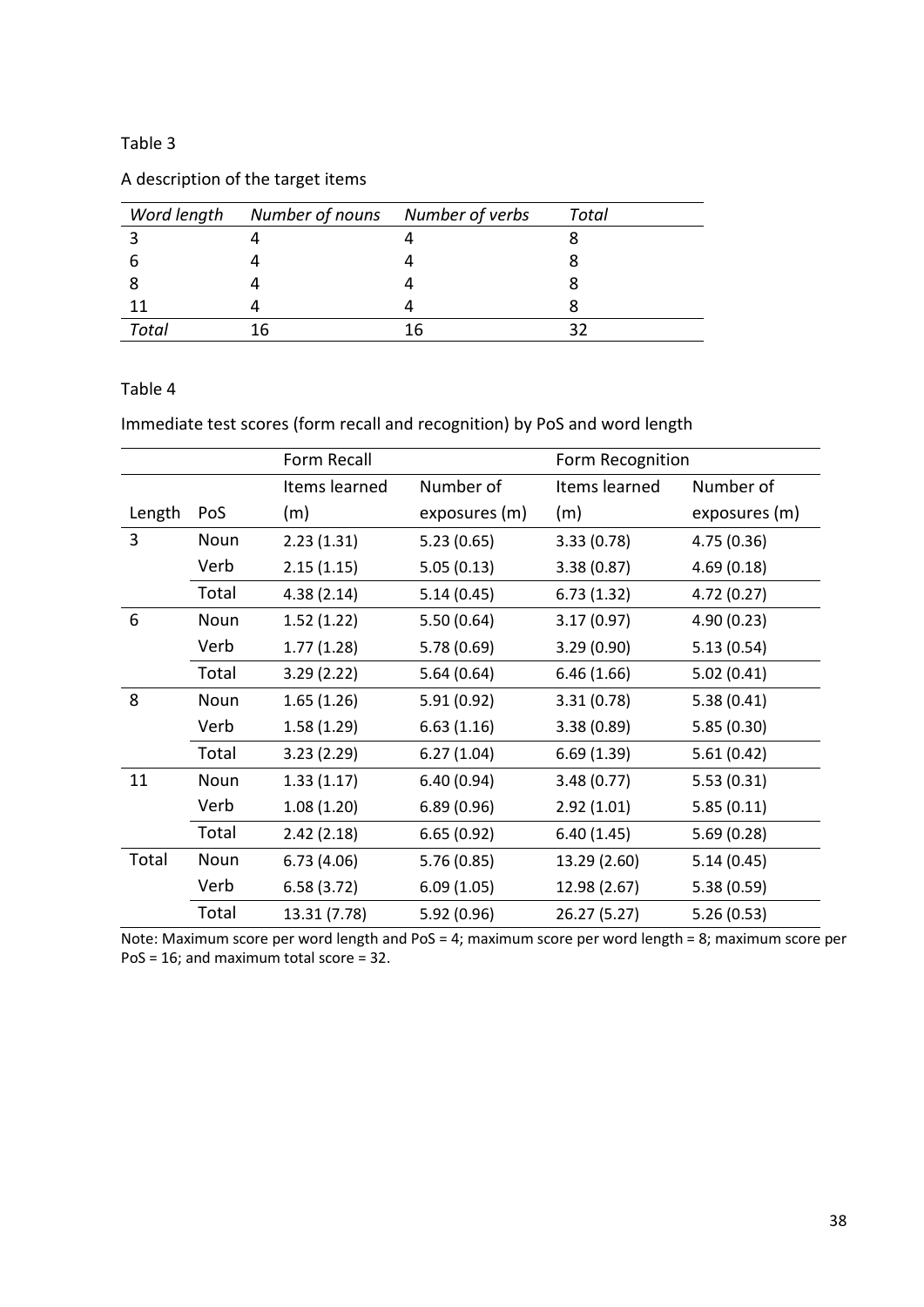## Table 5

| Length | PoS   | Written form recall | Written form recognition |
|--------|-------|---------------------|--------------------------|
| 3      | Noun  | 0.25(0.48)          | 2.00(1.22)               |
|        | Verb  | 0.21(0.50)          | 1.96(1.10)               |
|        | Total | 0.46(0.71)          | 3.96(2.00)               |
| 6      | Noun  | 0.10(0.37)          | 1.67(1.23)               |
|        | Verb  | 0.17(0.47)          | 1.63(1.27)               |
|        | Total | 0.27(0.73)          | 3.29(2.23)               |
| 8      | Noun  | 0.08(0.28)          | 1.98(1.22)               |
|        | Verb  | 0.10(0.37)          | 1.73(1.27)               |
|        | Total | 0.18(0.44)          | 3.71(2.16)               |
| 11     | Noun  | 0.08(0.28)          | 2.19(1.18)               |
|        | Verb  | 0.00(0.00)          | 1.44(1.15)               |
|        | Total | 0.08(0.28)          | 3.63(2.11)               |
| Total  | Noun  | 0.52(0.79)          | 7.83(3.87)               |
|        | Verb  | 0.48(0.91)          | 6.75(3.83)               |
|        | Total | 1.00(1.41)          | 14.58 (7.25)             |

## Mean delayed test scores relative to learning by PoS and word length

Note: Maximum score per word length and PoS = 4; maximum score per word length = 8; maximum score per PoS = 16; and maximum total score = 32.

## Table 6

Number of items learned (immediate test) and retained (delayed test) on the measure of form recall by frequency of exposure

| Exposure frequency | Items learned | Items retained | Relative retention |
|--------------------|---------------|----------------|--------------------|
| 3                  | 73            | 9              | 0.12               |
| 4                  | 187           | 15             | 0.08               |
| 5                  | 97            | 9              | 0.09               |
| 6                  | 75            | 5              | 0.07               |
|                    | 48            | 5              | 0.10               |
| 8                  | 35            |                | 0.03               |
| 9                  | 31            | 4              | 0.13               |
| 10                 | 14            | 0              | 0                  |
| 11                 | 11            | 0              | 0                  |
| 12                 | 10            | 0              | O                  |
| 13                 | 6             | 0              | O                  |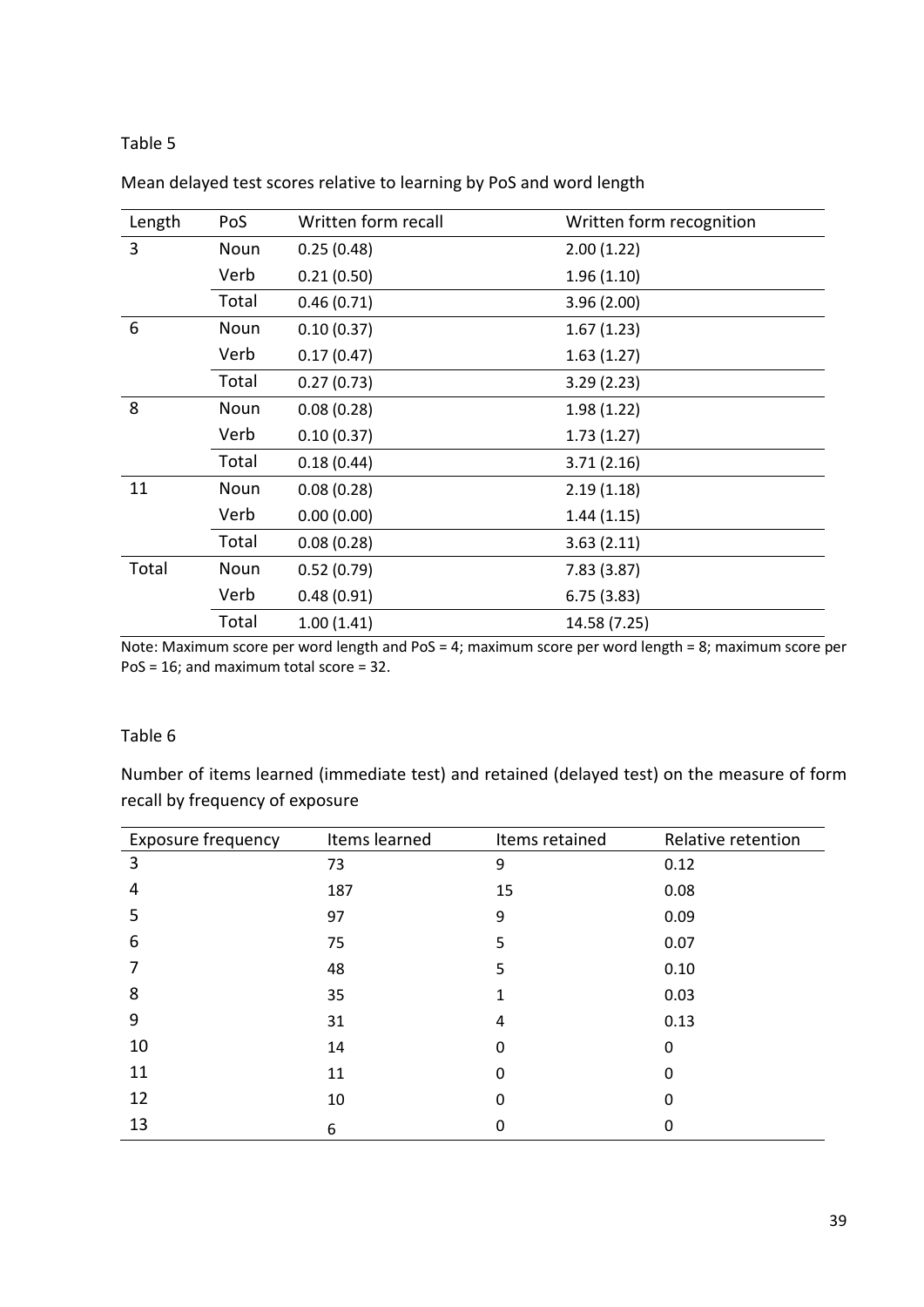Note: Maximum number of words that could be learned = 1396 (48 participants x 32 target items – 140 deleted data points)

## Table 7

Number of items learned (immediate test) and retained (delayed test) on the measure of form recognition by frequency of exposure

| <b>Exposure frequency</b> | Items learned | Items retained | Relative retention |
|---------------------------|---------------|----------------|--------------------|
| 3                         | 151           | 86             | 0.57               |
| 4                         | 377           | 216            | 0.57               |
| 5                         | 178           | 101            | 0.57               |
| 6                         | 123           | 80             | 0.65               |
| 7                         | 75            | 48             | 0.64               |
| 8                         | 64            | 46             | 0.72               |
| 9                         | 46            | 34             | 0.74               |
| 10                        | 29            | 20             | 0.69               |
| 11                        | 24            | 16             | 0.67               |
| 12                        | 18            | 15             | 0.83               |
| 13                        | 14            | 10             | 0.71               |
| 14                        | 5             | 3              | 0.60               |
| 15                        | 4             | 3              | 0.75               |
| 16                        | 3             | 3              | 1.00               |

Note: Maximum number of words that could be learned = 1396 (48 participants x 32 target items – 140 deleted data points)

## Appendix 1

The Target items and Definitions

| Item     | PoS         | Length | L2 Definition                                           |
|----------|-------------|--------|---------------------------------------------------------|
| bib      | Noun        | 3      | a piece of cloth or plastic tied under a baby's face    |
| keg      | Noun        | 3      | a round wooden container with a flat top and bottom     |
| tic      | <b>Noun</b> | 3      | a sudden movement of a muscle in your face              |
| orb      | <b>Noun</b> | 3      | a bright ball-shaped object such as the sun or the moon |
| voyeur   | <b>Noun</b> | 6      | a person who enjoys watching other people               |
| cinder   | <b>Noun</b> | 6      | a very small piece of burnt wood                        |
| clique   | <b>Noun</b> | 6      | a small group of people who spend their time together   |
| zealot   | <b>Noun</b> | 6      | a person who has very strong feelings                   |
| asterisk | Noun        | 8      | an image placed next to a word to make people notice it |
| spinster | <b>Noun</b> | 8      | an unmarried woman who is old                           |
| cauldron | Noun        | 8      | a large round metal pot for boiling water over a fire   |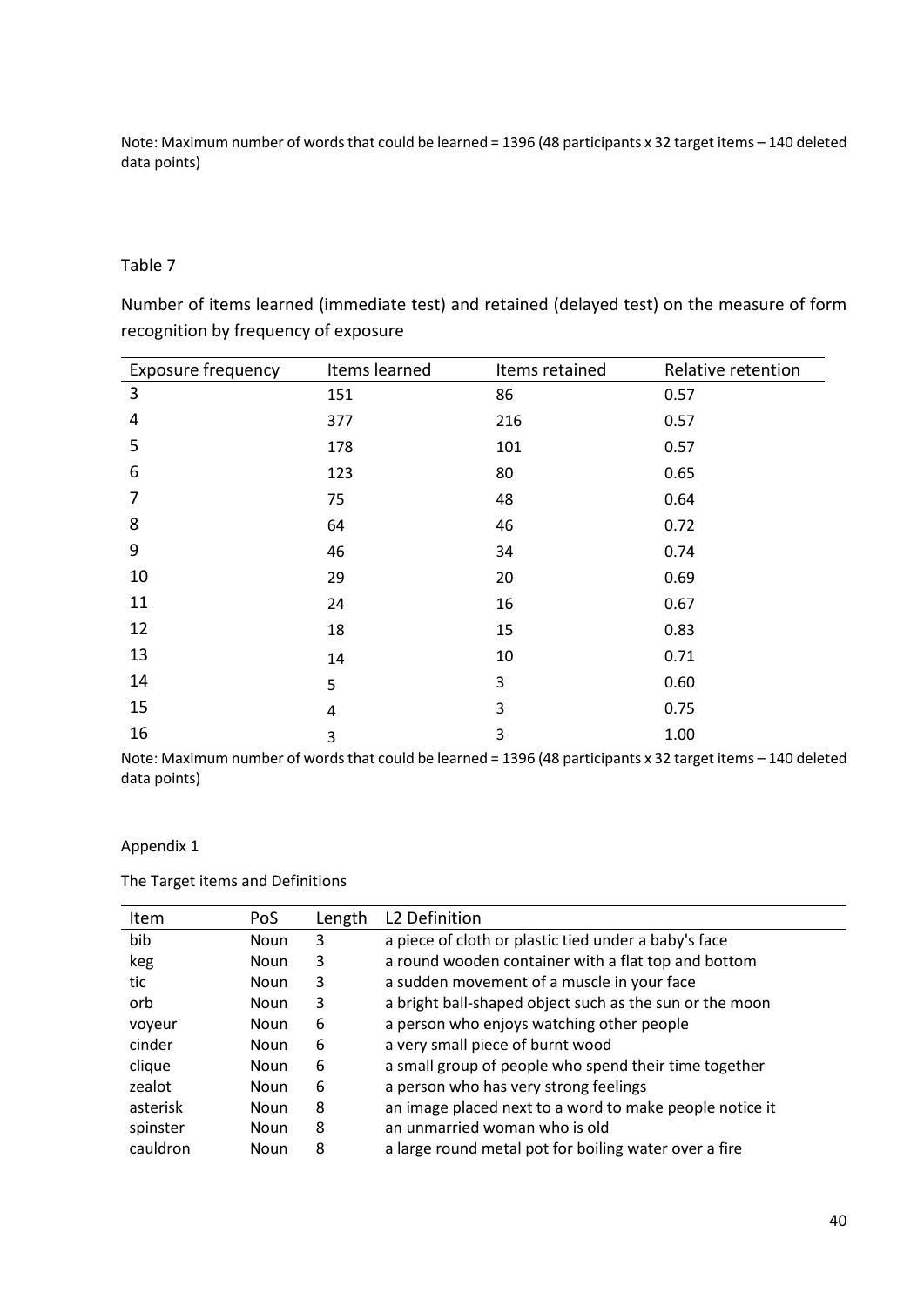| mackerel    | <b>Noun</b> | 8  | a sea fish that is blue and silver, and has a strong taste             |
|-------------|-------------|----|------------------------------------------------------------------------|
| contraption | Noun        | 11 | a machine that looks strange and is unlikely to work well              |
| archipelago | Noun        | 11 | a group of small islands                                               |
| harpsichord | Noun        | 11 | a musical instrument like a piano                                      |
| condominium | Noun        | 11 | an apartment in a building with several apartments                     |
| kip         | Verb        | 3  | to sleep somewhere that is not your home                               |
| irk         | Verb        | 3  | to make someone feel annoyed                                           |
| nab         | Verb        | 3  | to catch or arrest someone who is doing something wrong                |
| bop         | Verb        | 3  | to hit someone gently                                                  |
| decant      | Verb        | 6  | to pour wine from one bottle into another                              |
| prance      | Verb        | 6  | to walk with high steps                                                |
| frolic      | Verb        | 6  | to play and move around in a happy way                                 |
| heckle      | Verb        | 6  | to interrupt and try to embarrass someone who is speaking in<br>public |
| conflate    | Verb        | 8  | to combine two or more things to form a single new thing               |
| truncate    | Verb        | 8  | to make something shorter                                              |
| venerate    | Verb        | 8  | to respect someone because they are old or important                   |
| expedite    | Verb        | 8  | to make a process happen more quickly                                  |
| matriculate | Verb        | 11 | to officially begin studying at a university                           |
| scintillate | Verb        | 11 | to turn on and off quickly                                             |
| pontificate | Verb        | 11 | to give your opinion about something                                   |
| regurgitate | Verb        | 11 | to bring food that you have already eaten back into your mouth         |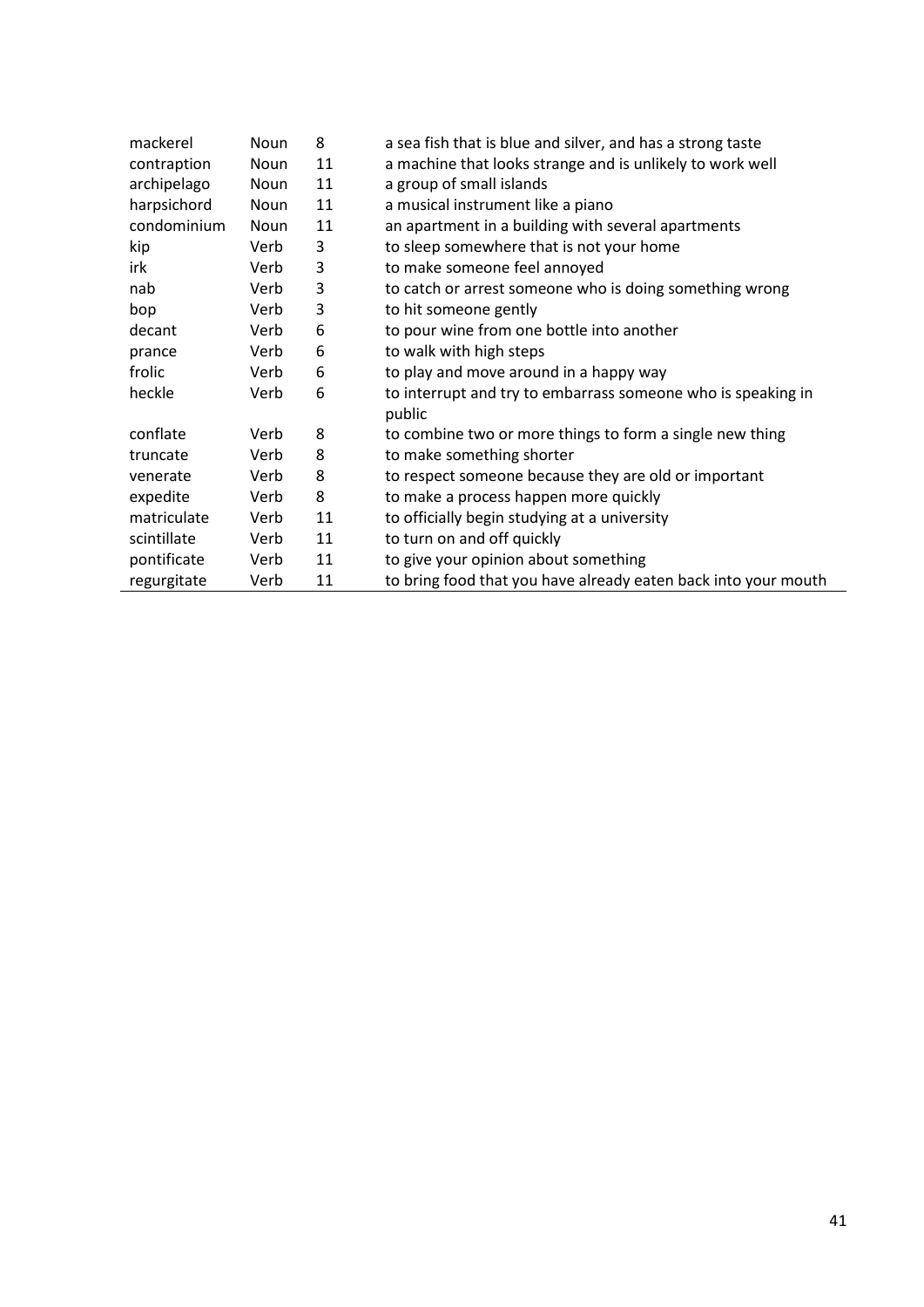# Appendix 2

# Fixed Effects for Selected Recall Model (Learning)

| Parameter    | Estimate | <b>SE</b> | t       | р      |
|--------------|----------|-----------|---------|--------|
| Intercept    | 1.41     | 0.09      | 16.06   | < .001 |
| Word length  | 0.12     | 0.05      | 2.31    | $.03*$ |
| PoS          | 0.01     | 0.12      | 0.09    | .93    |
| Length*Class | $-0.02$  | 0.07      | $-0.31$ | .76    |

*Note*. \* *p* < .05, \*\* *p* <.01, \*\*\* *p* <.001.

Random Effects for Selected Recall Model (Learning)

| Parameter      | Variance | <b>SD</b> |
|----------------|----------|-----------|
| Item           | .01      | .06       |
| Participant    | .01      | .09       |
| Word Length    | .02      | .12       |
| PoS            | .01      | .08       |
| Length x Class | .01      | .07       |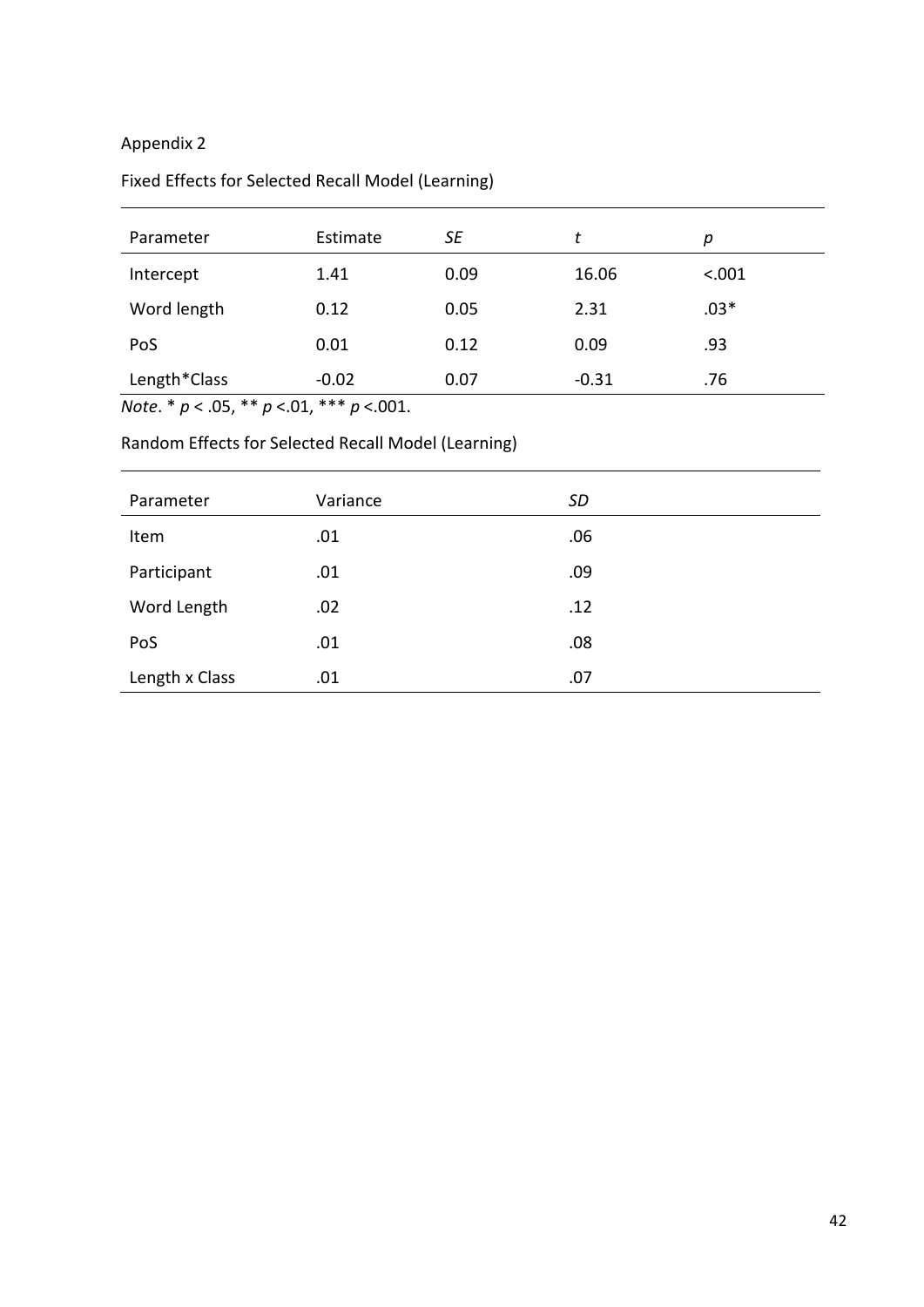| Fixed Effects for Selected Recognition Model (Learning) |  |  |
|---------------------------------------------------------|--|--|
|---------------------------------------------------------|--|--|

| Parameter                                          | Estimate                                             | SE   | t       | р        |  |
|----------------------------------------------------|------------------------------------------------------|------|---------|----------|--|
| Intercept                                          | 1.40                                                 | 0.06 | 23.67   | < 0.001  |  |
| Word length                                        | 0.12                                                 | 0.04 | 3.12    | $.003**$ |  |
| PoS                                                | 0.03                                                 | 0.08 | 0.39    | .70      |  |
| Length*Class                                       | $-0.03$                                              | 0.04 | $-0.66$ | .51      |  |
| مله مله<br>مله<br>$\sim$ $\sim$ $\sim$<br>$\cdots$ | مله مله مله<br>$\sim$ $\sim$<br>$\sim$ $\sim$ $\sim$ |      |         |          |  |

*Note*. \* *p* < .05, \*\* *p* <.01, \*\*\* *p* <.001.

# Random Effects for Selected Recognition Model (Learning)

| Parameter      | Variance | <b>SD</b> |
|----------------|----------|-----------|
| Item           | .01      | .04       |
| Participant    | .01      | .12       |
| Word Length    | .03      | .16       |
| PoS            | .01      | .08       |
| Length x Class | .01      | .08       |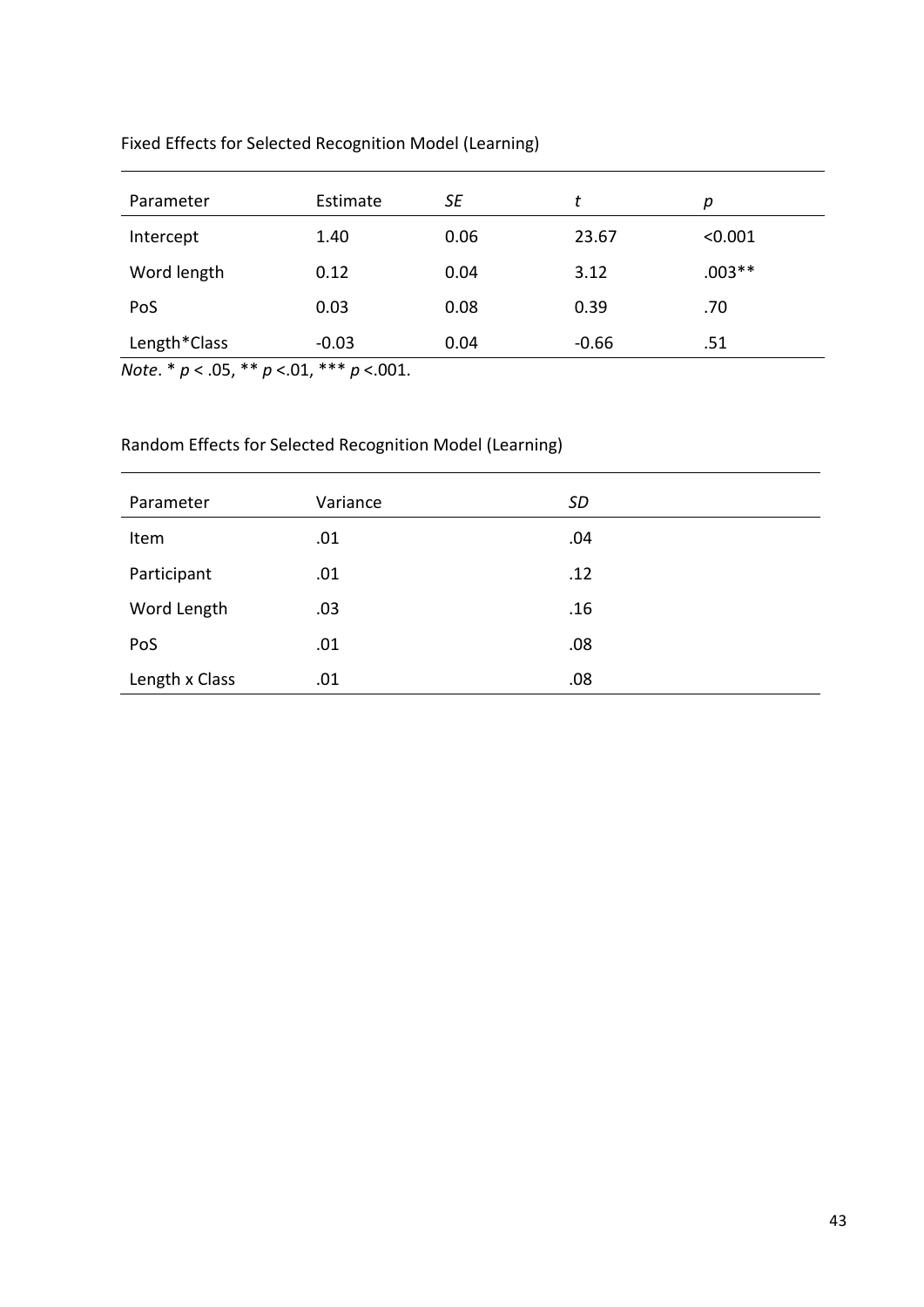# Appendix 3

# Fixed Effects for Selected Recognition Model (Decay)

| Parameter    |           | B       | SE   | Z       | $\boldsymbol{p}$ |
|--------------|-----------|---------|------|---------|------------------|
| Intercept    |           | $-0.34$ | 0.69 | $-0.49$ | 0.06             |
| Word length  |           | $-0.46$ | 0.34 | $-1.36$ | 0.17             |
| PoS          |           | $-0.54$ | 0.89 | $-0.6$  | 0.55             |
| Exposures    |           | 0.69    | 0.19 | 3.73    | $.0001***$       |
| $L1$ :       |           |         |      |         |                  |
|              | Mandarin  | 1.01    | 0.3  | 3.43    | $.001***$        |
|              | Arabic    | 0.47    | 0.52 | 0.91    | 0.36             |
|              | Thai      | 0.57    | 0.42 | 1.35    | 0.18             |
|              | Malay     | 1.1     | 0.7  | 1.57    | 0.12             |
|              | Hungarian | 0.58    | 0.73 | 0.8     | 0.43             |
| Length*Class |           | 0.52    | 0.47 | 1.1     | 0.27             |

*Note*. \* *p* < .05, \*\* *p* <.01, \*\*\* *p* <.001.

# Random Effects for Selected Recognition Model (Decay)

| Parameter      | Variance | <b>SD</b> |
|----------------|----------|-----------|
| Item           | .64      | .80       |
| Participant    | .21      | .45       |
| Word Length    | .68      | .81       |
| PoS            | .12      | .35       |
| Length x Class | .27      | .52       |